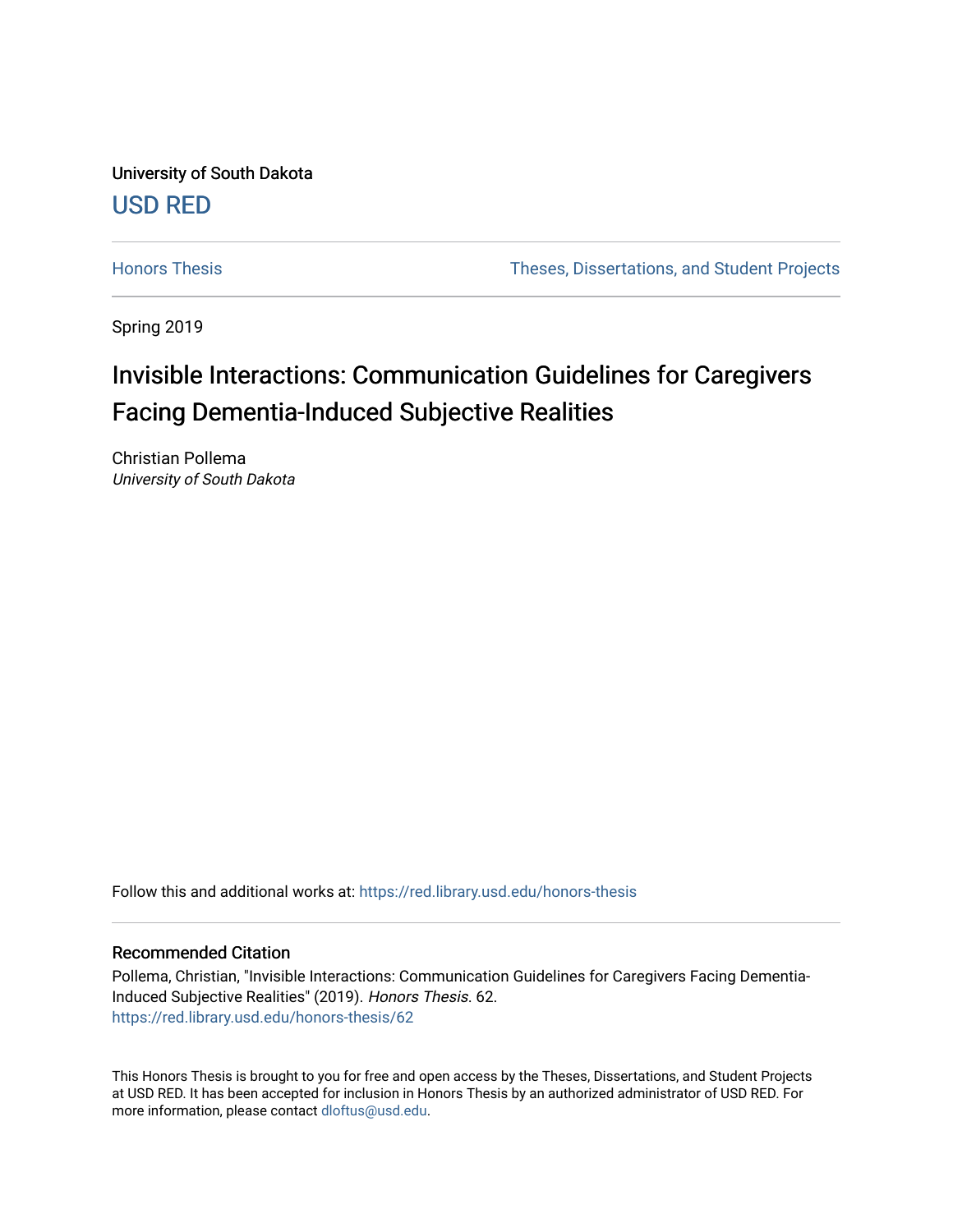# INVISIBLE INTERACTIONS: COMMUNICATION GUIDELINES FOR CAREGIVERS FACING DEMENTIA-INDUCED SUBJECTIVE REALITIES

by

Christian Pollema

A Thesis Submitted in Partial Fulfillment Of the Requirements for the University Honors Program

Department of Communication Studies The University of South Dakota May 2019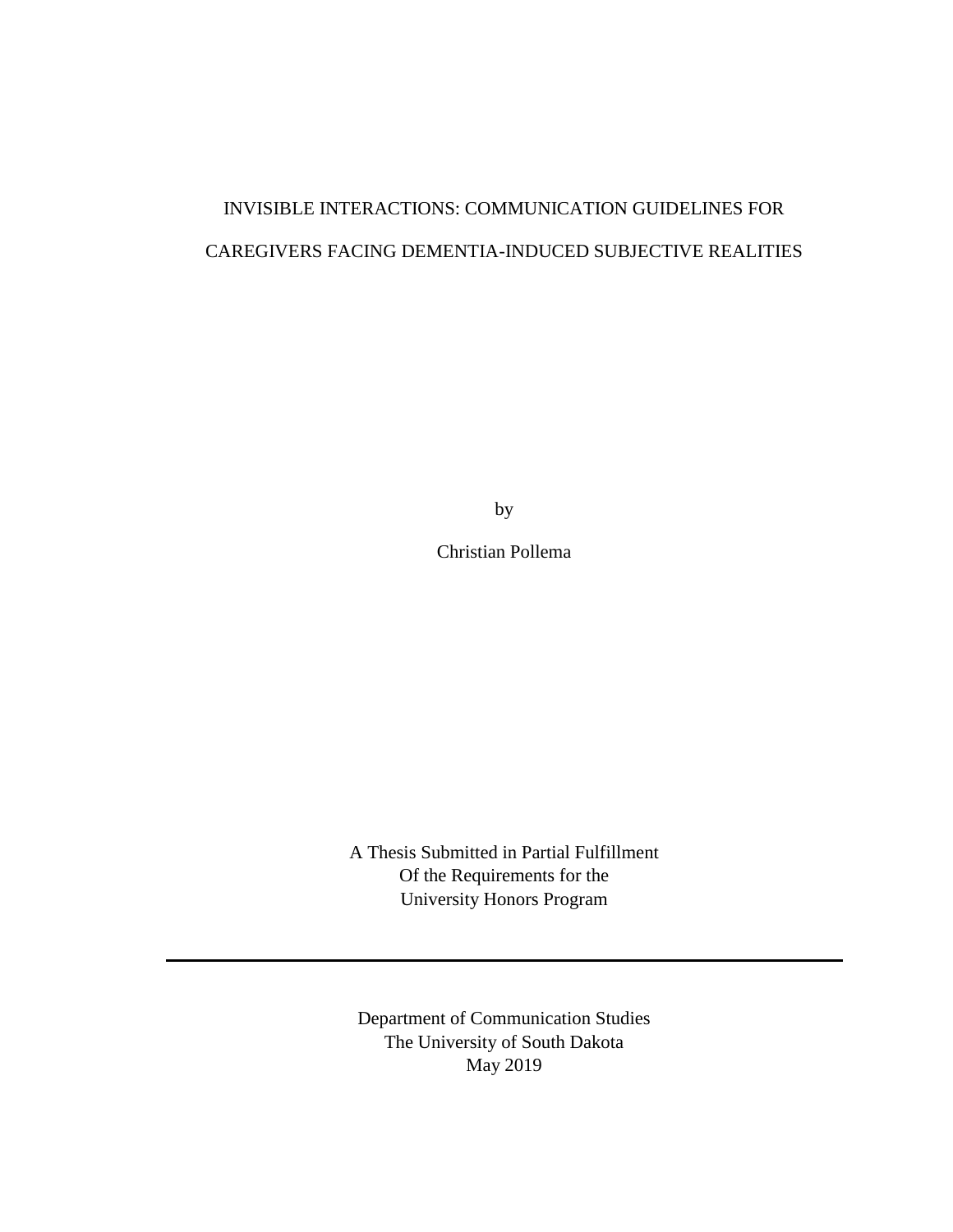The members of the Honors Thesis Committee appointed to examine the thesis of Christian Pollema find it satisfactory and recommend that it be accepted.

Dr. Jill Tyler Chair of Communication Studies Associate Professor of Communication Studies Director of the Committee

Dr. Gerald Yutrzenka Associate Professor of Biomedical Sciences Associate Dean for Diversity and Inclusion

> Dr. Kathy Magorian Assistant Professor of Nursing (Briar Cliff University)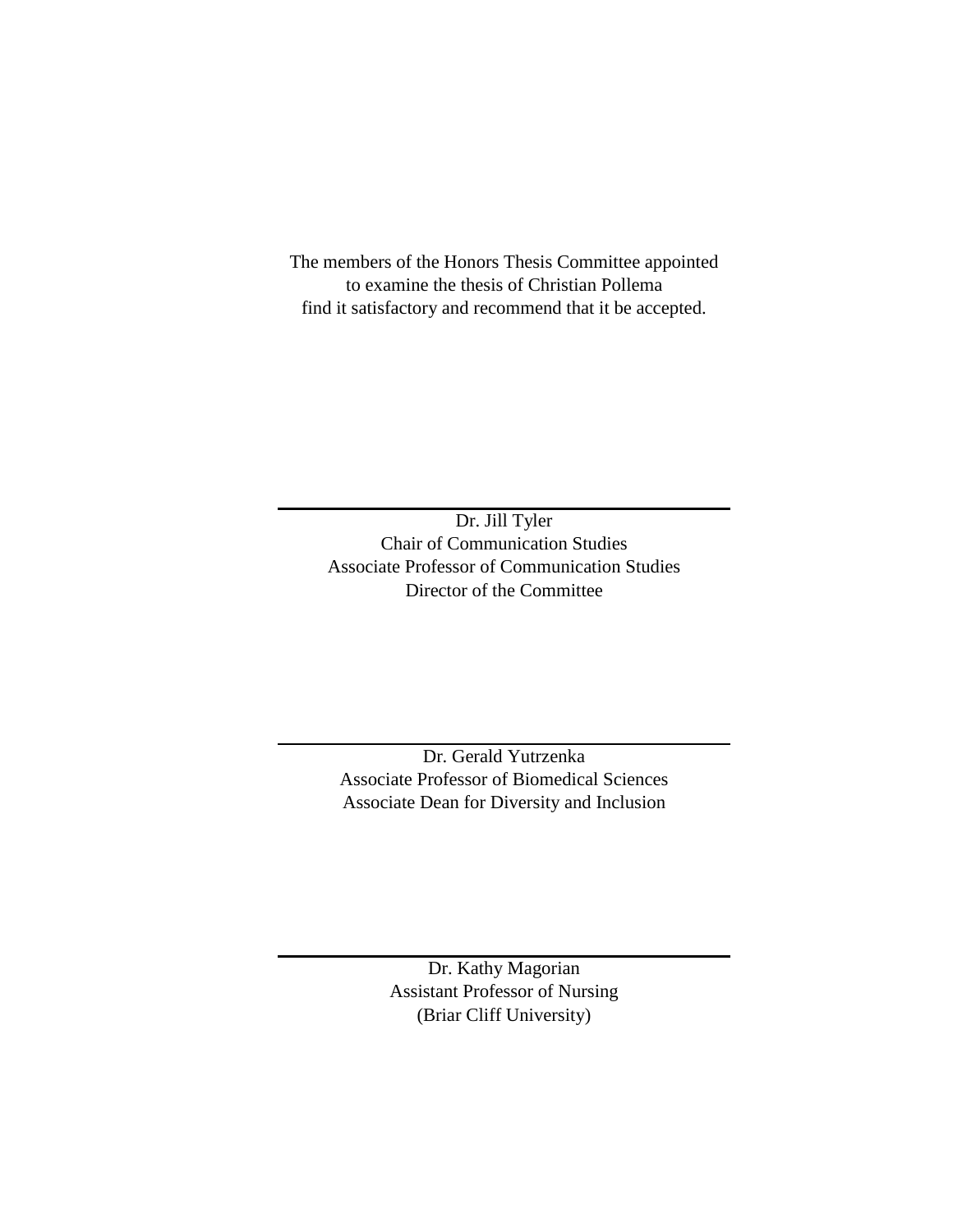# ABSTRACT

# INVISIBLE INTERACTIONS: COMMUNICATION GUIDELINES FOR CAREGIVERS FACING DEMENTIA-INDUCED SUBJECTIVE REALITIES

# Christian Pollema

#### Director: Jill Tyler, Ph.D.

Dementia is a complex disease comprised of multiple stages, causing it to present differently from person to person. While many people characterize people with dementia as forgetful, this symptom is often coupled with one or more of the following: decreased competency in communication and language formation, impaired judgment or reasoning, a hard time focusing attention, and impaired visual and auditory perception. In light of these symptoms, it is not uncommon for an individual with dementia to experience mild hallucinations or subjective realities. While research with dementia patients has been conducted to observe how communication competencies are affected, as well as what communicative strategies may be utilized while completing activities of daily living, communication tactics utilized specifically when caring for patients experiencing some form of subjective reality has not yet been explicitly investigated. This is an important topic, as approaches to hallucination and delusion can significantly impact a patient's perception of, and engagement with, their surroundings and caregivers. This study aims (a) to shed light on what types of communicative strategies those caring for individuals with dementia use to bridge the gaps between their residents' environments and their skewed perception of them, and (b) to establish guidelines that caregivers may implement in their everyday practice.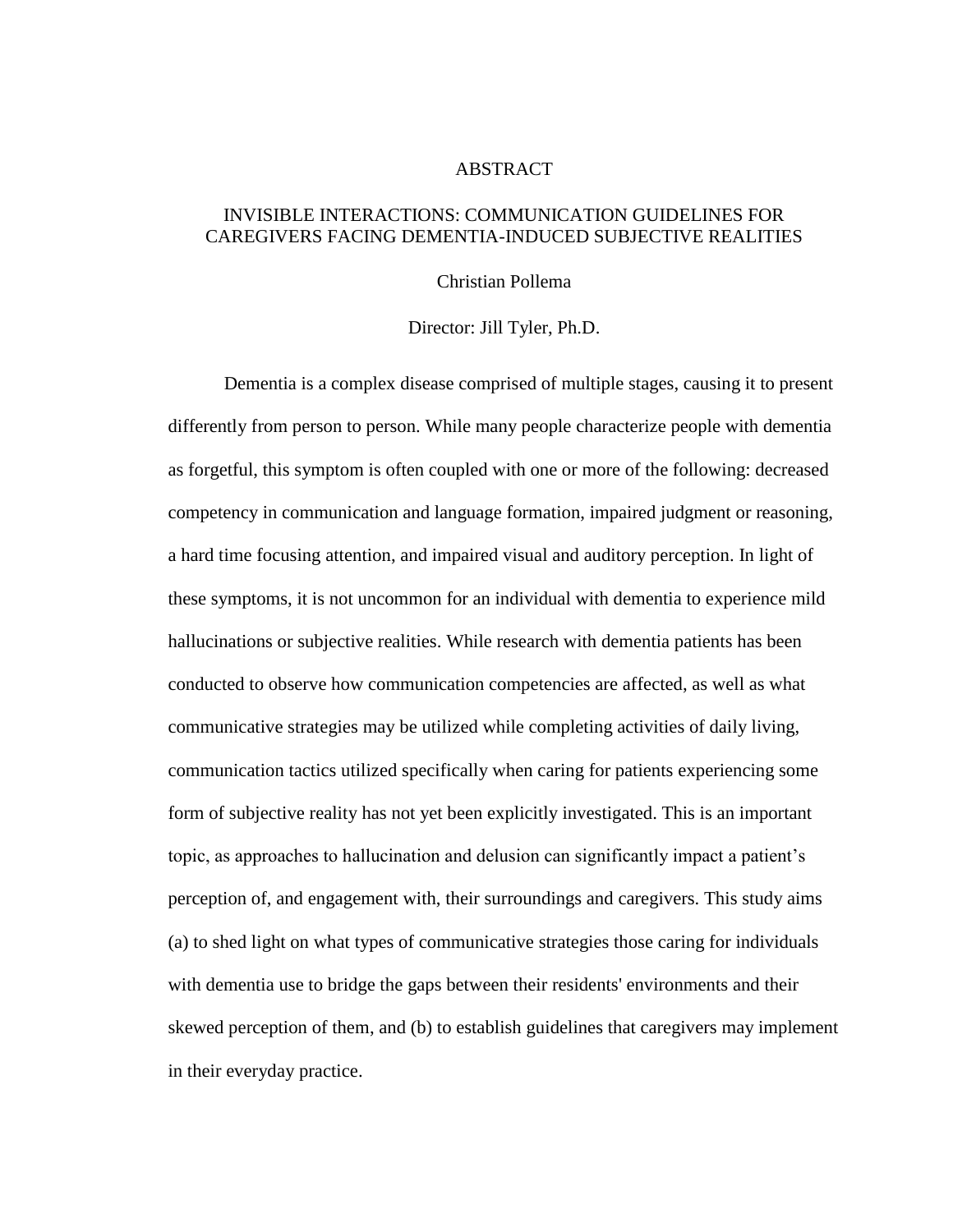KEYWORDS: Dementia, Communication, Caregiving, Hallucination, Psychosis, Behavioral Psychological Symptoms of Dementia (BPSD), Mindful Communication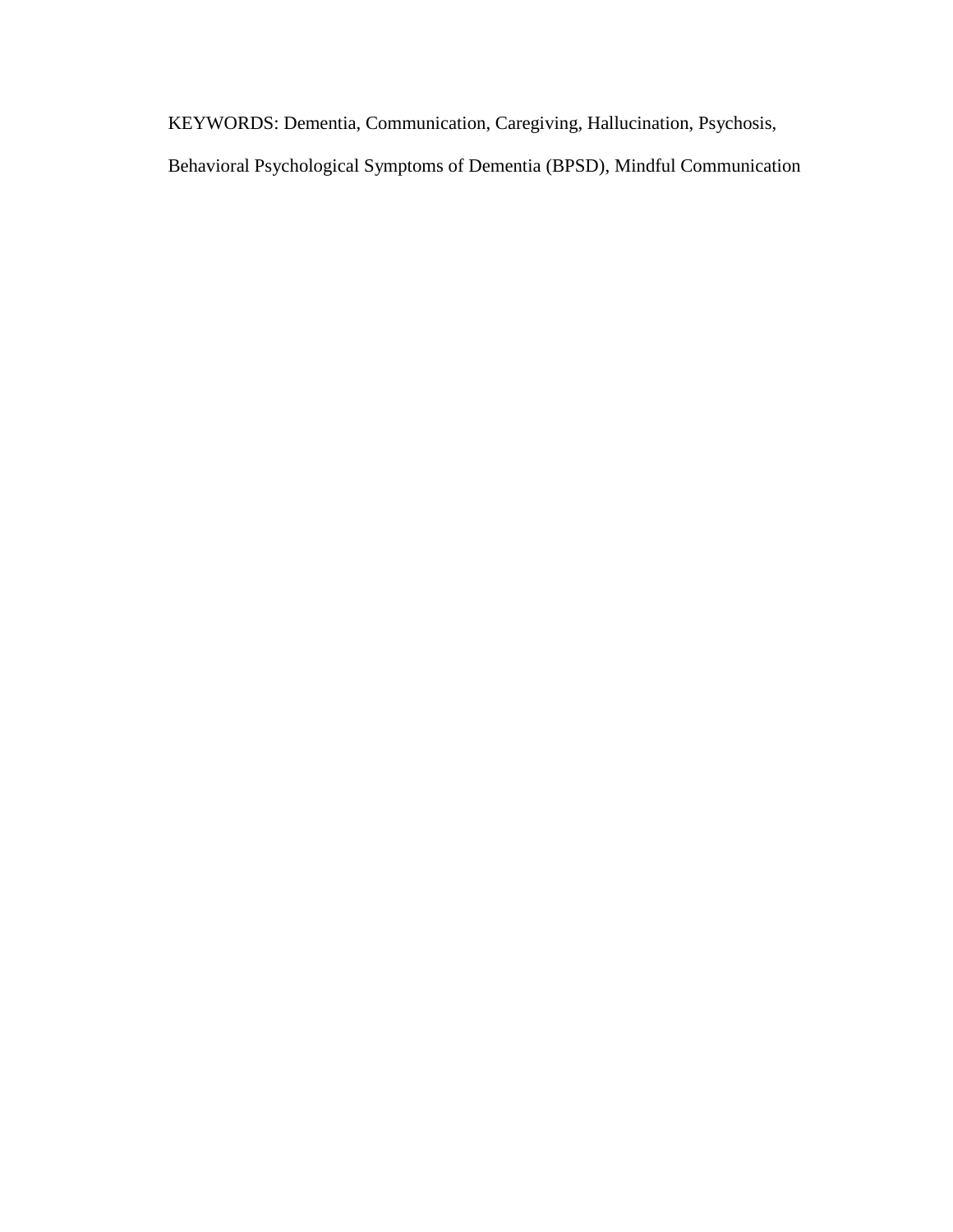# TABLE OF CONTENTS

| PREFACE                                              | V1 |  |  |  |  |
|------------------------------------------------------|----|--|--|--|--|
| viii                                                 |    |  |  |  |  |
| <b>DEDICATION</b>                                    | X  |  |  |  |  |
| $\mathbf{1}$                                         |    |  |  |  |  |
|                                                      |    |  |  |  |  |
|                                                      | 5  |  |  |  |  |
|                                                      | 5  |  |  |  |  |
| Behavioral Psychological Symptoms of Dementia (BPSD) | 9  |  |  |  |  |
| Psychosis: Subjective Realities and Hallucinations   | 11 |  |  |  |  |
|                                                      | 11 |  |  |  |  |
|                                                      | 14 |  |  |  |  |
|                                                      | 18 |  |  |  |  |
|                                                      |    |  |  |  |  |
|                                                      | 27 |  |  |  |  |
| Procedures                                           | 28 |  |  |  |  |
|                                                      | 29 |  |  |  |  |
| IV. RESULTS                                          |    |  |  |  |  |
|                                                      | 31 |  |  |  |  |
| Theme 2: Caregivers' Perceived Lack of Preparation   | 35 |  |  |  |  |
| Theme 3: BPSD as a Mode of Communication<br>.        | 37 |  |  |  |  |
| Theme 4: Patience and Respect                        | 41 |  |  |  |  |
| VII. DISCUSSION & CONCLUSIONS                        |    |  |  |  |  |
| <b>APPENDICES</b>                                    |    |  |  |  |  |
| <b>REFERENCES</b>                                    | 55 |  |  |  |  |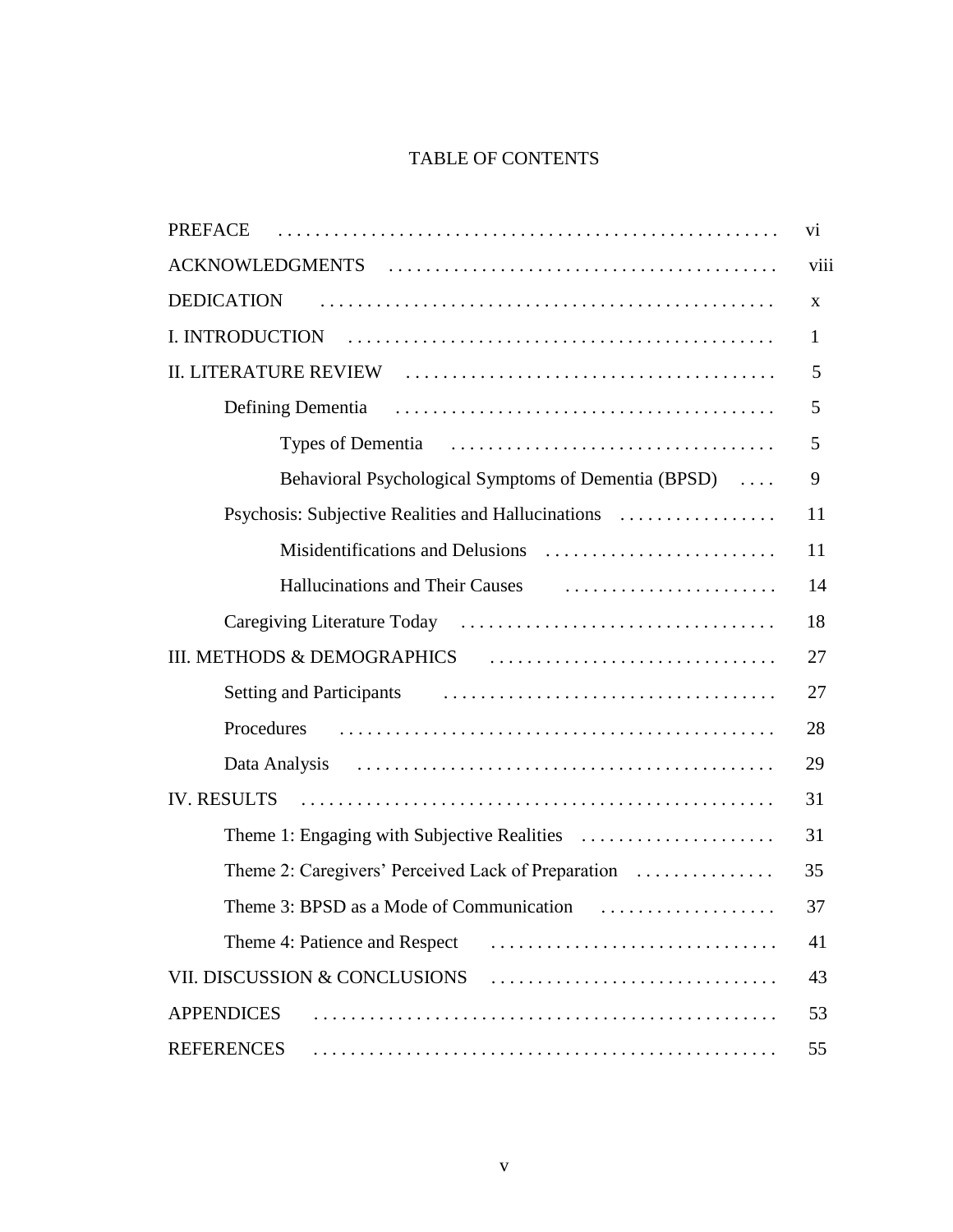#### PREFACE

I would like to preface my Honors Thesis by giving special thanks to the woman it is dedicated to: Emma Shuck. I first met Emma at the age of sixteen while visiting my grandmother at her nursing home. Over the course of the next year, I came to learn that Emma had no family living in the area and, consequently, no regular visitors. Despite spending the majority of her time alone, Emma was one of the most cheerful and genuinely kind people I have ever encountered. After my grandmother's passing in 2014, I continued my weekly visits to the nursing home to spend more time with Emma. During these visits I learned of her caring, selfless nature, serving as a school nurse for over forty years. Emma always prided herself on being ahead of her time, traveling solo as a young woman during the 1940s and seeing past racial prejudice. She especially loved to tell the story of when she rallied her fellow staff members to prepare a Christmas dinner to a less-privileged, African-American family that could not afford to buy one of their own. These were just a few of the anecdotes that I heard on a weekly basis; due to her dementia, Emma rarely remembered that she had already told me the stories of her life too many times to count. Strangely, though, I never got tired of hearing them.

After Emma passed away in 2016, I felt called to register for a CNA course, allowing me to continue spending time with the elderly. It was during my time working in a dementia-care unit that I first encountered the subjective realities that inspired this study's primary research question. I remember my first experience with a dementiainduced subjective reality very clearly: I went to escort a resident from her bedroom to lunch when I noticed that she was crying. I asked what was wrong and she said, "I can't. I just can't stand to look at her in a box!" When I asked who, she said, "My mother." I

vi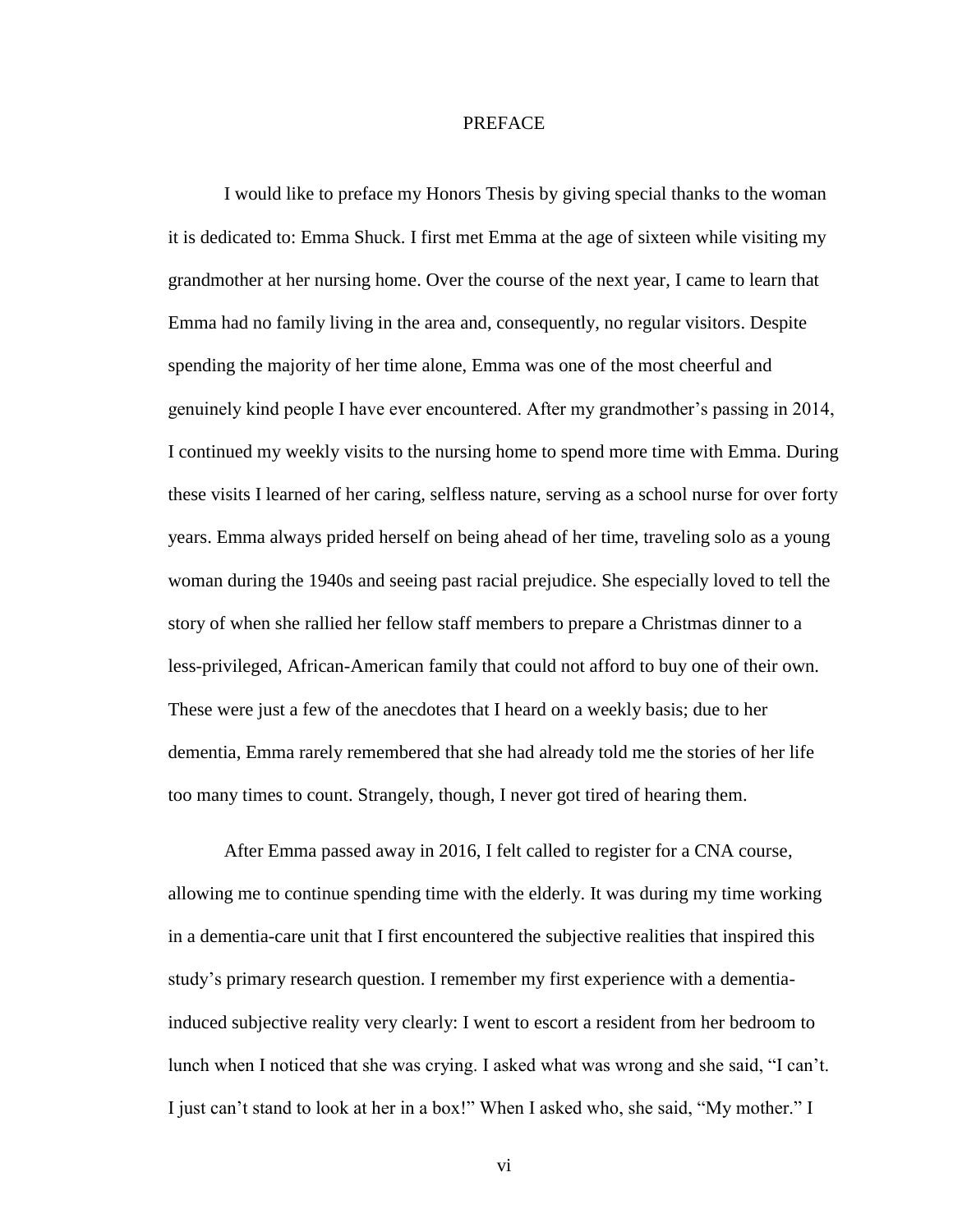came to the realization that this woman seemed to be reliving her mother's funeral and I, being a brand-new CNA, had absolutely no idea what I was supposed to do. I asked if she would like to go to the funeral reception and eat some food, suggesting that this may make her feel better. She agreed, and upon arrival at lunch table her anguish was resolved. Mine, however, was not. I was left nervous that my response was the wrong one; had I just confused this woman's sense of reality by lying to her? What would her response have been if I had told her that her mother had passed many years ago? Which was the *right* way? Which way was the more compassionate,? And did it make a difference?

If it would not have been for this experience, I do not believe that I would have taken interest in this specific topic or pursued such an in-depth project. And if it were not for Emma, I do not believe that I would have ever felt called to geriatric care. It has been over three years since her passing, yet I think of her frequently. Not only did my time spent with her foster a special place in my heart for the elderly, but her love of helping others influenced my own passion for service as well. Emma was an inspiring woman and I will never be able to thank her enough for all that she taught me during our time spent together. I hope that dedicating this project in her name it is at least a start.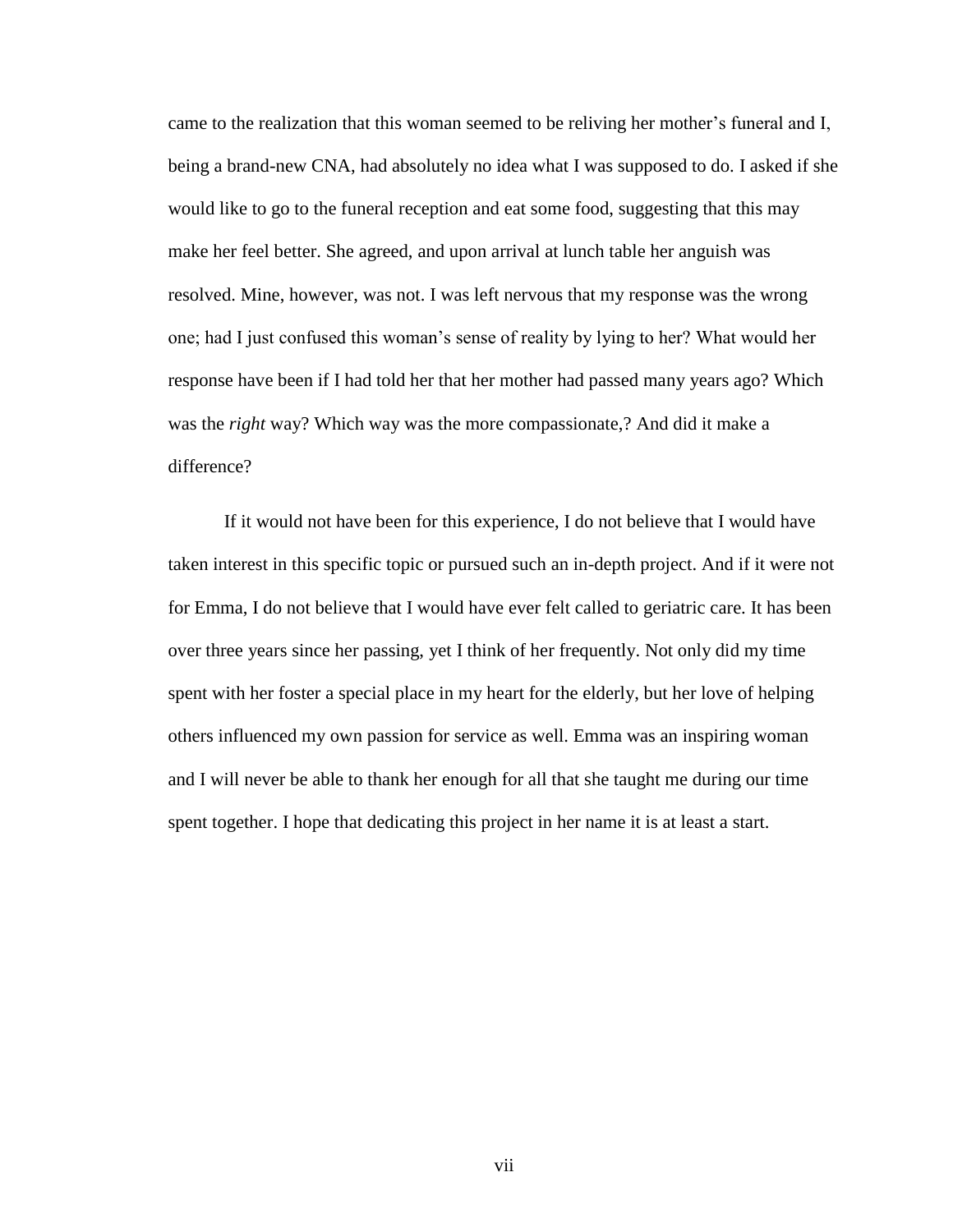### ACKNOWLEDGEMENTS

First and foremost, I wish to thank my family and friends for their advice, love, and support throughout my academic career.

I owe my sincere thanks to Jill Tyler, not only for your time and feedback as my thesis director, but also for your encouragement and friendship during my undergraduate education in Communication Studies. You have taught me so much about inquiry, independent learning, and appreciation for the delicate and complicated nature of human experience. For that, I will be forever grateful.

To Kathy Magorian: you and your nursing expertise served a vital role in virtually every stage of this project, having listened to my thoughts in its infancy and providing feedback on my final drafts. I cannot thank you enough for your patience or the direction and reassurance that you provided me throughout the course of this study. Additionally, your humble excellence and unparalleled compassion have inspired in me a revitalized outlook on medical practice that I hope to carry with me into my future career as a healthcare provider.

Although she is not listed as a committee member, the organization and writing of this project would not come even close to what it is without the enthusiastic help or grammatical savvy of Heather Love. I cannot begin to express my gratitude for your help on this thesis, determined instruction in English, or your never-failing belief in my academic pursuits. I wish you and your family the absolute best on your new beginning in Toronto.

I would additionally like to thank Gerald Yutrzenka for serving as a member of my thesis committee on top of his very busy schedule, as well as acting as my pre-

viii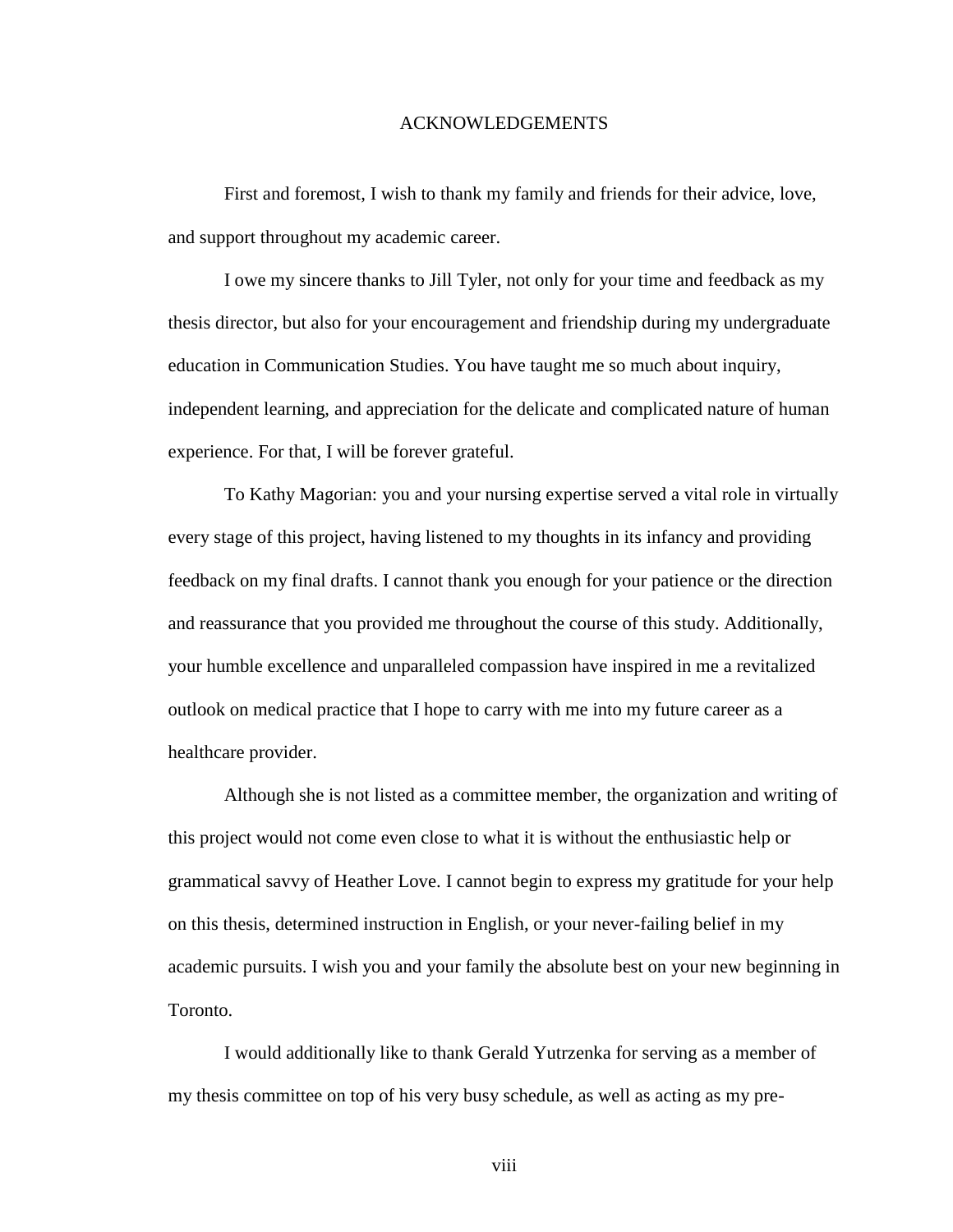medical advisor throughout my undergraduate career at USD. Thanks to your patience and wisdom, I have always seemed to find my way. Furthermore, I would like to thank both Leah Seurer and Kelly McKay-Semmler for your thoughts, advice, and time. Though our meetings were limited, their discussions in addition to your courses' materials were extremely beneficial in the early stages of this project.

Finally, I would like to extend my utmost thanks to all of the caregivers who volunteered their time and knowledge by participating in this study. Your stories, experiences, and insights have allowed this project to flourish and it was an absolute honor and privilege to get to know each and every one you.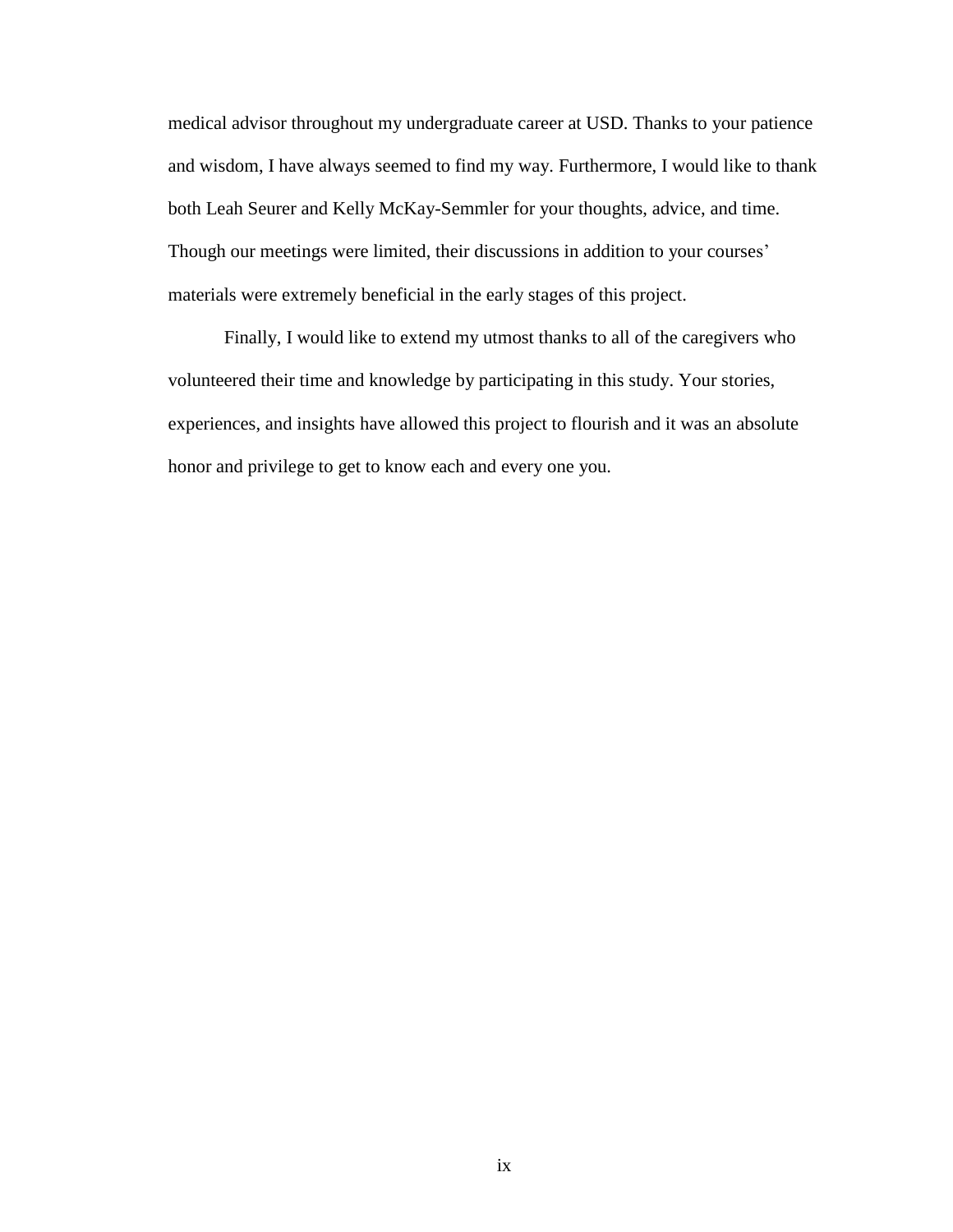*For Emma*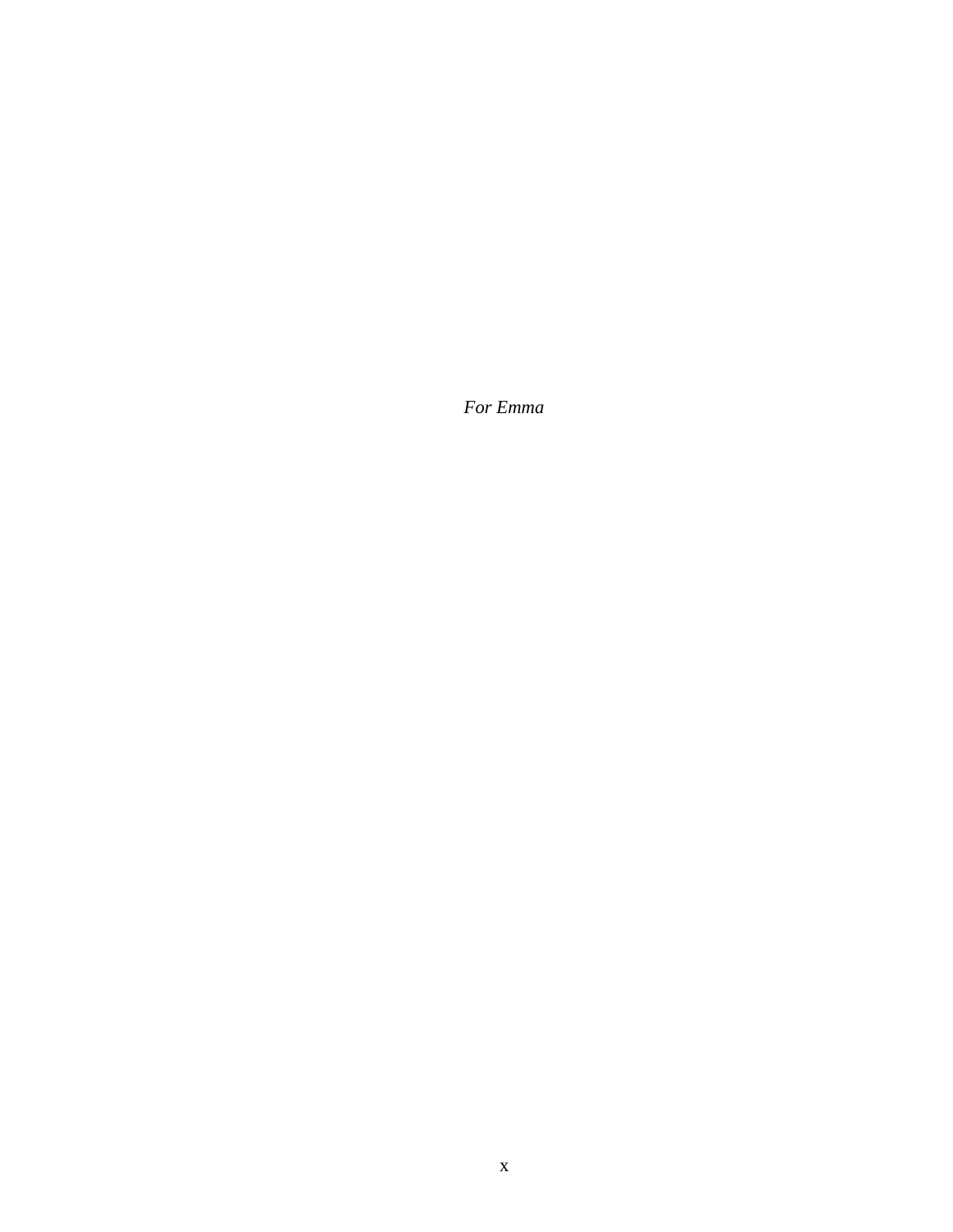# I. INTRODUCTION

*"I had this moment where I Googled the rules of caregiving for someone with Alzheimer's. And I thought-- I wondered, for some reason, if they were even out there, if there was some."*

In this quotation, Karen Stobbe discusses her experiences caring for her mother, Virginia, who suffers from Alzheimer's disease. This moment of wondering whether there is a "right way" to interact with people with dementia (PWD), which Stobbe describes in the 2014 podcast "Magic Words," is all too familiar for many caregivers. Dementia is commonly associated with memory loss, but the term actually refers to a much wider array of highly-variable symptoms, which can make tending to those affected by it a highly dynamic process that appears different from person to person.

In many ways, this individuality of symptoms makes caring for PWD devoid of a distinct set of rules; there are, however, general trends and guidelines. The field of dementia care used to emphasize the principle of "keeping your loved ones with you, mentally speaking" (Joffe-Walt, 2014). Care providers may achieve this mode of care by frequently reminding people with dementia of who they are, showing them pictures of their friends and family, and hanging orientation boards to remind them of the present time, date, or weather. However, there has been a recent shift in focus: dementia care today is much more concentrated on validating PWD's feelings and accepting that they may no longer see the world through the same lens as unaffected individuals (Elkins, 2011; Feil, 1982; Söderlund, Cronqvist, Norberg, Ternestedt, & Hansebo, 2016).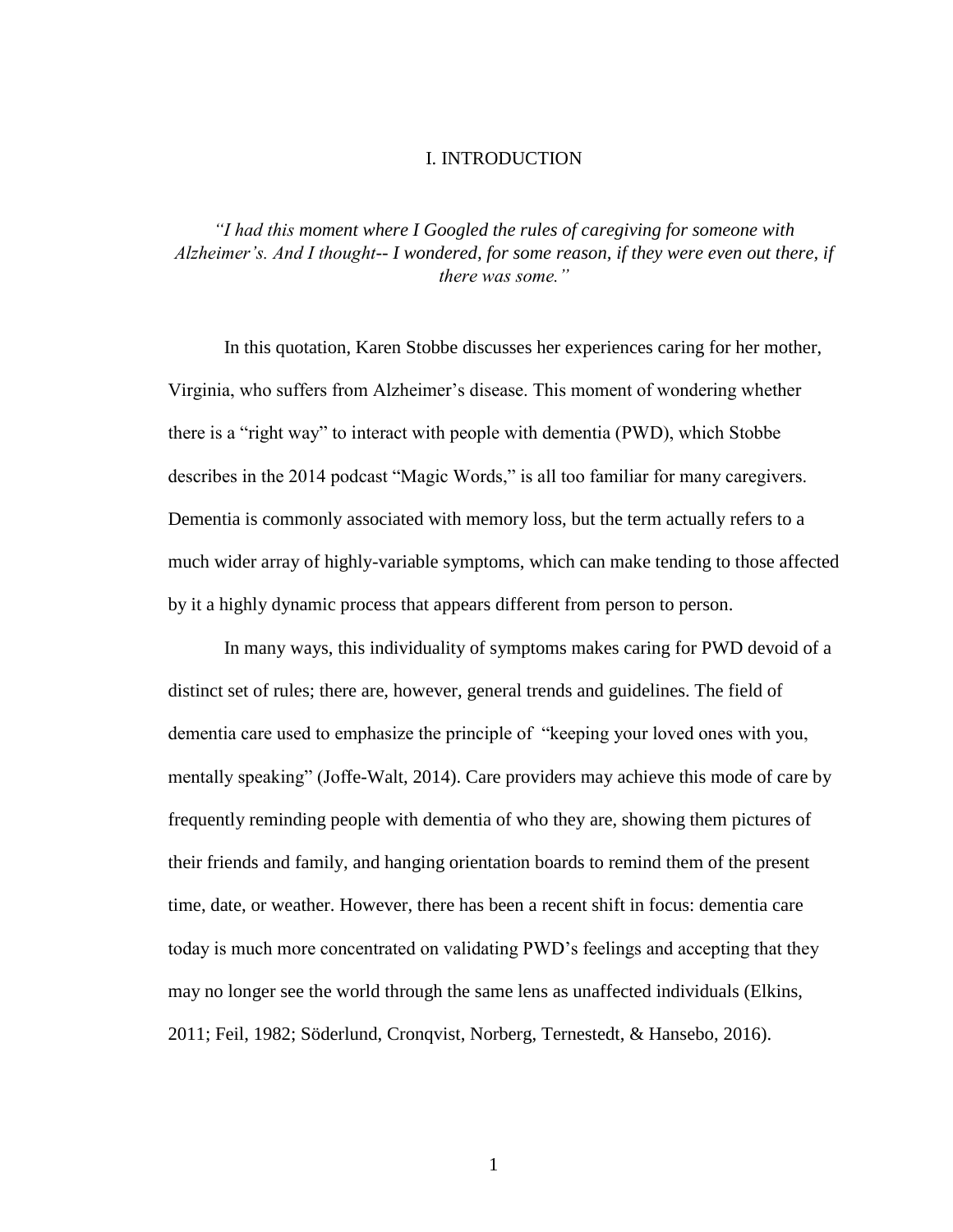This shift toward effective, meaningful communication has been accompanied by frustration for many caregivers. Communication is a multifaceted process dependent on a collaborative exchange of information. However, as the disease progresses, PWD's capacity to communicate is often affected by their ability both to deliver messages and to comprehend them. Caregivers often struggle getting through to their patients, and frequently have trouble understanding what they are trying to say as well. It is crucial that a connection is found with PWD despite the various barriers that may prevent these relationships. As Elkins (2011) puts it, "once an effective communication bridge has been achieved, the individual is much more likely to remain calm and anxiety-free, and dialogue with healthcare professionals is significantly improved" (p. 17). Consistent with many other factors of dementia, these so-called communication bridges are incredibly variable and will look different in each individual.

Karen says that her breakthrough in caring for her mother occurred when she heard the phrase "step into their world," an idea that evoked parallels from her experience as an improvisation actor. She explains that to care for PWD, one must be able to constantly be "letting go of the old scene and trying to be ready for what's next" (Joffe-Walt, 2014). When her mother says something, whether it is coherent or confusing, Karen will often respond with the phrase "Yes, and?" She explains that her mother will often know how she is feeling but not necessarily why she's feeling that way. By using dialogue as a means to investigate, not only is Karen able to better understand how Virginia comprehends her surroundings, but she is also able to maintain a communicative relationship with her mother.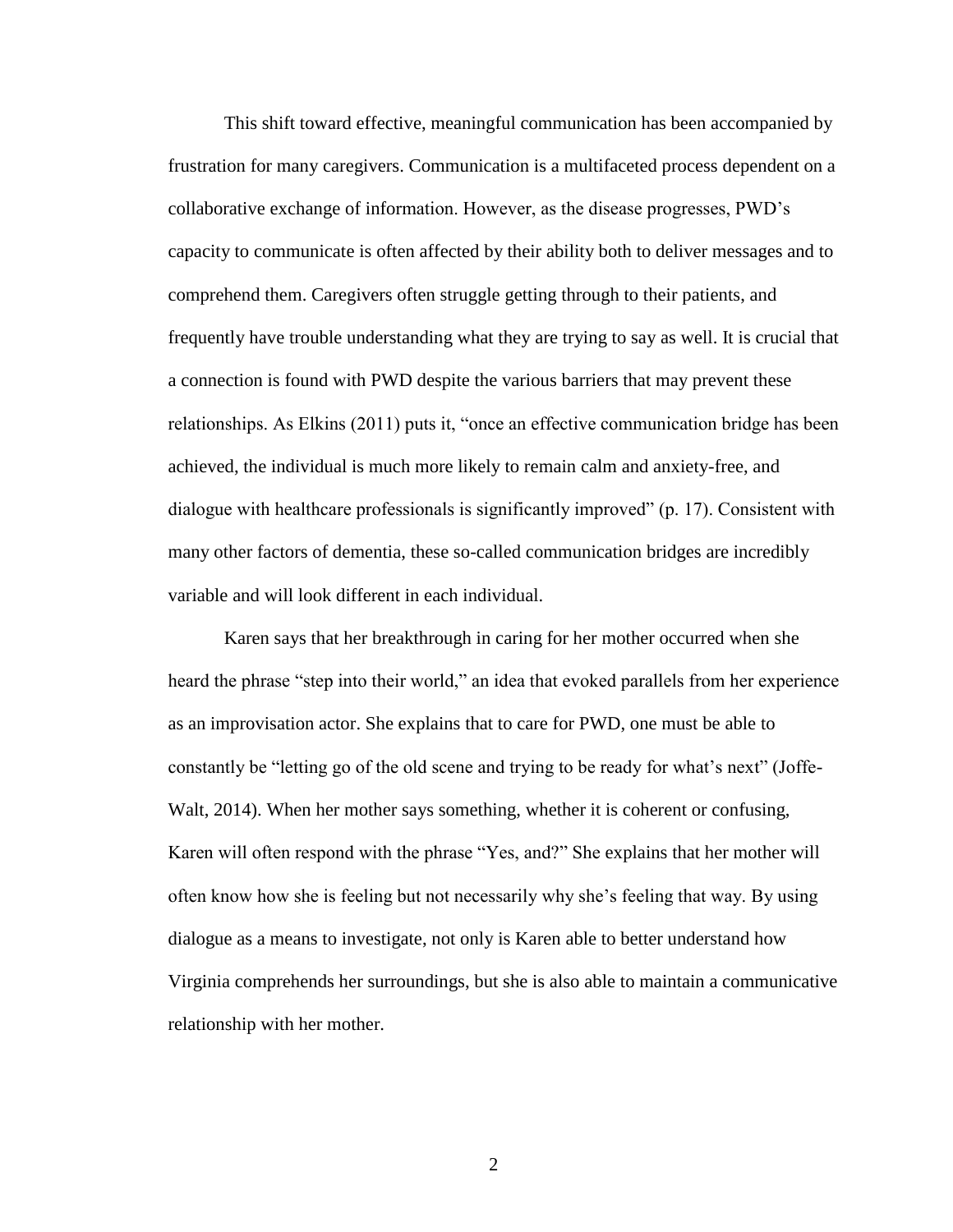While this method of communication works for Karen, her husband, Mondy, takes it one step further. If Virginia says something that may not make complete sense, Mondy pretends that it is perfectly clear. For example, if his mother-in-law says that there are monkeys swinging from the trees outside of the window, Mondy not only "watches" the monkeys but he might even suggest that they *catch* one. He commits to her subjective realities unconditionally and interacts within her frame of understanding, even if it is disjunctive from the "real world." This mode of communication is highly unpredictable, yet Mondy argues that Virginia is at her happiest when they are engaging in such discourse. These types of interactions with PWD add another layer to the complexity to dementia care: what does it really mean to "step [or, perhaps, in Mondy's case, to *dive*] into their world?"

Karen's "Yes, and?" strategy lines up with communication methods supported by several research studies while Mondy's tactics are not substantially justified by any literature (Downs & Collins, 2015; Elkins, 2011; Söderlund et al., 2016). Although their tactics are similar in nature, the difference in the *degree* to which Karen and Mondy commit themselves to Virginia's point of view (as well as the contrast of her responses) is intriguing. Her positive reactions to Mondy's creative improvisations raise the question of whether other caregivers are utilizing similar methods. If so, are they effective? What are the "rules" for caregiving for a person with dementia when their contextual understanding of the world no longer mirrors your own? Is there a definite answer? The published literature surrounding dementia care has yet to tackle these important questions, although it does explore similar topics. The findings of this thesis will be prefaced by a literature review focused on the core themes currently guiding those caring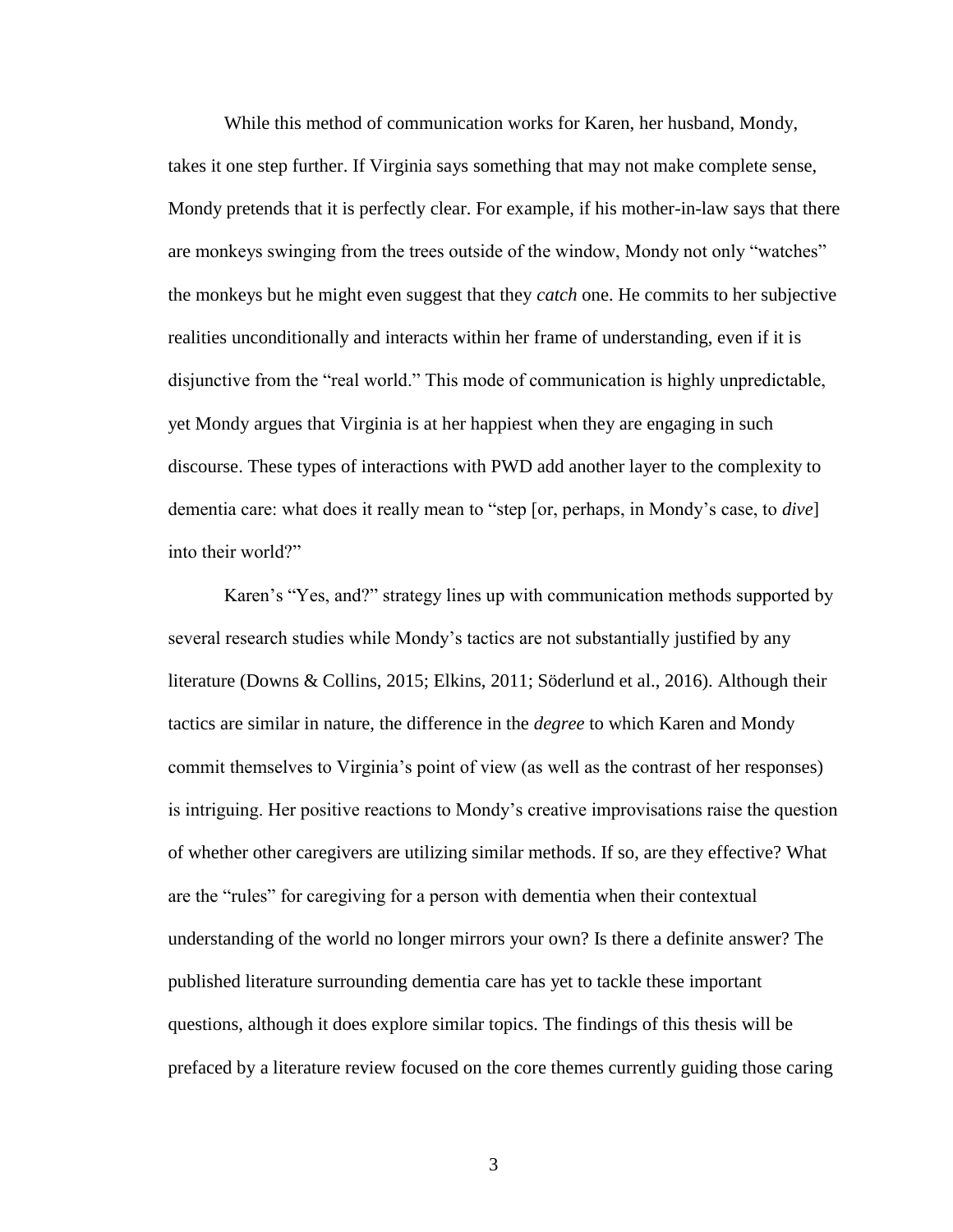for PWD. The study itself aims to answer the question of how we can best establish effective communication bridges with those who are unable to perceive their surroundings the same way we do. Through interviews with both family and certified care providers, I hope to uncover and express the modes of communication caregivers commonly employ when interacting with PWD, more specifically, when the they seem to be experiencing the world through a subjective lens or reality.

As a result of the current aging population, the number of cases of dementia globally is steadily increasing making this type of work more crucial than ever before. It is estimated by Meyer, Hariari, & Shellack (2016) that an individual's risk of developing Alzheimer's disease or vascular dementia, the two leading causes of dementia, doubles approximately every 5 years after reaching age sixty-five. This statistic positions dementia as the leading cause of both morbidity and mortality in elderly populations worldwide. With nearly 47.5 million affected, dementia has been deemed "one of the major health challenges of current times and a global public health priority" (Meyer, Harirari, & Schellack, 2016, p. 48). Taking this information into account, it is essential to take steps toward providing this growing population of PWD the right to a life of quality and meaning. It is my hope that this study is accessible and of value to those caring for PWD, and that its findings may contribute to an ever-growing body of literature working to assure these individuals the quality of life they deserve.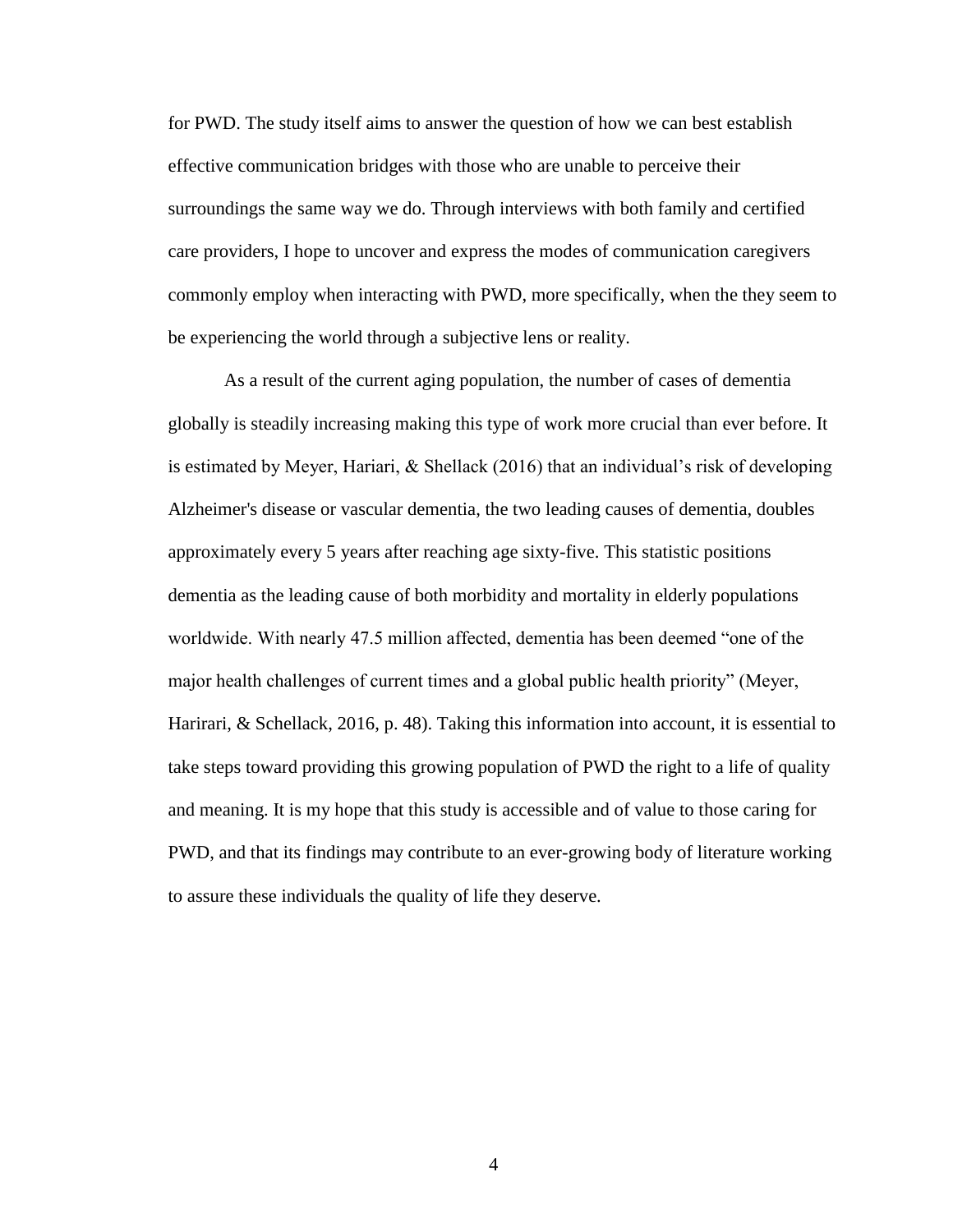#### II. LITERATURE REVIEW

#### **Defining Dementia**

Before trying to understand how to best care for a person with dementia, it is essential to first know the various components of this complex diagnosis. First and foremost, dementia is not a specific disease, but rather an overarching term used to characterize a decline in cerebral activity drastic enough that it impedes upon affected individuals' everyday lives (Alzheimer's Association, 2017). There are various forms of dementia and, consequently, a wide array of associated symptoms. However, to be classified as a person with dementia, individuals must present with significant impairment of two of the following core cognitive functions: communication and language, the capacity to pay attention or focus, memory, judgement and reasoning, or the ability to interpret visual information (Alzheimer's Association, 2017). Deficits in cognition are commonly mistaken for a simple, natural result of the aging process. The structure of the brain does change with age, this is true. However, minor senescent changes are not the same as the more serious deficiencies that present with dementia. In many cases, though, the brain's dynamism can complicate the differentiation between age-related and disease-specific cognitive declines. Despite this fact, symptoms of dementia are generally associated with more specific diagnoses such as Alzheimer's disease, vascular dementia, or dementia with Lewy bodies. The following section will examine the most common classifications and causes of dementia.

#### **Types of dementia.**

Alzheimer's disease (AD) is the most common cause of mental deterioration in elderly populations, accounting for approximately sixty to eighty percent of all cases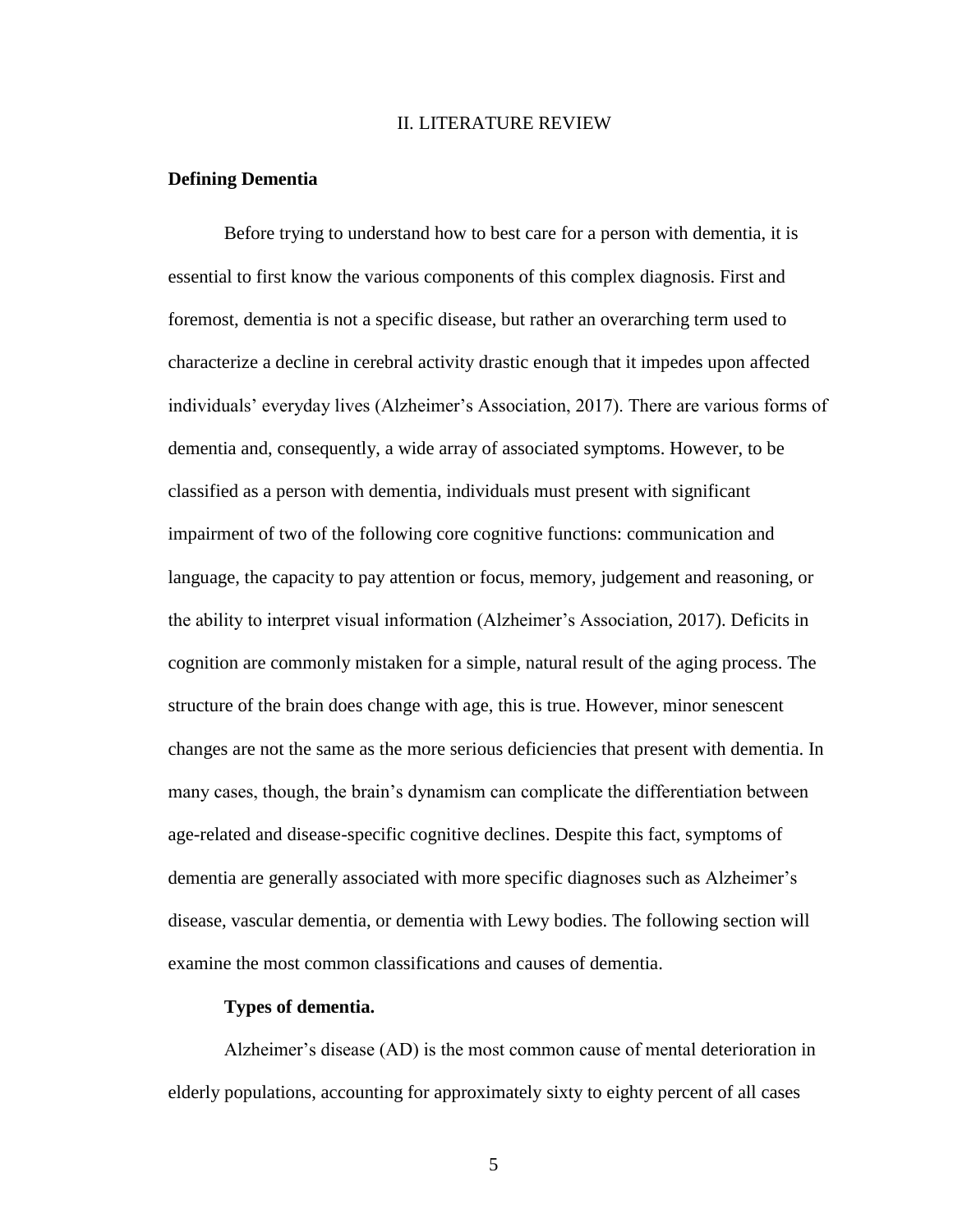(Meyer et al., 2016). AD is a degenerative disease in which neural connections and pathways are lost as a result of cell death in the cerebral cortex, a large portion of the brain that contributes to vital capacities such as memory, attentiveness, reason, language, and consciousness. The deterioration of this brain tissue is caused by beta-amyloid protein fragments that aggregate to create insoluble plaques between neurons. These plaques block the synapses between brain cells, compromising their ability to communicate with one another and ultimately resulting in cell death. Another cause of neuronal degradation in AD is the formation of neurofibrillary tangles of tau protein. In a normal neuron, this protein acts as a transport system for materials up and down the cell, similar to a railroad track. In AD, these proteins no longer function properly and instead intertwine with one another leading to a disruption of the cell's ability to move materials, eventually causing the neuron to die (Meyer et al., 2016; National Institute on Aging, 2010).

The location and degree of neuronal degradation in Alzheimer's patients is extremely variable, and, as a result, affected individuals may exhibit a multitude of symptoms. While memory loss is by far the indicator most commonly associated with this disease, those with AD may also exhibit sensory abnormalities, language deficits, difficulty reasoning, or behavioral changes; as cell death increases, more symptoms may develop or existing ones might worsen (Meyer et al., 2016). For this reason, the progression of Alzheimer's has been divided into three primary stages: early stage (mild), middle stage (moderate), and late stage (severe), according to Meyer and colleagues (2016). Early stage AD is typically characterized by the inability to perform routine tasks, minor changes in personality, and slight confusion or memory loss (i.e. misplacing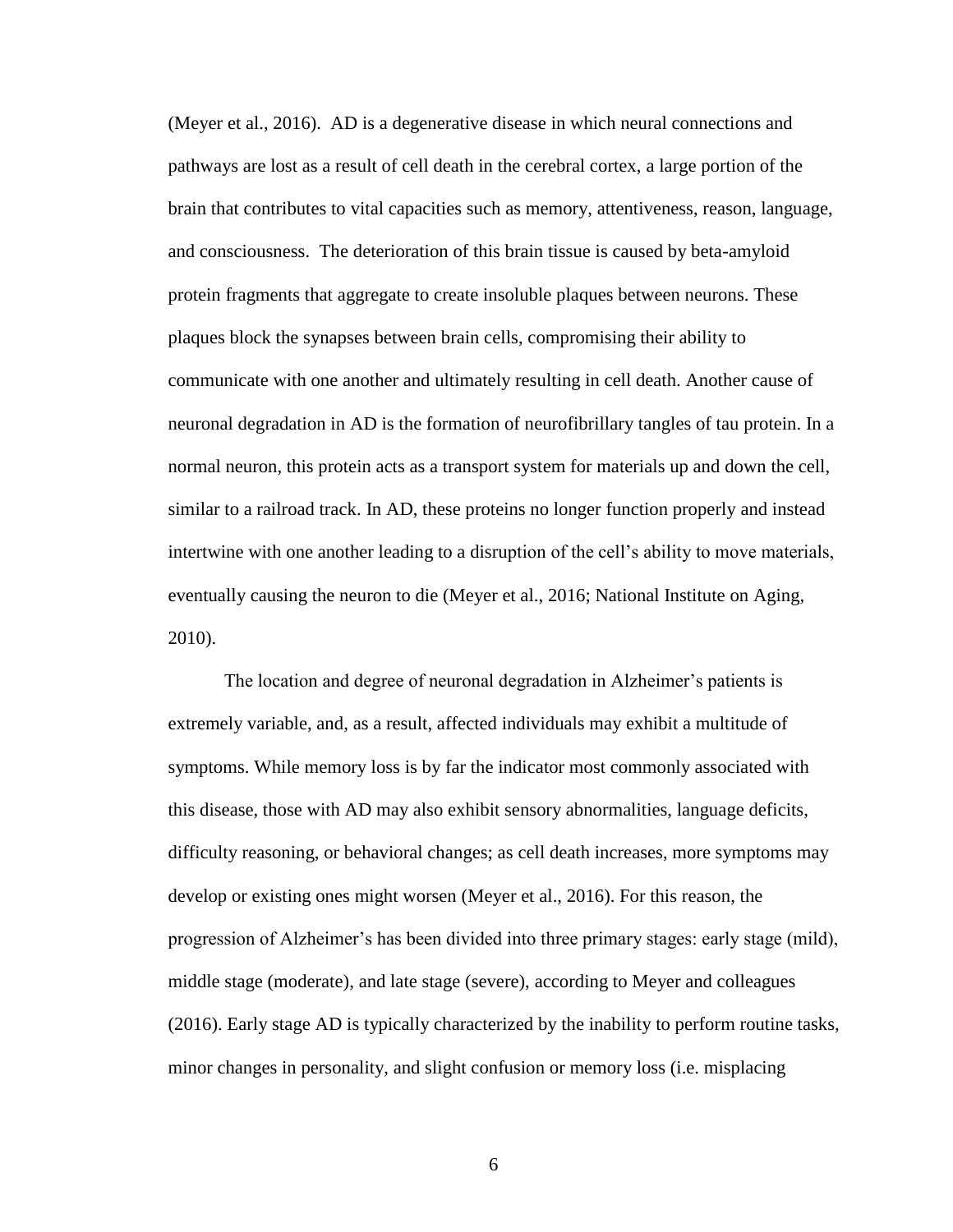objects or forgetting names and recent events). Symptoms of middle stage AD may include needing help with activities of daily living (ADL), increased anxiety, agitation, paranoia, difficulty recognizing loved ones, or severe impairment of short-term memory. Those in the later stages of Alzheimer's exhibit decreased communication abilities, the inability to identify familiar faces, and are completely dependent upon caregivers. AD presents itself differently from person to person. Affected individuals may present a combination of symptoms from several stages, making treatment and care for those living with this condition highly variable and complex.

Following AD, vascular dementia is the second most commonly diagnosed type of dementia (Dening & Sandilyan, 2015). This form can be caused by a number of arterial diseases or episodes (i.e. strokes) that deplete the brain's blood supply. This reduced blood flow decreases neuronal function and eventually leads to cell death. Vascular dementia may present itself in a number of ways, and symptoms are dependent on the location and severity of blood deprivation in the brain. In addition to the previously discussed markers of Alzheimer's, vascular dementia patients also commonly exhibit depression, apathy, and a more pronounced, comprehensive slowing of basic cognitive processes. Following a major stroke, such indicators may appear suddenly and progress overtime (Dening & Sandilyan, 2015). However, other instances, such as a series of smaller strokes, may cause a slower development of symptoms.. Subcortical vascular dementia (small-vessel disease) consists of the narrowing of cerebral blood vessels, and may present a similar, gradual loss of cognitive ability due to continuous white matter damage (Alzheimer's Society, 2017).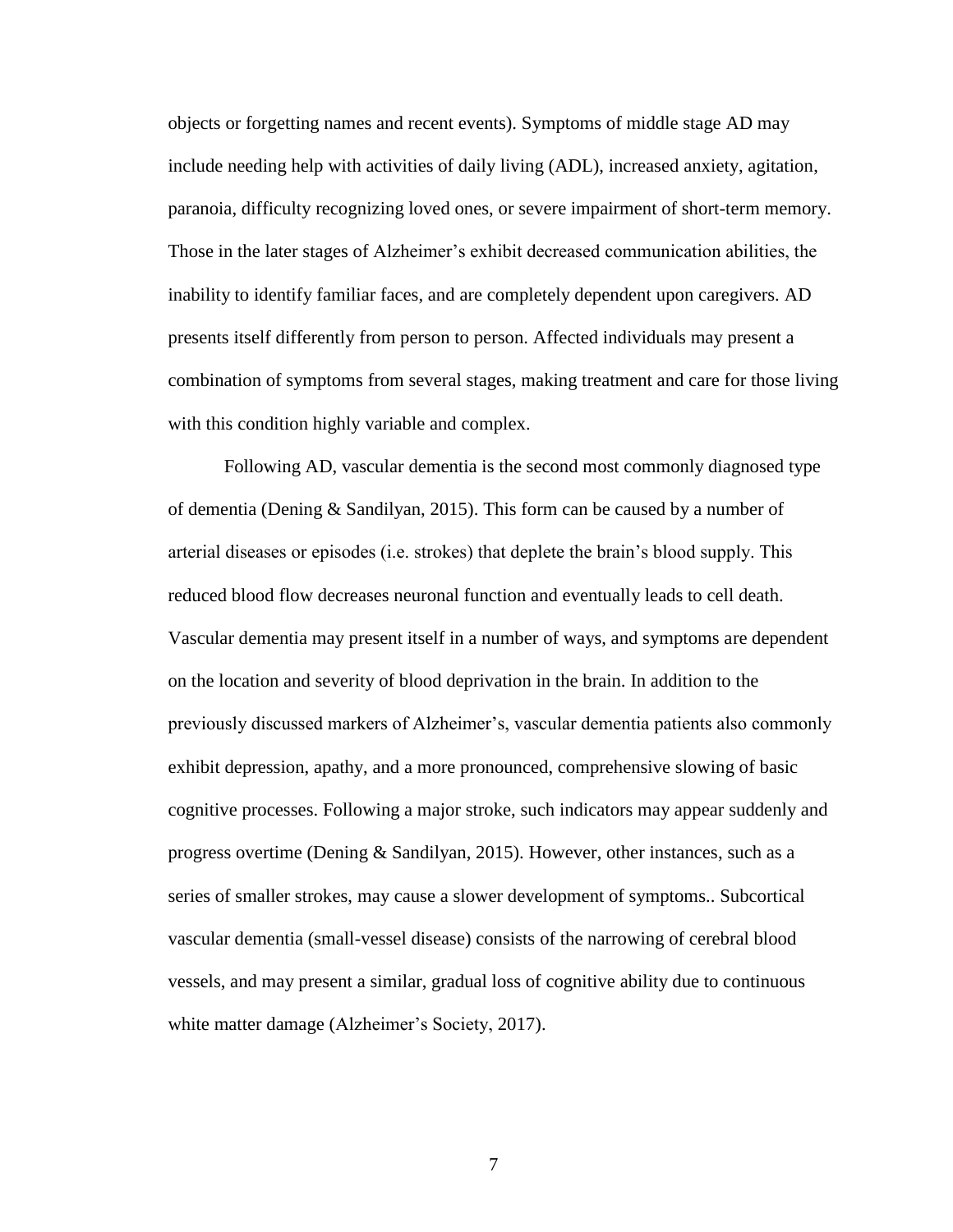Lewy body dementia is the third most prevalent type of dementia, accounting for nearly ten percent of all diagnosed cases (Dening & Sandilyan, 2015). This condition is very closely related to Parkinson's disease (PD), as both conditions involve the formation of Lewy bodies. These small aggregations of alpha-synuclein protein interfere with neuronal communication resulting in cell death. They are very similar to beta-amyloid plaques in AD, distinguishable only by the protein responsible for their formation. In PD, these protein clusters occur in the brain stem and the substantia nigra, areas responsible for the coordination of uninterrupted muscle movement (Green, 2015). As a result, those affected exhibit violent tremors, shuffling when walking, and reduced facial expression (Green, 2015). In Lewy body dementia, alpha-synuclein aggregates are not only present in the substantia nigra, but also throughout the cerebral cortex, causing an array of additional symptoms including memory loss, visuospatial disorientation, severe cognitive decline, and hallucinations (Dening & Sandilyan, 2015). Often times, Lewy body dementia is misdiagnosed as either AD or PD early on, because it is so closely related to the two. Generally, it is not until the symptoms of AD are accompanied by those of PD, or vice versa, that Lewy body dementia is properly identified.

While Alzheimer's, vascular dementia, and dementia with Lewy bodies are most common, they are not the only diagnoses that contribute to the 47.5 million individuals affected by dementia worldwide. There are a number of other types, including frontotemporal dementia and dementias formed as a side-effect of other conditions, such as Huntington's disease, multiple sclerosis, or HIV (Dening & Sandilyan, 2015). Additionally, diagnoses are not always restricted to a singular origin; the term mixed dementia refers to patients whose dementia has more than one cause. This is more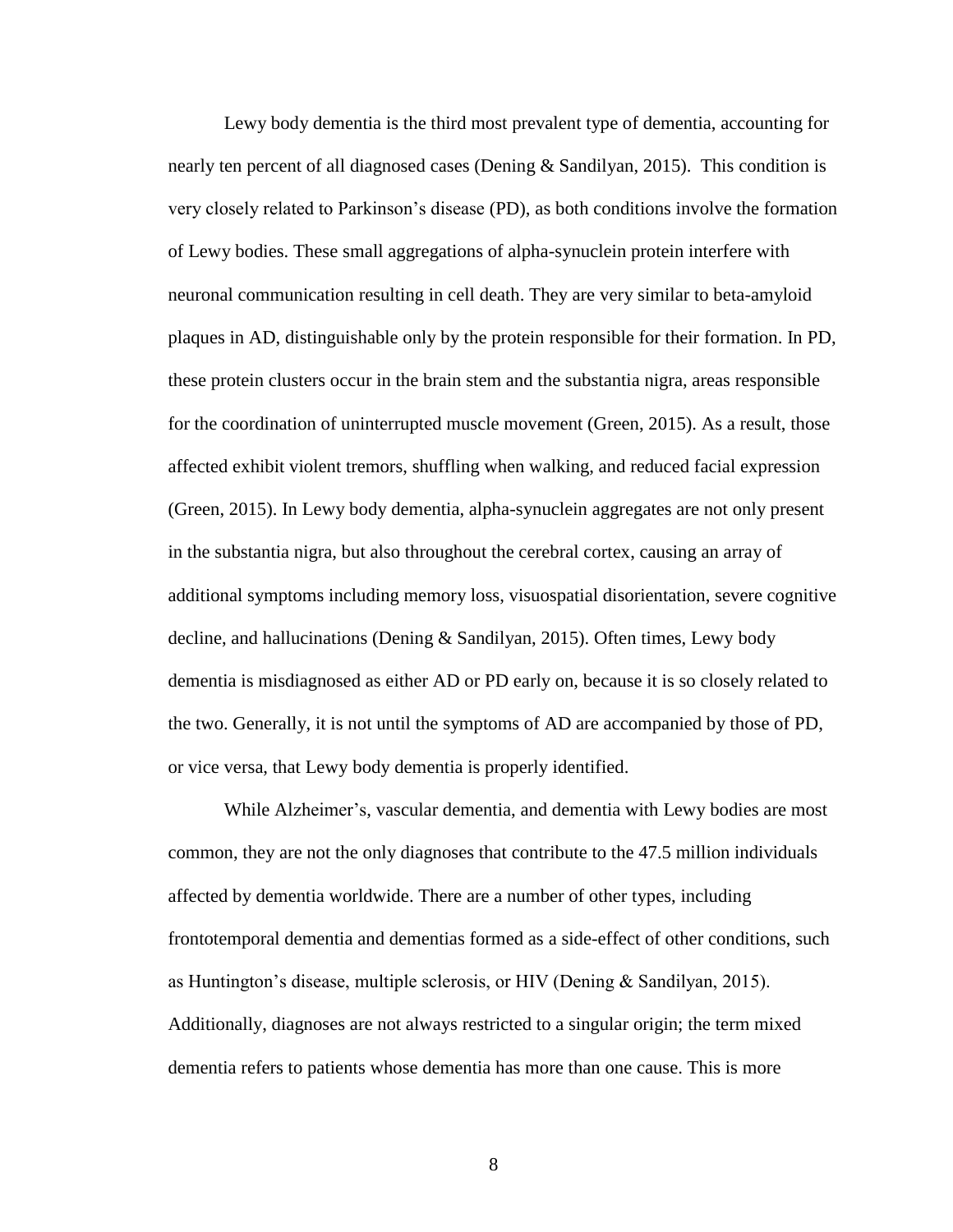common over the age of eighty, with a combination of AD and vascular dementia being most typical (Dening & Sandilyan, 2015). Noting the wide array of physiological causes for neuronal degradation is essential in understanding the various ways that dementia may present as cognitive symptoms. Whether it be due to AD, vascular dementia, or dementia with Lewy bodies, the bottom line is that any of these physiological abnormalities may cause PWD to lose their capacity to effectively process information. In recognizing the root causes of these cognitive insufficiencies, the behavior of people with dementia can be better understood. The various effects that these changes in brain structure may have on PWD's outward behaviors is outlined in more detail in the following section, as they are pertinent to the questions proposed by this study.

# **Behavioral and psychological symptoms of dementia (BPSD).**

The above section demonstrates numerous ways that neuronal degradation may impair one's cognitive abilities, but dementia can significantly impact an individual's behavior as well. The American Psychiatric Association's Diagnostic and Statistical Manual of Mental Disorders (DSM-IV-TR) diagnostic criteria characterizes dementia's ability to impact one's social competencies: "[PWD experience] a significant decline in social and occupational functioning due to memory impairment with one or more of the following associated disturbances: aphasia, apraxia, agnosia, or dysexecutive disorder" (Reilly, Rodriguez, Lamy, & Neils-Strunjas, 2010, p. 439). These symptoms all take their toll on PWD's behavioral and communicative capacities, making it difficult for caregivers to effectively interact with them.

While various diagnosis-specific symptoms have been outlined, core traits contributing to "alterations of the perception, thought, humour or behavior" of these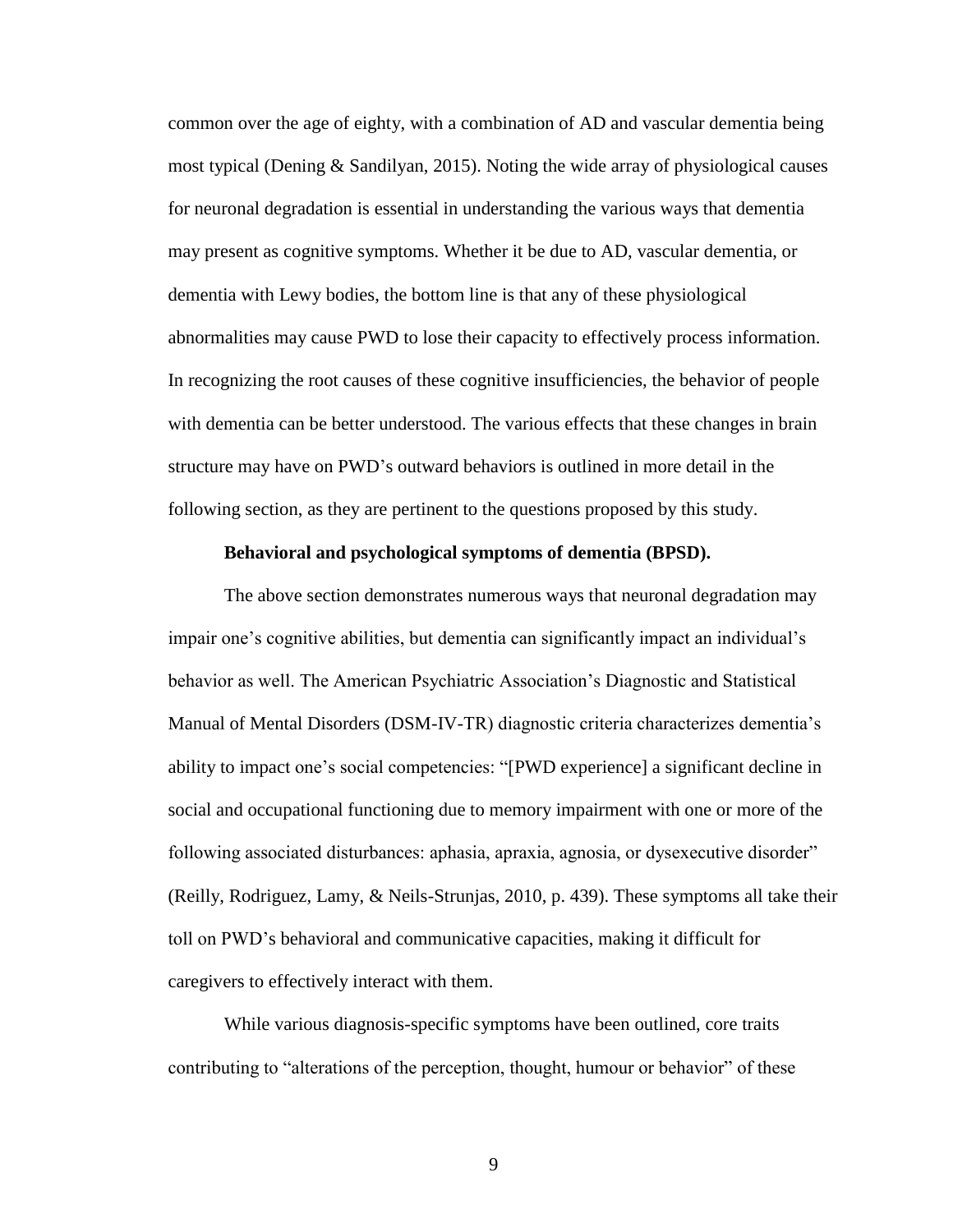patients may be observed across dementia-types (Milano, Saturnino, & Capasso, 2013, p. 32). These characteristics are defined as behavioral and psychological symptoms of dementia (BPSD). BPSD are highly variable and fluctuate between individual PWD. They are separated into four overarching clusters: 1) apathy, 2) depression, 3) agitation or aggression, and 4) psychosis. Due to substantial overlap in the presentation of these behaviors among specific dementia-types, these clusters are not reliable diagnostic tools. They are, however, useful in determining targets for drug therapy, and are often utilized by care providers when determining treatment plans (Milano et al., 2013).

Apathetic individuals experience a lack of enthusiasm and overall disinterest. These symptoms are closely related to depression, but these clusters remain separate because the depression also encompasses mood swings, feelings of hopelessness, low self-esteem, guilt, and profound sadness (Milano et al., 2013). Consistent with other markers of dementia, manifestations of depression are widely variable. Depression is also a risk-factor for dementia; these symptoms are more frequent in individuals who have experienced depressive states previously and are most commonly observed in early stage dementia (Milano et al., 2013). The behaviors of agitation and aggression are grouped into one cluster, although they present themselves quite differently. Agitation symptomology includes repetitive acts, wandering, and interrupted sleep patterns. Aggression may be demonstrated physically or verbally; aggressive PWD often exhibit threats, violent resistance, or destruction of property (Milano et al., 2013).

The fourth and final cluster of behavioral and psychological symptoms of dementia is psychosis, which consists of misidentifications, delusions, and hallucinations, and is the primary focus of the present study. The prevalence of these symptoms is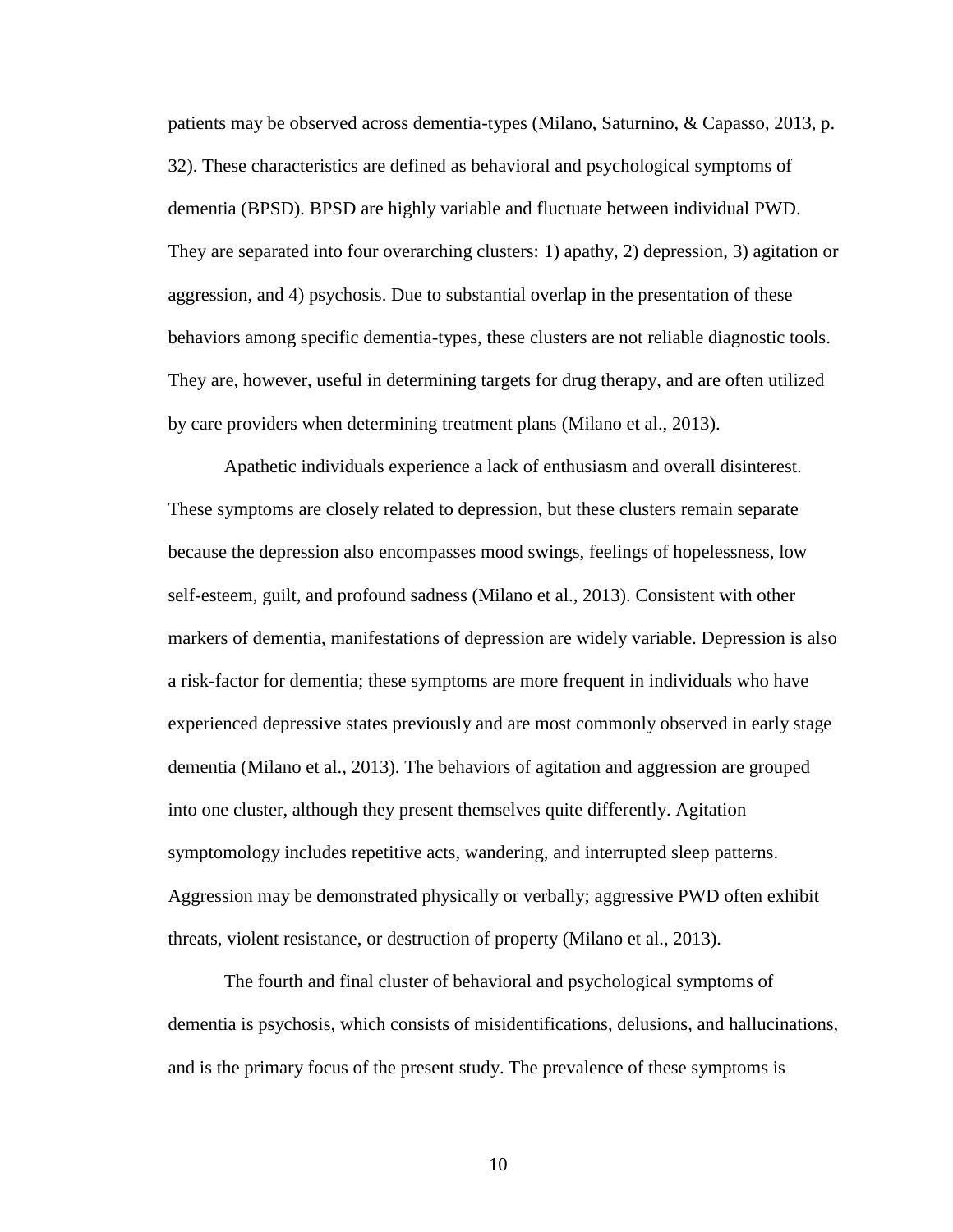widely variable, appearing in anywhere from twenty percent to fifty percent of patients (Milano et al., 2013). One study focused specifically on hallucinations in AD found an even larger variance: "[hallucinations] may be observed in Alzheimer's disease with a prevalence ranging from 4% to 73% of patients" (Haj, Jardri, Laroi, & Antoine, 2016, p. 1). As these subjective states are a core focus of this study, the following section examines the presentation of psychosis in PWD in further detail.

# **Psychosis: Subjective Realities and Hallucinations**

In his 2012 book *Hallucinations*, famed physician-author, Oliver Sacks, contemplates the complexity of "discern[ing] where the boundary lies between hallucination, misperception, and illusion" (p. xi). What often makes the psychosis cluster of behavioral psychological symptoms of dementia (BPSD) so difficult to deal with amongst people with dementia (PWD) and their caregivers is the lack of consensual validation between the altered perception and the "real world." In this section, the various behaviors associated with the psychosis cluster of BPSD and their causes will be outlined, and the implications of subjective realities among PWD will be explored.

# **Misidentifications and delusions.**

Misidentifications and delusions are the first subset of the psychosis cluster, and can be characterized by any of the following types of behavior: a belief that there are strangers living in the home, misinterpreting sequences of events, confusing identities of others or one's self, and accusations of theft (Milano et al., 2013). Fuji, Butler, and Sasaki (2014) describe PWD "often have disturbance in orientation and may have difficulty recognizing people," (p. 204). To minimize these behaviors, the authors state it is more favorable for caregivers to respond empathetically than to confront their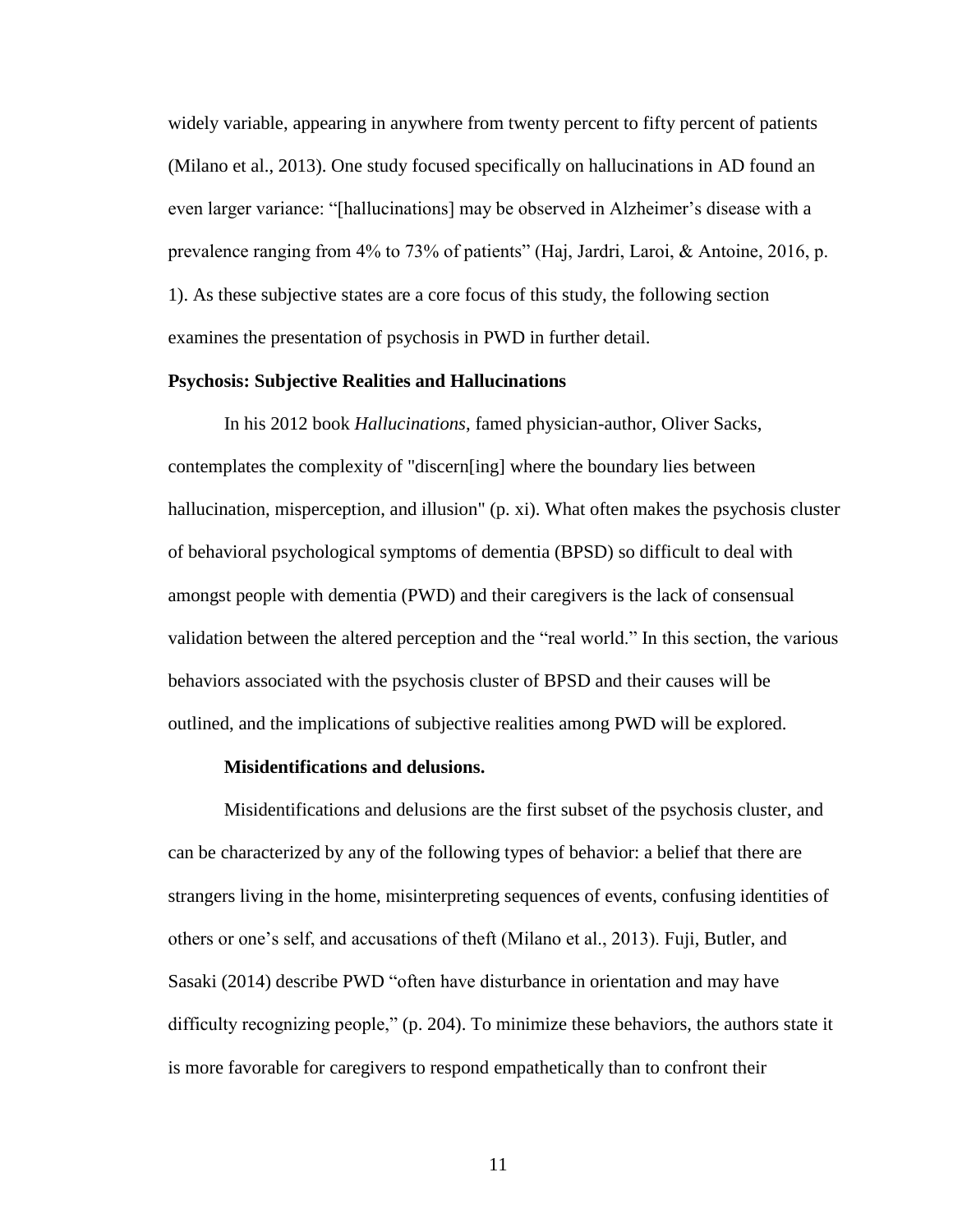misconception. The following example provides a more concrete way of understanding this approach.

Suppose a caregiver is falsely accused of stealing money by a resident with dementia. Knowing that this is untrue, she/he may respond defensively and try and correct any perceived gaps in the resident's understanding. In this scenario, it is unlikely that the resident will comprehend her/his shortcoming; it is more probable that she/he will perceive that she/he is being challenged, an emotion which often elicits a negative or defensive response in PWD. Situations such as these are difficult to understand because the PWD's misguided perceptions could be stemming from a multitude of causes. Many times, these behaviors are not the result of a single interaction, but are rather a singular release of delayed feelings compiled into one emotionally-charged response (Fujii et al., 2014). By responding sympathetically and catering to the resident's emotions, more often than not the caregiver's response will be favored and the resident will exhibit less BPSD (Fujii et al., 2014). Caregivers may do so by saying something along the lines of, "Oh no, that's terrible," emptying her pockets, and initiating a search for the missing money.

Fujii and colleagues (2014) state that while neuronal death has a strong effect on patients' neocortical function, their limbic systems remain relatively intact and symptoms consistent with the psychosis cluster are often caused by emotional distress. Through their analysis of Neuropsychiatric Inventory (NPI) data and depression rating scales, the researchers found that while cognitive aptitudes decline, the emotional abilities of PWD remain relatively intact. Fujii and his team argue that emotions belong at the center of care as they are the "fundamental being of the patient and the source of ultimate quality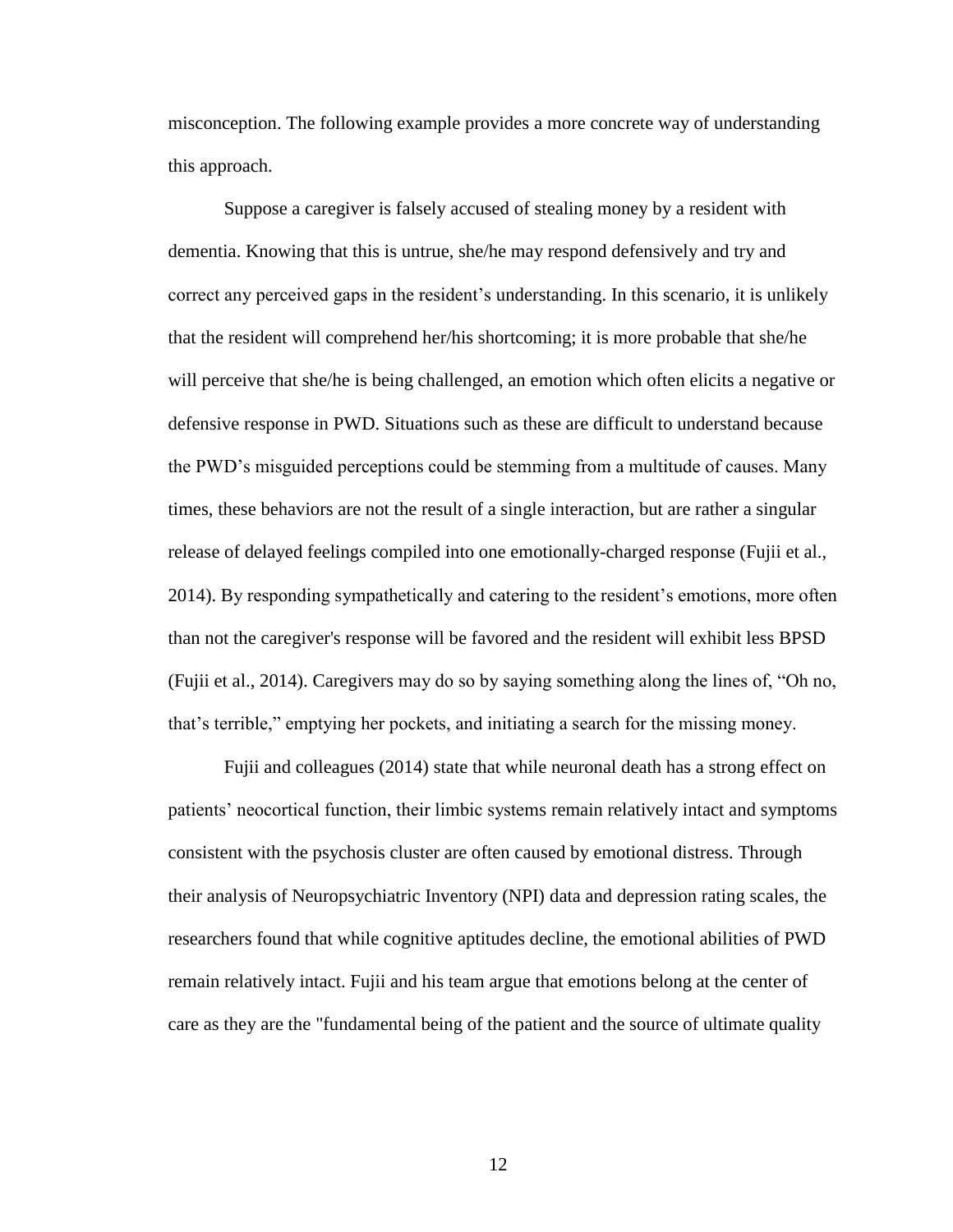of life" (Fujii et al., 2014, p. 206). But is there further evidence supporting PWD's emotional capacities go uncompromised as their disease progresses?

The limbic system, which Fujii and colleagues (2014) state remains intact in PWD, is a complex network of the brain, comprised of the hippocampus, amygdala, fornix, cingulate gyrus, septal nuclei, and mammillary bodies. Together, the components of this assemblage are recognized as the neuroanatomical structures responsible for memory, emotion, and learning (Fujii et al., 2014, 204; Hooper & Vogel, 1976). Perhaps the most vital organs to these functions are the hippocampus and the amygdala. Upon postmortem pathological assessments, a study conducted in 1976 found that the hippocampi of all brains examined were markedly affected by Alzheimer's disease: "neuronal loss was usually prominent and rarely, if ever, were the remaining neurons normal" (Hooper & Vogel, 1976, p. 7). This structure is responsible for the transmission of short-term memories to long-term storage in the cerebral cortex. Its function was discovered when a team of surgeons removed a patient's entire hippocampus to treat an unmanageable case of epilepsy. Upon waking up, the patient was able to remember his entire life prior to his operation but was unable to maintain any new memories, illustrating that the hippocampus is absolutely essential for laying down new memories in the brain" (Ramachandran & Blakeslee, 1998).

With hippocampal degradation being among the first of effects of Alzheimer's disease (AD), these findings are consistent with the disease's distinctive short-term memory loss and inability to learn new information (Simons, 2014). Meanwhile, pathologies of the brain tissues affected by AD revealed neuronal death in the amygdala to be drastically sectioned off from unaffected regions. Typically, large numbers of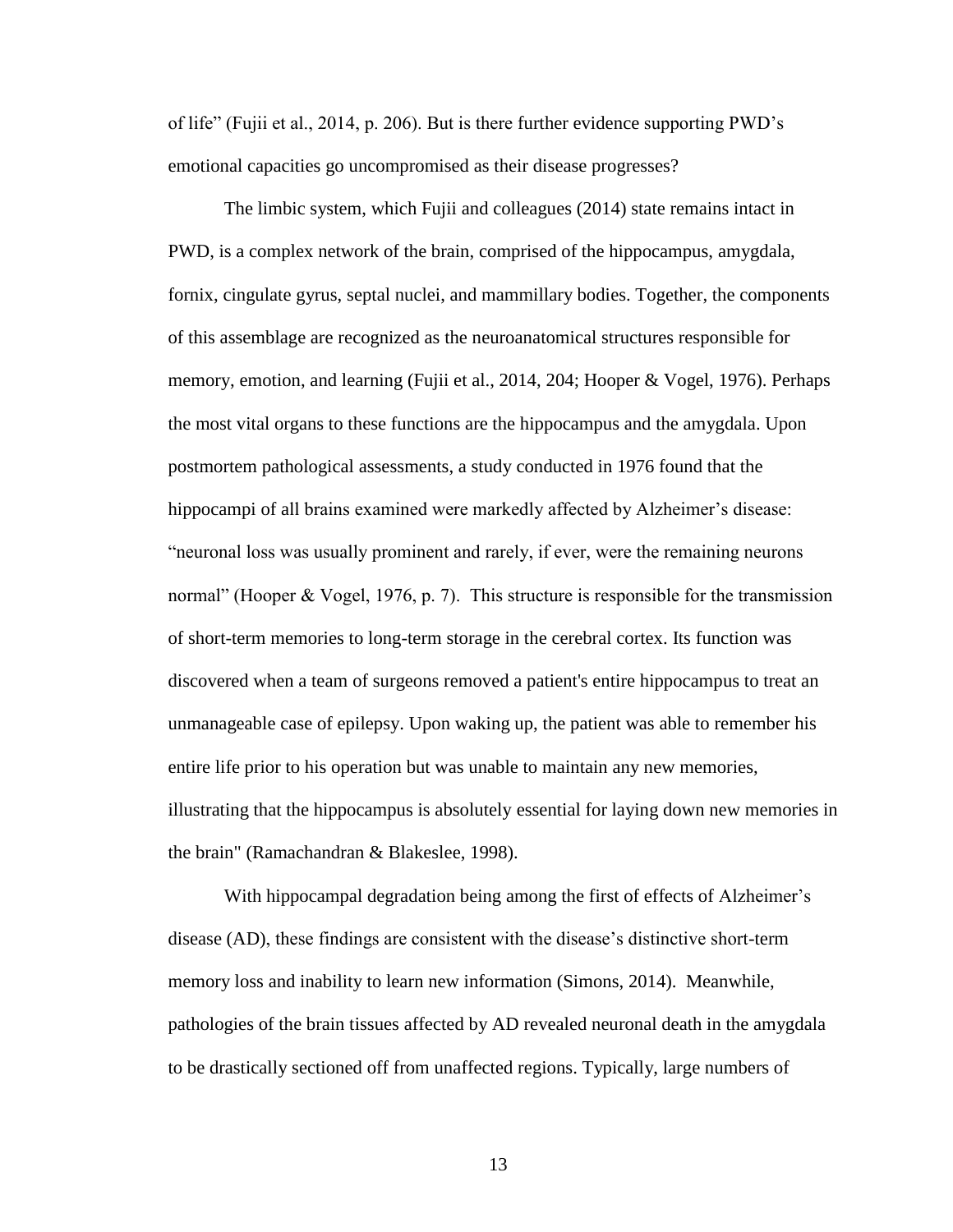neuronal plaques are juxtaposed by regions of brain tissue free of any indication of protein aggregates or cell death (Hooper & Vogel, 1976). The amygdala is recognized as the integrative center for emotional behavior and attention (Gallagher & Chiba, 1996). Although this structure did show degradation in Simons' study, according to the Alzheimer's Society (2017) the amygdala is often affected much later than the hippocampus. This could explain PWD's ability to comprehend emotional aspects of an event, even though they may not recall the factual content surrounding it (Simons, 2014). This information indicates that while Fujii and colleagues were accurate in stating the emotional capabilities amongst PWD are preserved, the limbic systems of those living with dementia do not go entirely unaffected. Rather, it is the degree to which components of the limbic system are affected that conserves an individual's ability to recall and recognize the emotional elements of a given situation.

# **Hallucinations and their causes.**

Another example of psychosis associated with dementia is the occurrence of hallucinations, which are defined as "perceptual experiences that occur in the absence of any corresponding external stimuli" (Haj et al., 2016, p. 1). This is perhaps the most obvious form of PWD's misunderstandings of their surroundings. As mentioned previously, hallucinations are most typical in Lewy body dementia due to plaque deposits in the cerebral cortex. However, these manifestations may be present in other forms of dementia as well. Pathologically, this symptom can be attributed to protein aggregations and neuronal degradation in the hippocampus, sensory cortices, and the prefrontal cortex (Haj et al., 2016).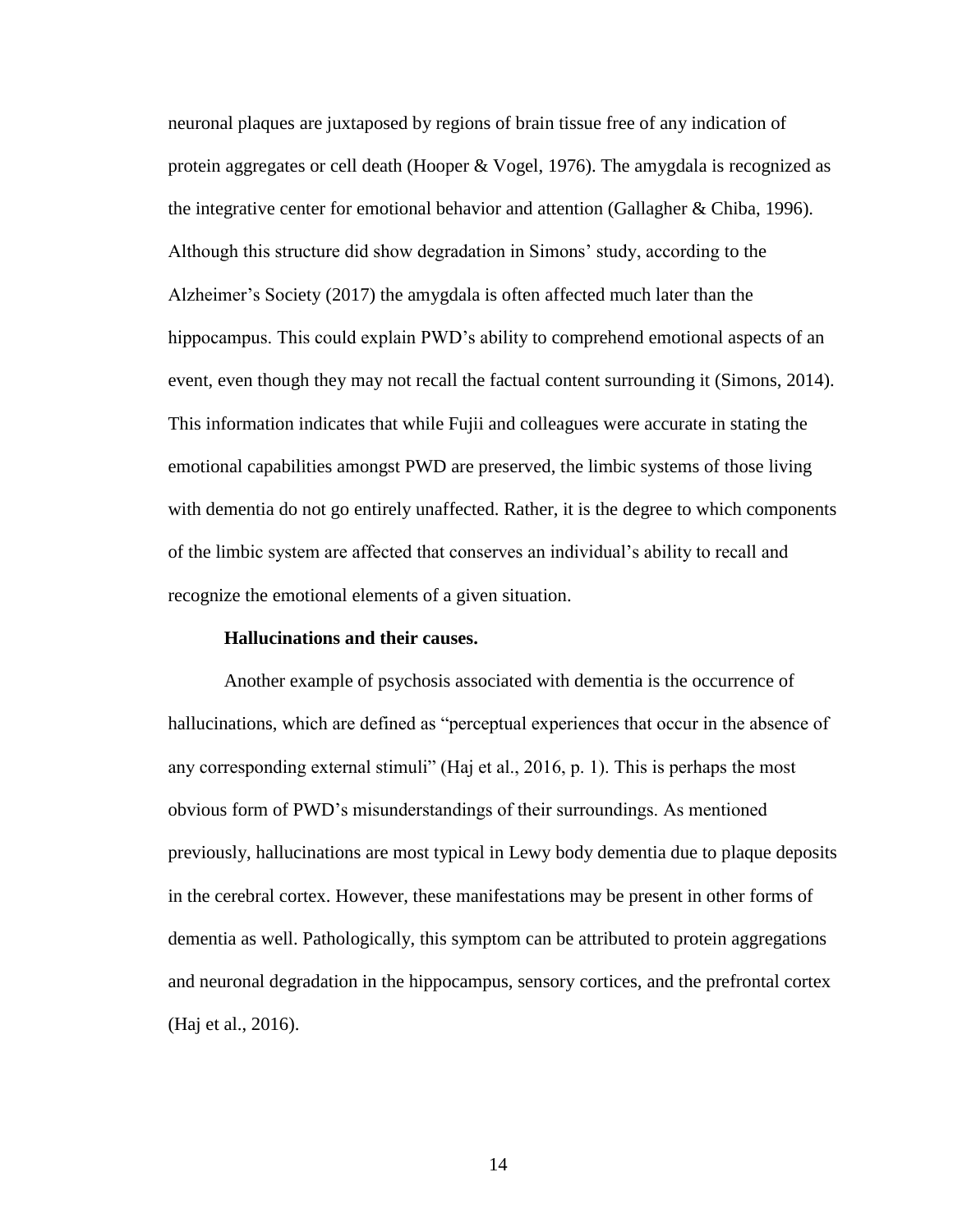Additional physiological causes may attribute to hallucinations in PWD, but they are more closely associated with patients' advanced age than they are with their dementia. One example of this type of hallucination source is Charles Bonnet syndrome (CBS), a rare condition associated with partial or complete blindness (Sacks, 2012). Patients with CBS present with intricate visual hallucinations in accordance with ocular deterioration, and nearly always are aware that their perceptions are a result of their condition (Nair, Nair, Shah, & Ghandi, 2015). Though these patients recognize their hallucinations are not real, the hallucinations present themselves as vividly as if they were. This phenomena is described in a 1998 study conducted by ffytche and colleagues in which patients with CBS underwent a functional MRI scan while actively hallucinating. For those who reported their visions to be in color, activity was observed in the V4 region of the fusiform gyrus (a color-processing center in the brain), whereas stimulus in those who reported their hallucinations to be in black and white was found to be outside this area (ffytche et al., 1998). These MRI findings indicate that although the subject's eyes are no longer able intake information visually, their brain is able to produce and process information as if it were actually there. As previously mentioned, most individuals with CBS are aware that their realities are subjective, but if present in PWD this may not be the case: "if there is an ongoing dementia ... there may be less and less ability to recognize hallucinations as such -- which, in turn, may lead to frightening delusions and psychoses" (Sacks, 2012, p. 28).

While dementia with Lewy bodies and Charles Bonnet syndrome can both be attributed to physiological degradation, not all sources of hallucinations can be so easily pinpointed. Many people tend to associate symptoms of psychosis with mental illness or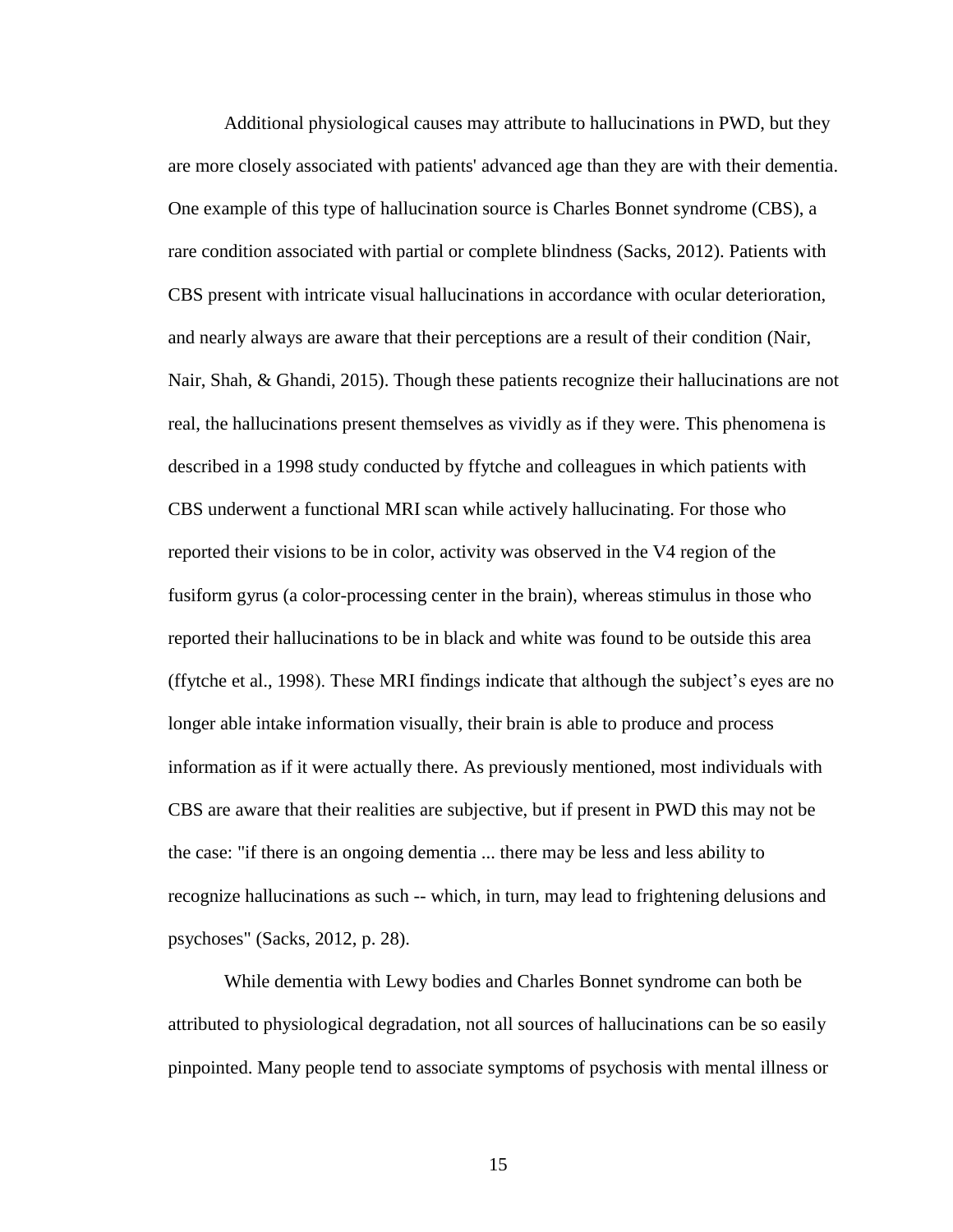insanity (e.g. schizophrenia, delusional disorder, etc.), while the surprising reality is that nearly twenty-eight percent of the general population admit to having a psychotic-like experience at some point in their lifetime (Daniel & Mason, 2015). Hallucinations and similar occurrences may be caused by a multitude of experiences that are common among the elderly, including loneliness and bereavement.

Because loneliness is defined as "discrepancies between one's own expectations and one's actual relationships," individuals may still feel alone even if they are surrounded by other people (Jansson et al., 2017). Psychiatrist Frieda Fromm-Reichmann spent a large portion of her career studying loneliness and its various implications on the human psyche. She notes that nonconstructive loneliness has the power to emotionally paralyze those who suffer from it, and even produce psychotic states (Fromm-Reichmann, 1959). This information is worrisome, as loneliness is more common than ever in elderly populations. In a recent study examining seclusion, 26% of nursing home residents reported feeling lonely sometimes, and 9% reported feelings of isolation often or always (Jansson et al., 2017). These elevated levels of solitude may be attributed to the loss of a spouse, shrinking social networks, separation from one's children or family, or the loss of one's home or long-term community as elderly people frequently move into long-term care facilities (Singh & Srivastava, 2014). The prevalence of loneliness amongst elderly populations may stem from a multitude of factors, and some hallucinations could be attributed to this psychological phenomena as opposed to more physiological explanations.

On the same note, interactions with stimuli that are not in physical existence may occur more frequently with the loss of a spouse or other close relationship. In a 1996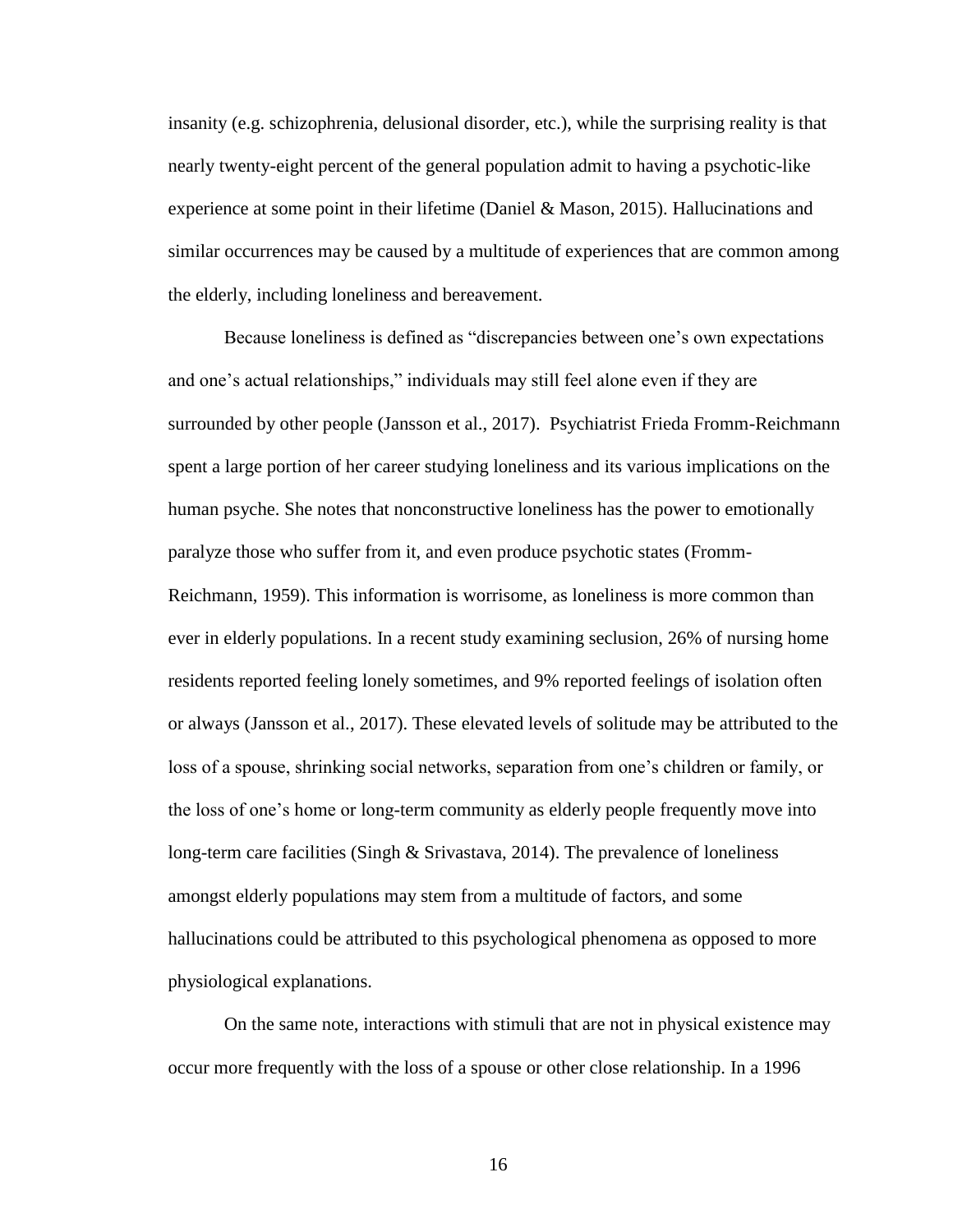study, 80% of respondents reported perceiving their deceased loved one's presence after their death (Weiner, Aikin, Gibbons, & Hirschfeld). These stimuli have even been reported to be experienced through all five senses (Hayes & Leudar, 2016). For the purposes of psychological medicine, these occurrences have been classified as hallucinations, yet many who experience them choose to view them as apparitions or instances of continued presence (Sacks, 2012; Hayes & Leudar, 2016). This class of hallucinations differs from others in the sense that they are often regarded as meaningful experiences, contributing to the quality of one's healing process. However, if one interacts with their bereaved 'ghost' for too long, the continued relationship could lead to clinical depression, a lost sense of reality, or pathological grief (Hayes & Leudar, 2016). Given their tendency to fall into psychotic states, PWD suffering from bereavement hallucinations may be at a higher risk of losing touch with the "real world."

An intriguing component of hallucinations caused by Charles Bonnet syndrome, loneliness, and bereavement is that they all seem to be serving some sort of compensatory mechanism. In CBS, visual hallucinations replace degraded or lost eyesight while in loneliness and bereavement, variable sensations may be manifested in the presence of perceived isolation (Sacks, 2012; Hayes & Leudar, 2016). This phenomenon is not restricted to these instances, either: "Whether darkness [or] solitude … the deprivation of normal visual input can stimulate the inner eye instead, producing dreams, vivid imaginations, or hallucinations" (Sacks, 2012, p. 34). These vivid experiences are commonly referred to as "the prisoner's cinema," in reference to inmates in solitary confinement, but they have also been observed amongst sailors, polar explorers, longdistance truckers, and pilots (Sacks, 2012, p. 34). Hallucinations as a result of sensory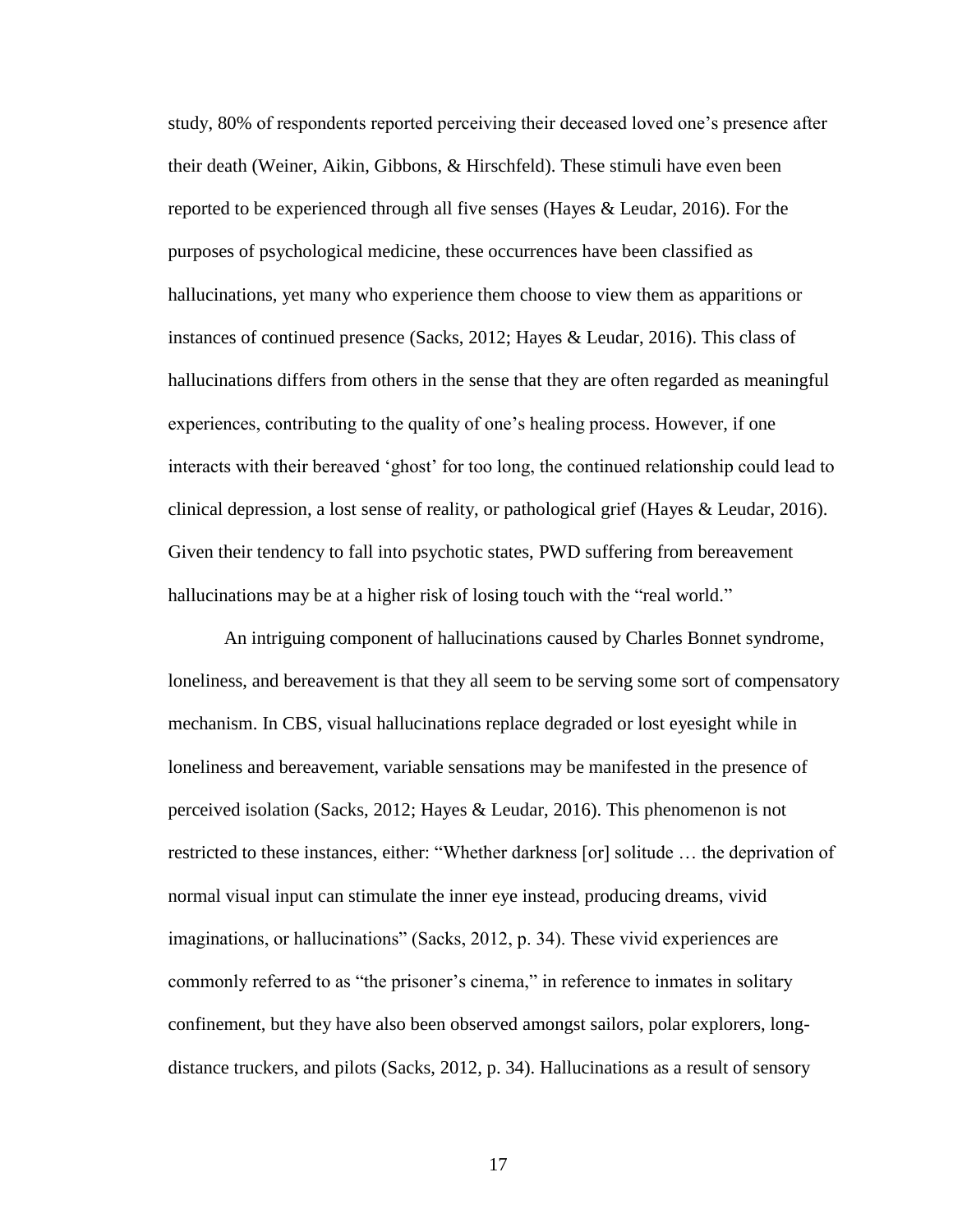deprivation are significant in regards to PWD in light of their physical and psychological condition. As the prevalence and severity of dementia increases with age, so does the degradation and loss of other capacities such as sight, hearing, and sometimes even speech. Additionally, with shrinking social networks and separation from those closest to them, many elderly individuals report feelings of social isolation or loneliness. In response to these losses, PWD may experience hallucinations to replace stimuli that they are no longer able to engage with, whether sensory perceptions or social interactions.

\*\*\*

The previous sections provided a wide overview of the various components contributing to the global health challenge dementia poses today. Between the varying causes of this diagnosis (AD, vascular dementia, etc.), individual stages of severity, varying ranges of symptoms, the four clusters of BPSD, and, more specifically, the multitude of possible explanations for hallucinations and subjective realities, the inherent irregularity of dementia cannot be ignored. Each case is unique. These idiosyncrasies are a large component of what makes establishing best-practices for caring for individuals with this neurodegenerative condition so challenging. As context for the methods and findings of the current study, the following section reviews a range of literature discussing communicative strategies for interacting with PWD, highlighting the various ways in which caregivers are currently navigating the communicative and perceptual deficits of their patients.

#### **Caregiving Literature Today**

The previous sections outline the various explanations for alterations in behavior commonly observed in people with dementia (PWD). These descriptions of neurological degradation's effects are based on objective pathological findings and correlative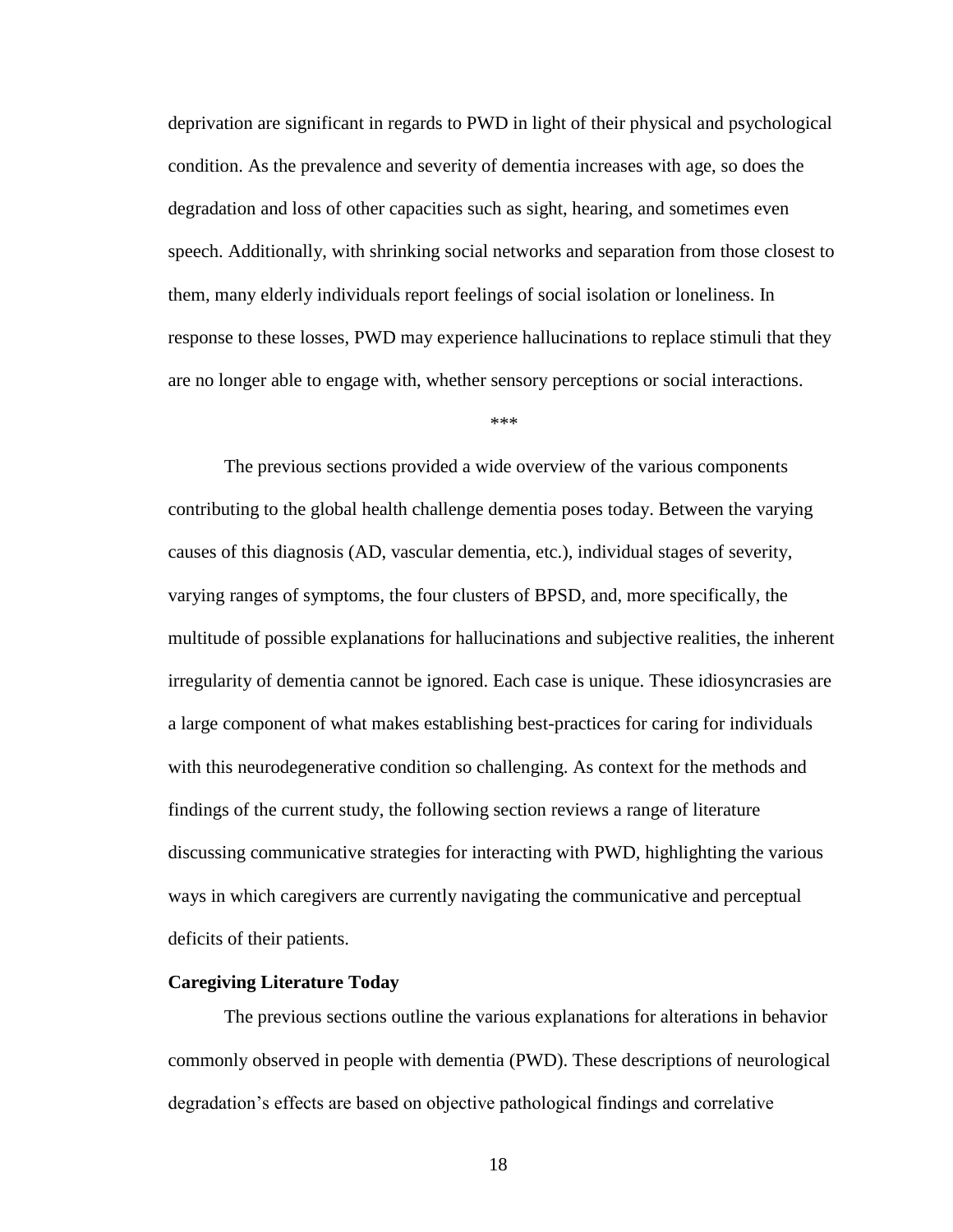scientific observations substantiated by numerous clinical cases. While caregiving literature, too, is supported by reproducible outcomes, it is much more loosely based on scientific objectivity. Articles regarding communicative aspects of dementia care profess the importance of tending to PWD's psychological and emotional needs. These facets of human existence are widely recognized as subjective, making the research surrounding them far more qualitative than quantitative.

As outlined in previous sections, difficulty communicating is a common symptom of dementia and is determined by the type, severity, and comorbidities of the disease. Changes in PWD's communicative capacities often result in social exclusion and social isolation, which may eventually lead to a weakened sense of identity, depersonalization, unmet needs, objectification, and an overall poorer quality of life (Downs & Collins, 2015). Alongside reduced communication skills, anxiety and depression often emerge which, in turn, have a negative effect on communication confidence (Allan & Killick, 2008). However, communication is a collaborative act, and a caregiver's difficulty is, to some effect, due to their own inadequacy as communicators as well. The Commission for Social Care Inspection (2008) commented on the insufficiency of communication between PWD and staff in nursing homes, stating that the current state of typical nursepatient relationships is being significantly influenced by *each* party's ability to communicate, not just the demented (as cited in Downs & Collins, 2015). The literature presented in this section provides a basis of the general trends surrounding the communication strategies for caregivers in dementia care today, highlighting the concepts of validation therapy, communication bridges, and person-centered communication.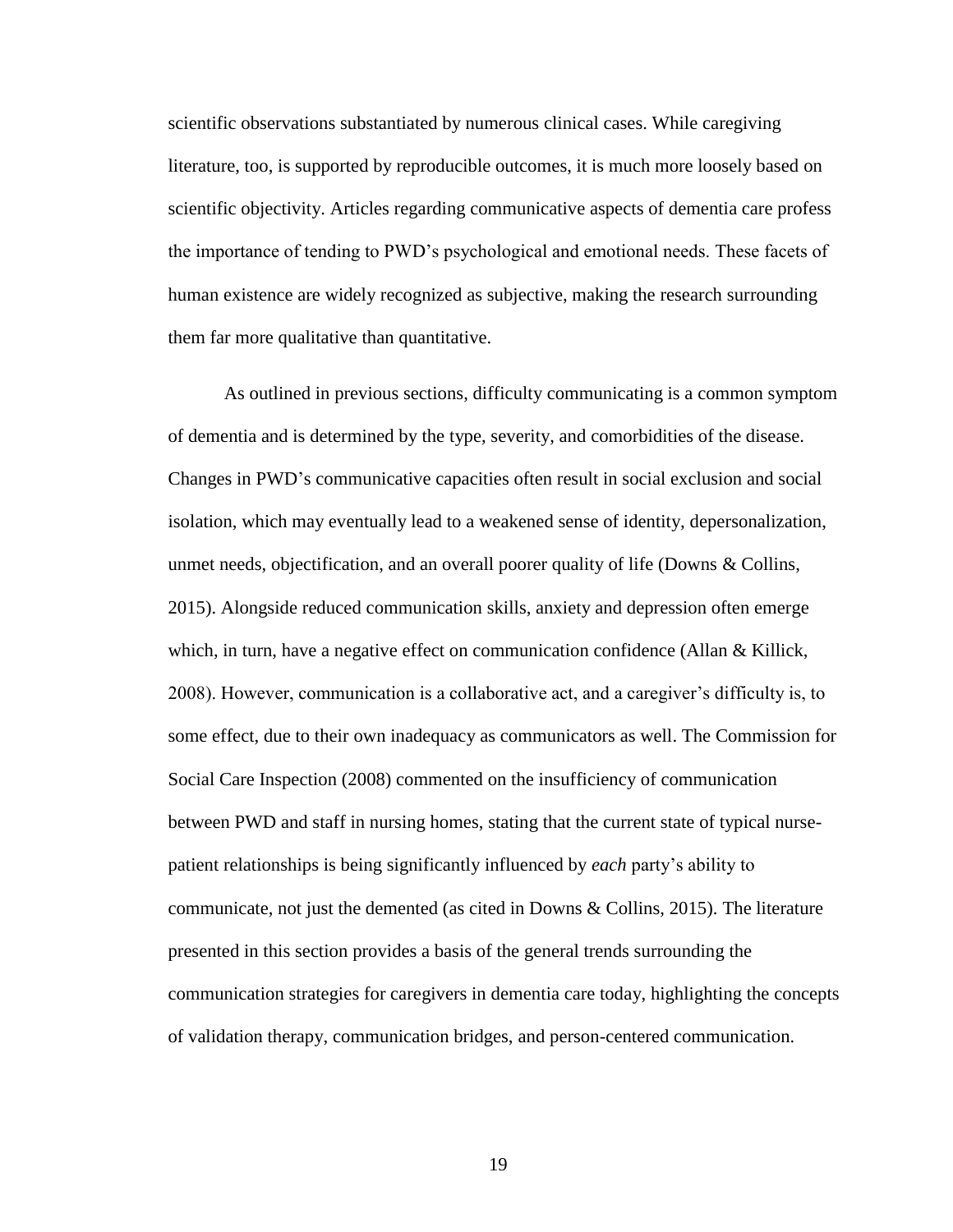The innovative notion of validation therapy was brought onto the dementia care scene by Naomi Feil with her publication of *Validation: The Feil Method* (1982). It has been both celebrated and criticized for its radical suggestions that the subjective realities of PWD are a product of the "resolution stage" of developmental psychology, rather than a consequence of the accumulation of neuronal plaques in the brain (Atwood, 2005). According to Feil, PWD exhibiting BPSD are working through unresolved internal dialogues, suggesting that the seemingly erratic behaviors of people with advanced dementia are caused by historical and deeply personal conflicts. Feil directs caregivers away from typical interventional methods, such as reorientation or distraction, challenging them to face these behaviors head-on. By validating the emotional responses presented by PWD with contemplative understanding of their feelings of guilt, fear, or panic, caregivers may be able to help them work through these internal struggles and, in turn, decrease the presentation of BPSD (Atwood, 2005).

Feil's notion of the resolution stage of Alzheimer's disease (AD) has received some pushback for its lack of empirical, scientific evidence. Many critics question Feil's methods, as her writing contains many case-specific examples and informal explanations. One critic questions Feil's principles in stating "she believes that use of Validation can prevent someone with Alzheimer's from slipping into vegetation. Science does not necessarily support this. There is continued buildup of plaques and tangles and ongoing loss of brain cell function" (Atwood, 2005, p. 182). Yet, validation therapy has continued to grow in popularity and use. Those utilizing Feil's methods far and wide profess their efficacy, prompting the publication of the *Validation Training Program* in 1999, making validation therapy accessible to a broader audience. Despite its lack of formal objective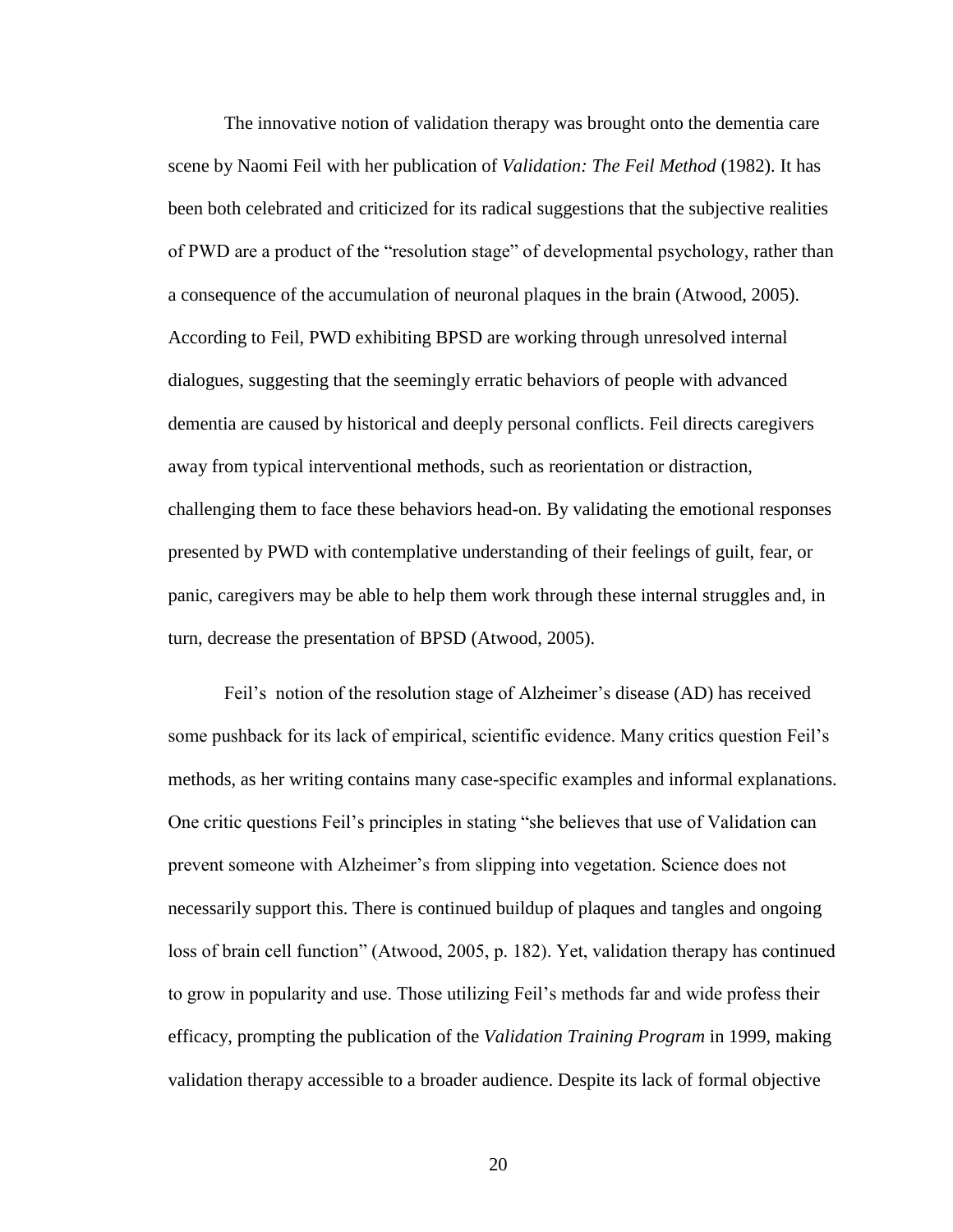evidence, Feil's work is still admired today for its simplicity, effectiveness, and humane virtue.

Similar to Feil's approach, other alternate explanations for the behavior of patients with advanced dementia have been offered. Passmore, Ho, and Gallagher (2011) suggest that BPSD can be explained by some other discomfort, whether directly related to their dementia or not. They propose that behaviors observed in PWD could be a response to underlying physical pain or psychological irritation resulting from their senescent physiological decline. As dementia often decreases communicative capacity, these PWD may be unable to voice their discomfort resulting in BPSD. Despite their patient's inability to properly convey their desires in the end-stages of their disease, these researchers do not feel that this means they are any less entitled the right to a quality of life, comfort, or dignity. For this reason, they argue that PWD should be provided palliative care options, which aim to deliver patients a sense of agency and mental wellbeing during their declining physical health (Passmore et al., 2011).

Passmore and colleagues (2011) additionally recognize the complex web of factors that play into the bioethical decision-making of caring for a person with dementia. They outline just a few, including medical indications (risk analysis of antipsychotic use, beneficence vs. non-maleficence, etc.), patient and family preference, contextual factors such as resources and caregiver stress, and overall quality of life. All factors must be considered in providing PWD dignified lives of comfort and meaning in their final days, and the research team assesses them with equal weight in their publication (Passmore et al., 2011). The consensus they reach states that in order to adequately provide PWD lives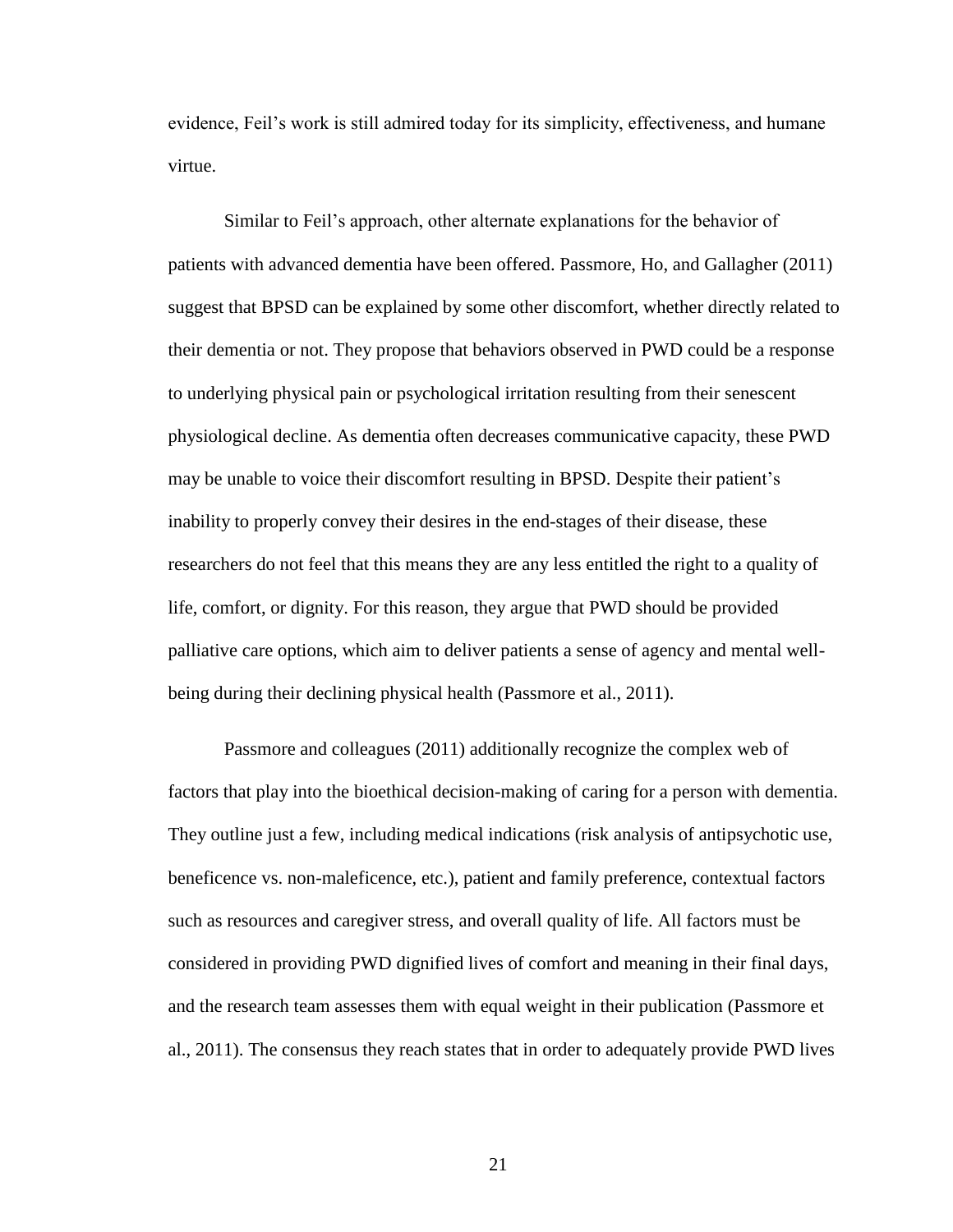worth living in their final days, efforts must be taken on an individual basis; they refer to this notion as person-centered care.

Accompanying person-centered care, the term "personhood" has been increasingly present in the vocabulary of dementia care. The concept of "personhood" is focused on both the boundaries and interactions that exist systematically between both humans and their surroundings. In other words, a human being is not inherently a "person" without some degree of interaction with the relational aspects of societal life (Passmore et al., 2011). Kitwood (1997) describes personhood as a status that is ascribed to one person by a social group and implies recognition or respect. In the context of AD or dementia, Buron (2008) defines three specific levels of personhood: biologic, individual, and sociologic. The biologic level implies a position of basic awareness or sentience, while individual personhood considers the intricate characteristics of one's personal life, including history, values, spirituality, personality, and self-image. Finally, the sociologic level of personhood is characterized by how the person as an individual is seen and treated by society.

There is evidence that when PWD are tended to with an alertness, attention, and respect for their varying levels of personhood, they exhibit a heightened awareness, fewer BPSD, and a greater overall sense of well-being (Swedish Council on Technology Assessment in Health Care, 2008). Addressing one's personhood can be achieved by taking the necessary measures to decrease anxiety, foster self-esteem, and minimize perceptions that they are bothering others with their presence (Sabat, Fath, Moghaddam, & Harré, 1999). Achieving these goals can play a significant role in assuring PWD a sense of dignity. However, doing so can often prove to be a difficult task; promoting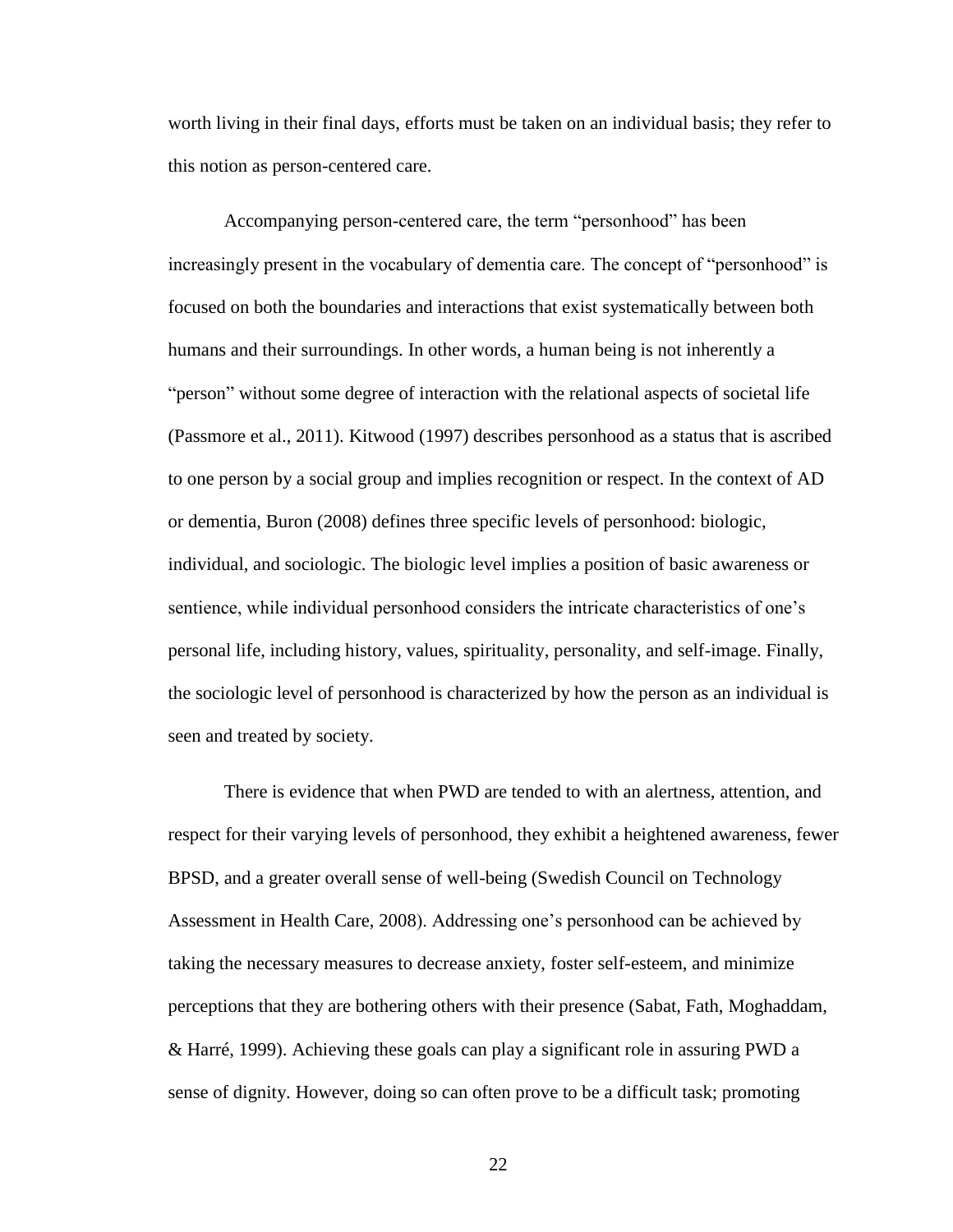one's personhood is largely communication based, and it is understood that communicating with PWD can be a challenging process due to the very nature of the disease (Elkins, 2012).

Elkins (2011) recognizes the varying components of dementia that may account for gaps in communication with those affected, but proposes several techniques that can help to "develop interaction and enhance a feeling of wellbeing [to] improve care and increase practice efficiency" (p. 16). Elkins encourages caregivers to serve as a link that connects the gaps in information with their patients. She proposes this may be achieved by attempting to continuously search for behavioral clues as to what may generate positive reactions, negative reactions, or BPSD. The use of direct or close-ended questions are largely discouraged as they put strain on the working memory and can raise patients' level of stress (Elkins, 2011). Additionally, Elkins promotes the use of information sheets. She describes these resources as info-graphical documentation developed to help caregivers use associations from their patients' past to better grasp what they are trying to achieve in the present. Elkins (2011) states "through using intact positive memories from the past, [PWD] can be gently steered to a position in which they understand and accept the context in which treatment is being provided" (p. 18).

Elkins (2011) further discusses the importance of recognizing that communication bridges can always be found by taking the time to listen to PWD. She regards PWD as 'experts,' and states that they, and they alone, can provide you with the information needed to effectively form communication bridges and deliver appropriate care. Repetition of single words or phrases should be regarded as significant communicative attempts instead of annoyances or wastes of time. The patient should never be blamed by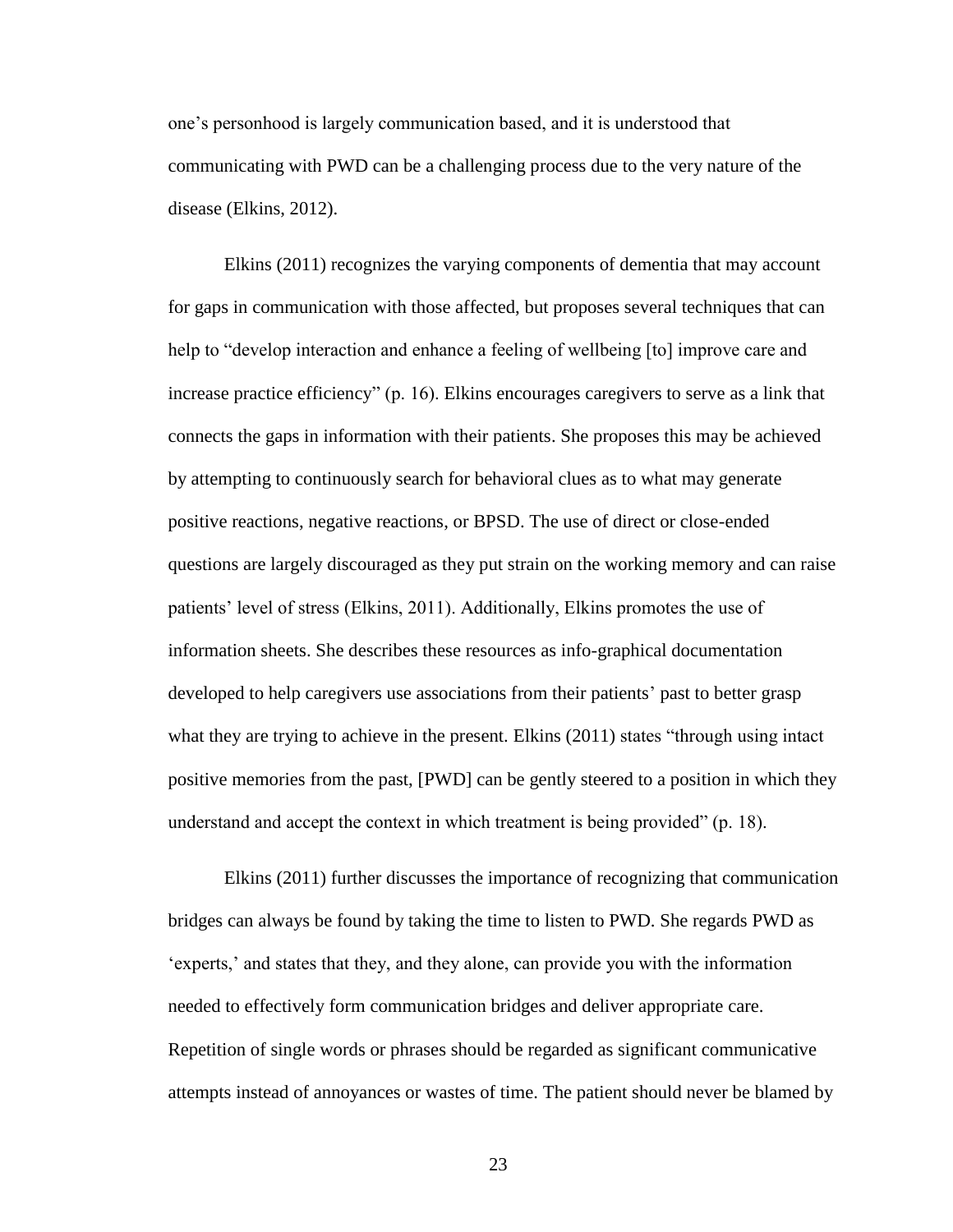a caregiver for complicating care delivery as it could damage their already fragile selfesteem (Elkins, 2012). Above all else, Elkins (2011) professes the message that "taking a few minutes to provide quiet assurance, imparting the feeling that all is well, is a good investment of time" (p.19), as it encourages breakthroughs in communication and helps to retain individual PWD's sense of identity and self-worth.

More recent caregiving literature stresses the communicative aspects of care as well. Authors Downs and Collins stress that the terms 'cognitively impaired' and 'communicatively impaired' are not directly interchangeable; many PWD retain the ability to communicate to some extent, whether verbally, non-verbally, or both (Downs and Collins, 2015). For this very reason, the authors argue that communication must be regarded as an individualized, person-centered pursuit that takes into account the subject's abilities and needs. Their article provides concrete communication strategies for conversing with a person with AD, as well as some more specific person-centered tactics.

Downs and Collins offer that when communicating with a person with dementia, it is essential that their attention is gained prior to beginning a conversation. They recommend that you ensure you are on the same physical plane so that eye-contact is natural and easily maintained; reducing background noise and other distractions can aid in maintaining PWD's attention in conversation as well. They encourage caregivers to speak clearly and listen actively, allowing ample time for responses so that misunderstandings or gaps in communication are not overlooked. Visual cues are promoted as well; the authors comment that offering visual choices can often be helpful (i.e. providing two plates of food instead of a written menu) in decision making, and liberally using gestures and pictures may help propel conversations. These details may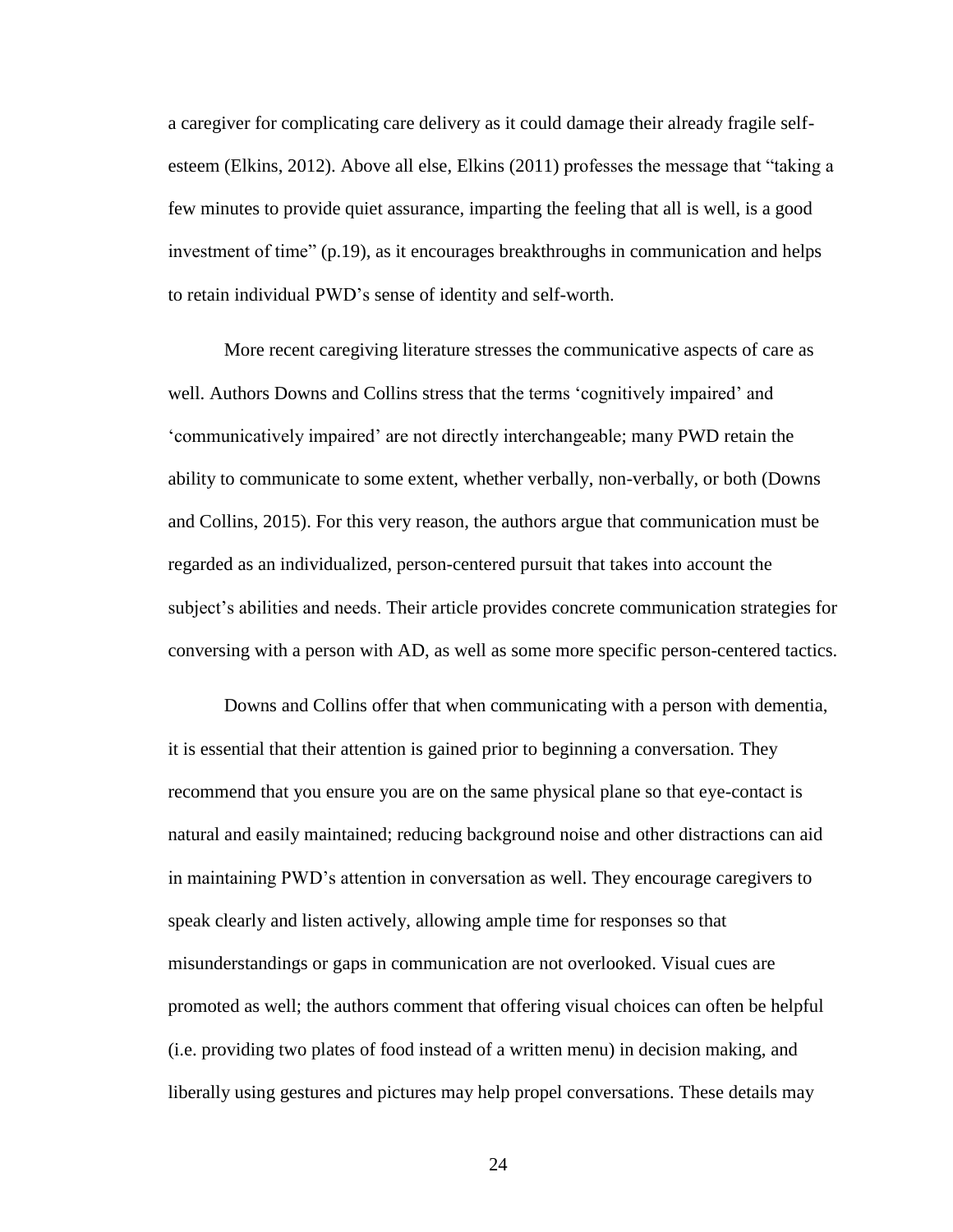seem minute, but in caregivers' hectic lives they may often be overlooked for that very reason. Taking the time to slow oneself down in communication can often make a significant difference in PWD's responses, and influence the overall course of their communicative behavior.

Downs and Collins offer additional communication strategies which are better tailored to person-centered communication and tending to individual patient's specific strengths. They state that in attempting to effectively converse with a person with dementia, it is essential to know them *wholly*; the authors stress the importance of acknowledging their personality and life history. In doing so, caregivers are better equipped to recognize what their patients value, what makes a conversation meaningful, and how to develop a more impactful, longer-lasting relationship with their patients overtime. They recommend developing a life-story book or memory album, similar to Elkins information sheets, to help form shared reverence and respect through communication between caregivers and PWD.

Downs and Collins go on to stress the utmost importance of recognizing the fact that every person with dementia is going to have different abilities. Adapting how you communicate to their strengths is essential in facilitating meaningful social interactions. Every person, whether they have dementia or not, has something they are able to bring to a conversation. By recognizing and respecting the inherent knowledge and experience of others, we are naturally inclined to value them more. Applying this approach in caregiving may aid in combating the discounting of those afflicted with dementia as "empty shells," help to nurture meaningful relationships, and better PWD's overall qualities of life.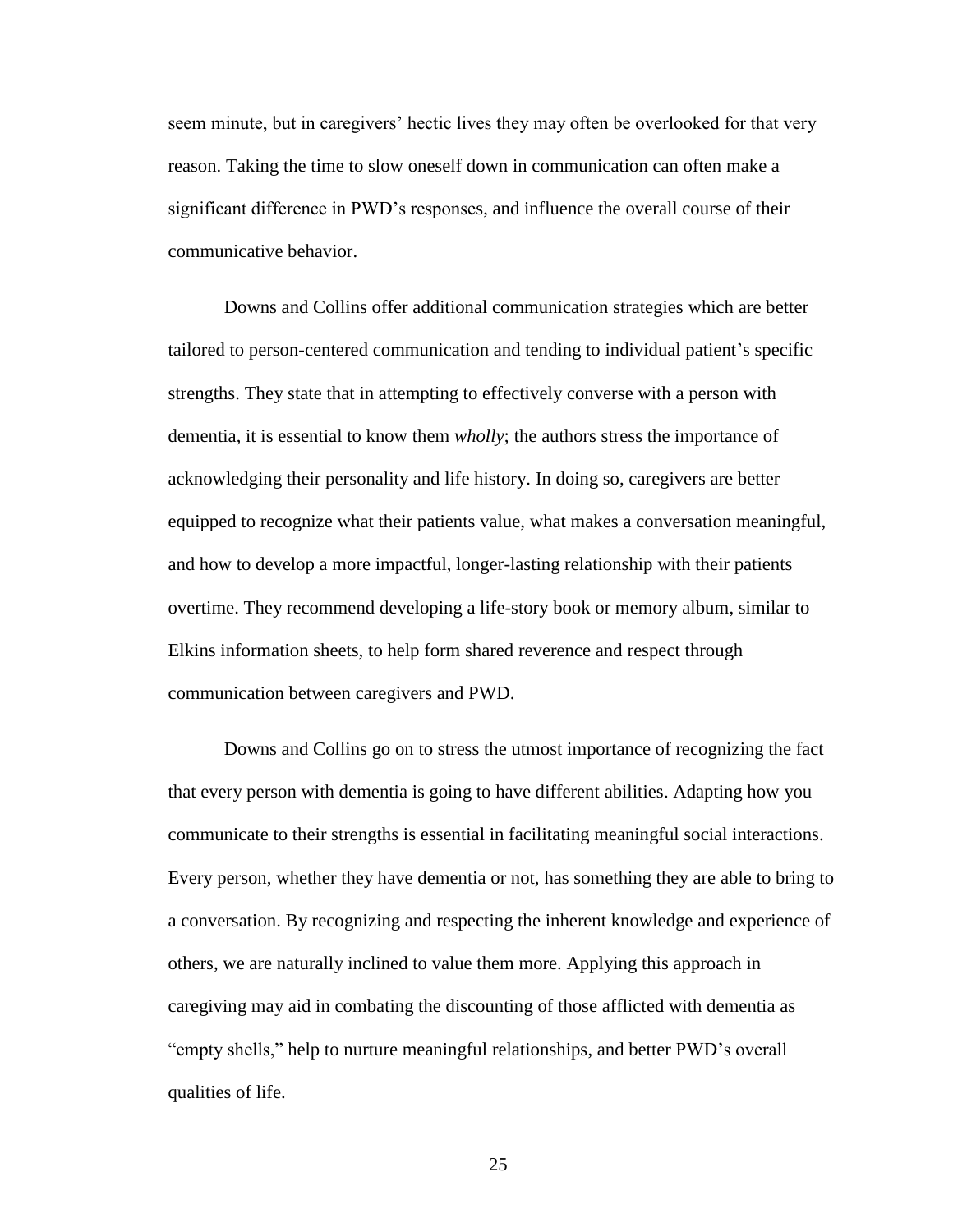In summary, communication is a collaborative process requiring equal effort from *both* participating parties. In this section, various sources were analyzed to stress the importance of effort on the caregiver's part to treat each conversation as an informative opportunity. The cited authors suggest that PWD's BPSD are not merely a result of the neuronal blockages in their brain, but rather meaningful sources of communicative data waiting to be interpreted. These articles provide useful tools including Feil's validation method, Elkins tips toward creating communication bridges, and Downs' suggestions toward achieving more meaningful relationships through person-centered care. However, none of the discussed communication methods *explicitly* express what is to be done when a person with dementia is hallucinating or experiencing a subjective reality. How can caregivers effectively communicate with a person with dementia when that person's contextual understanding of the world no longer mirrors their own? The following qualitative paper attempts to answer this question.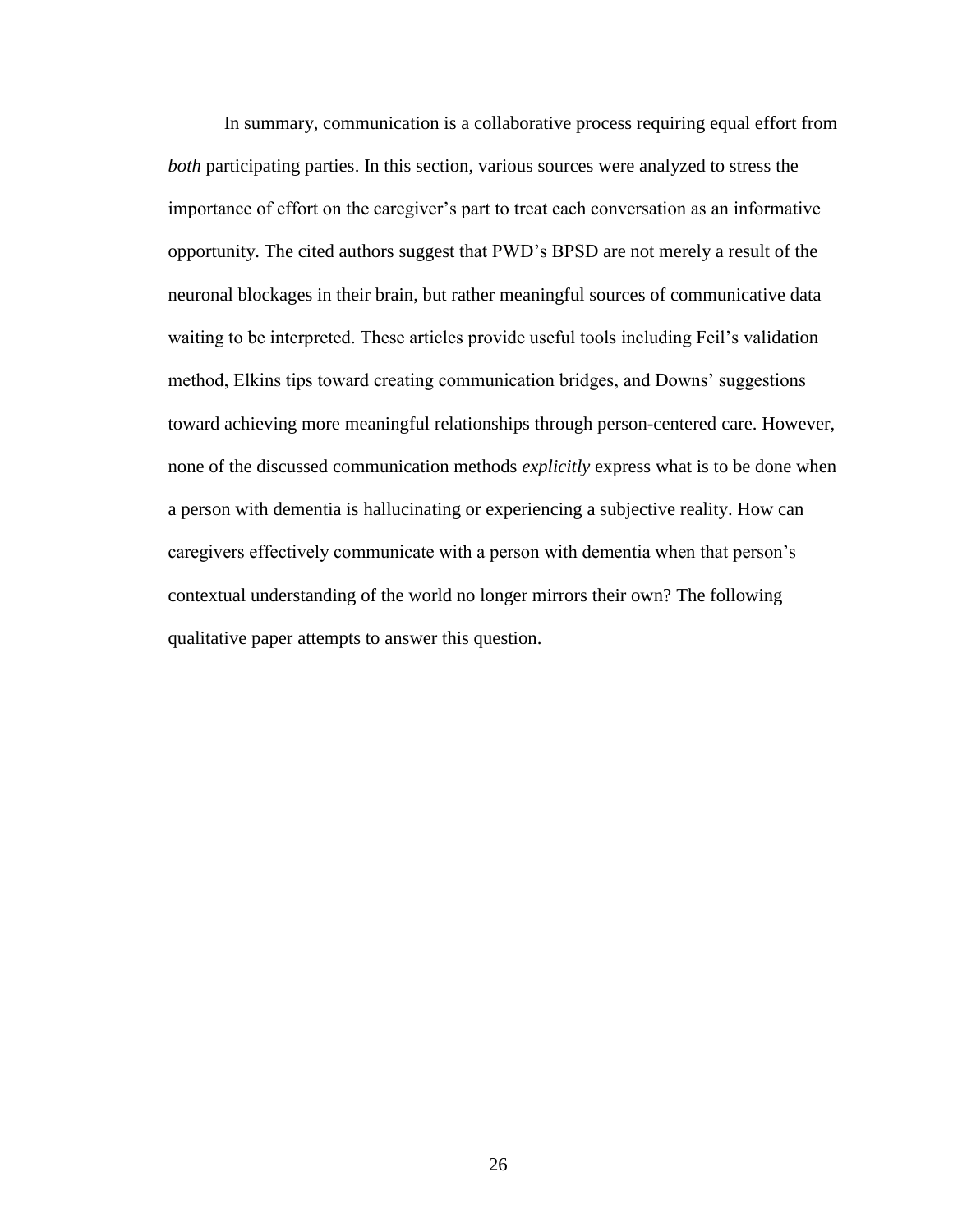## III. METHODS & DEMOGRAPHICS:

#### **Setting and Participants**

Participants were caregivers with experience working with people with dementia (PWD) in their daily lives, either currently or previously. Participants were required to have a minimum of one year's experience in order to participate in this study. Insights from both family caregivers and long-term facility healthcare workers, including employees of three separate residential nursing homes, were gathered. All facilities included specialized dementia care services. To recruit respondents, the Directors of Nursing of several care facilities were contacted and asked if their establishment would be interested in participating in the study. Snow-ball sampling was then used within each selected nursing home; each interviewee asked one of their co-workers if they would be interested in participating as well. All respondents received a comprehensive description of the study (see Appendix A) and they offered voluntary consent to full use of their responses.

A total of fourteen interviews were conducted: eleven in-person interviews and three via telephone. Participants lived in the following states and provinces: Iowa, North Carolina, and British Columbia. Three respondents were from Residential Home 1, six from Residential Home 2, and three from Residential Home 3. The recruited participants included three Directors of Nursing, one medication manager, two certified medication assistants (CMAs), two certified nursing assistants (CNAs), one licensed practical nurse (LPN), one dietary assistant, one activity director, and three family caregivers. The majority of participants were female (13/14). All respondents confirmed that they currently administer (or have previously administered) care in some capacity on a daily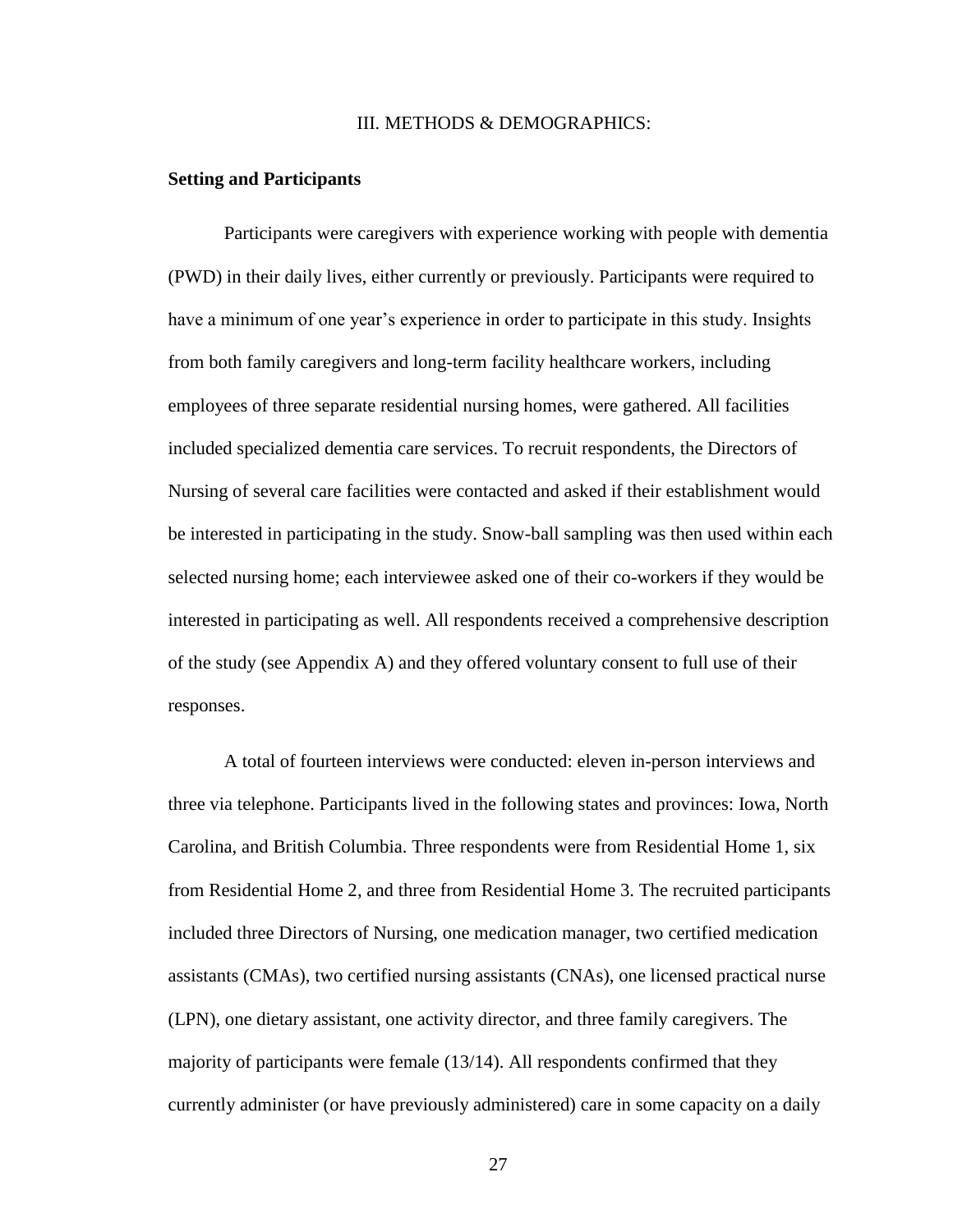basis, and therefore are referred to, collectively, as 'caregivers' or 'providers' in the text of the study. Providers had an average of 15.68 years of experience (range: 2-36 years), with eight providers having over eight years of experience caring for PWD. Figure 1 outlines each individual caregiver's gender, experience, position, and location. Respondents are listed in the order they were interviewed.

|                | Preferred<br>Gender | Years'<br>Experience | Professional Title                 | Location |
|----------------|---------------------|----------------------|------------------------------------|----------|
| R1             | $\overline{F}$      | 36                   | LPN & Director of Nursing          | Home 1   |
| R <sub>2</sub> | $\overline{F}$      | 2                    | <b>Medication Manager</b>          | Home 2   |
| R <sub>3</sub> | $\overline{F}$      | 30                   | RN & Assistant Director of Nursing | Home 2   |
| R <sub>4</sub> | $\mathbf F$         | 21                   | <b>CNA/CMA</b>                     | Home 2   |
| R <sub>5</sub> | $\mathbf F$         | 5.5                  | <b>CMA</b>                         | Home 2   |
| R <sub>6</sub> | $\overline{F}$      | 3                    | <b>CNA</b>                         | Home 2   |
| R7             | $\mathbf{F}$        | 22                   | RN & Director of Nursing           | Home 2   |
| R8             | F                   | 8                    | <b>Activities Director</b>         | Home 1   |
| R <sub>9</sub> | $\mathbf F$         | 21                   | Family Caregiver                   | NA       |
| R10            | $\overline{F}$      | 32                   | <b>CNA</b>                         | Home 3   |
| R11            | $\overline{F}$      | 6                    | <b>LPN</b>                         | Home 3   |
| R12            | $\mathbf M$         | 18                   | Family Caregiver                   | NA       |
| R13            | $\mathbf{F}$        | 10                   | Dietary Assistant                  | Home 3   |
| R14            | $\overline{F}$      | $\overline{5}$       | Family Caregiver                   | NA       |

**Figure 1: Respondent Demographics**

# **Procedures**

An interview protocol was developed with the aim of gaining a broad representation of what communication methods caregivers frequently employ when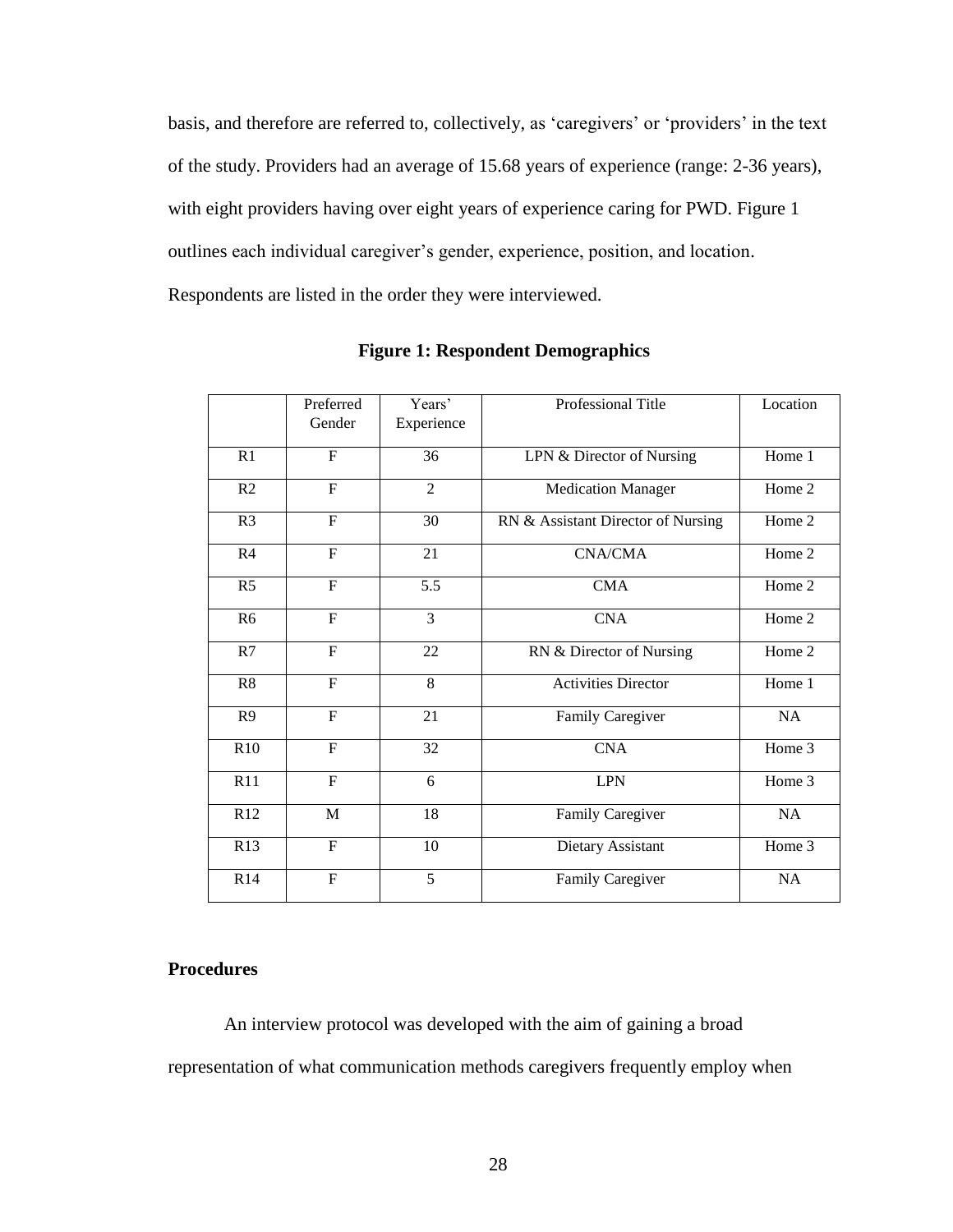working with PWD and why. Questions were constructed to address their daily communication habits when interacting with PWD and how communication efforts are changed when interacting with subjective realities. The interview guide was initially piloted with a Director of Nursing with thirty-six years of experience working in a residential nursing home to clarify the questions' wording and fine-tune the flow of their presentation. Changes made following the pilot interview were very minor and, thus, these responses were included in the final data set. The final interview guide (see Appendix B) included questions regarding: caregivers' communication with PWD on a daily basis, difficulties when interacting with PWD, responses to dementia-induced hallucinations or subjective realities, education prior to experience on this matter, and what strategies they feel work best when interacting with dementia-induced hallucinations of subjective realities. Interviews were semi-structured and ranged from 10-60 minutes in length (mean 25 minutes). Interviews were audio-recorded in a comfortable, private setting at the participants' place of work or over the telephone. They were later anonymized and transcribed by the researcher. Recruitment ended when a perceived saturation of thematic data had been met.

# **Data Analysis**

I was the primary coder for this project, and became familiar with the data by listening to all interviews a second time during transcription, and re-reading them multiple times during their analysis. Initial coding was broad and included numerous themes that were later organized into four overarching categories. Classification of the final themes was determined by myself and reviewed by my advising committee. The process of refining potential themes was extensive and well-documented, including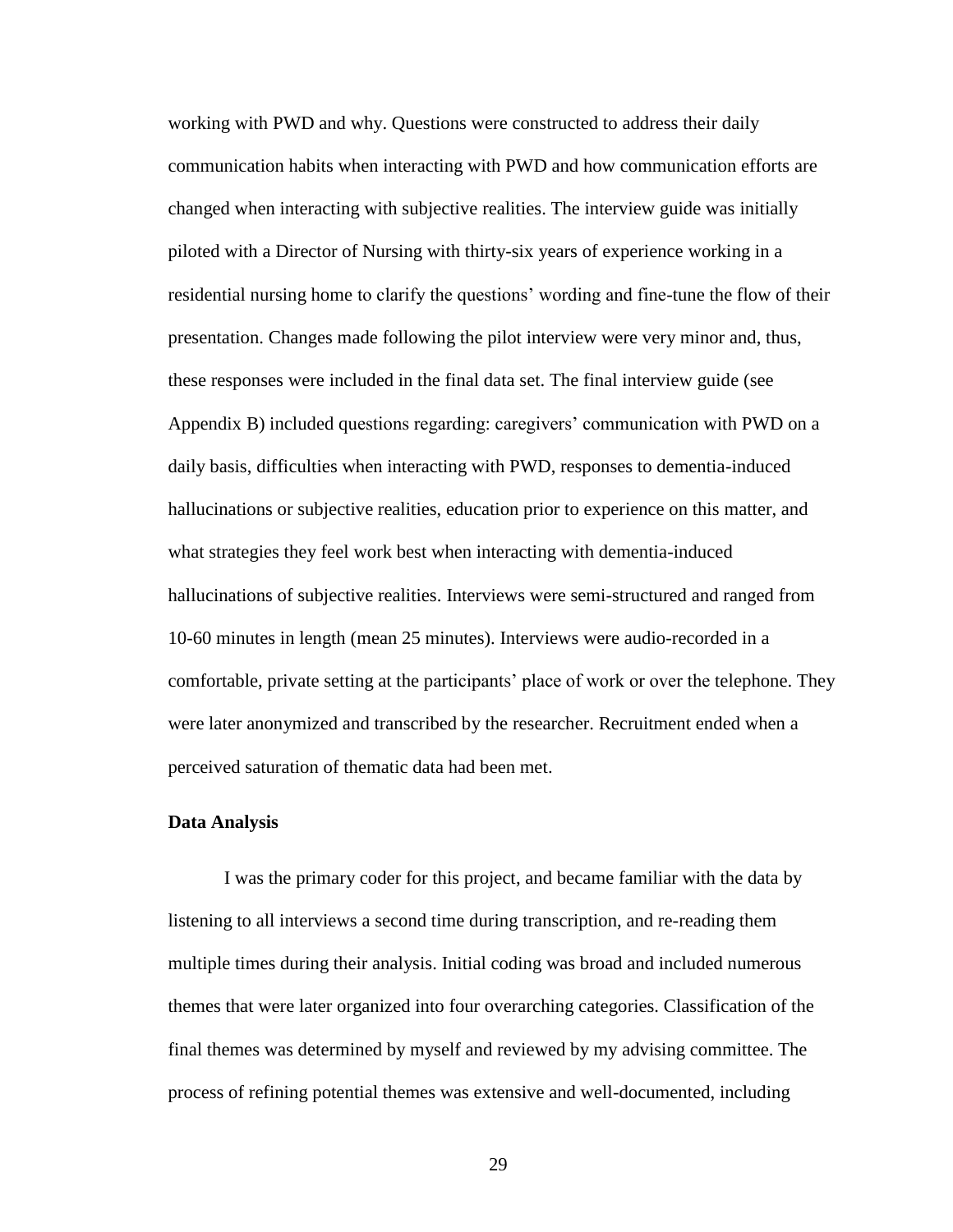numerous discussions of data-topics and clarification of thematic categories and purposes. Guidance from my advising committee led to the conclusion of the most suitable themes in accordance with the initial research question and the primary literature reviewed. Key-words and phrases were included in the coding process and to generate a more objective division of the data.

Ethical guidelines were followed and approval of the study was gained through The University of South Dakota's Institutional Review Board on May 23 of 2017 (See Appendix A). This project was funded by a grant approved through USD's Council for Undergraduate Research and Creative Scholarship as well as an Undergraduate Research Excellence Award.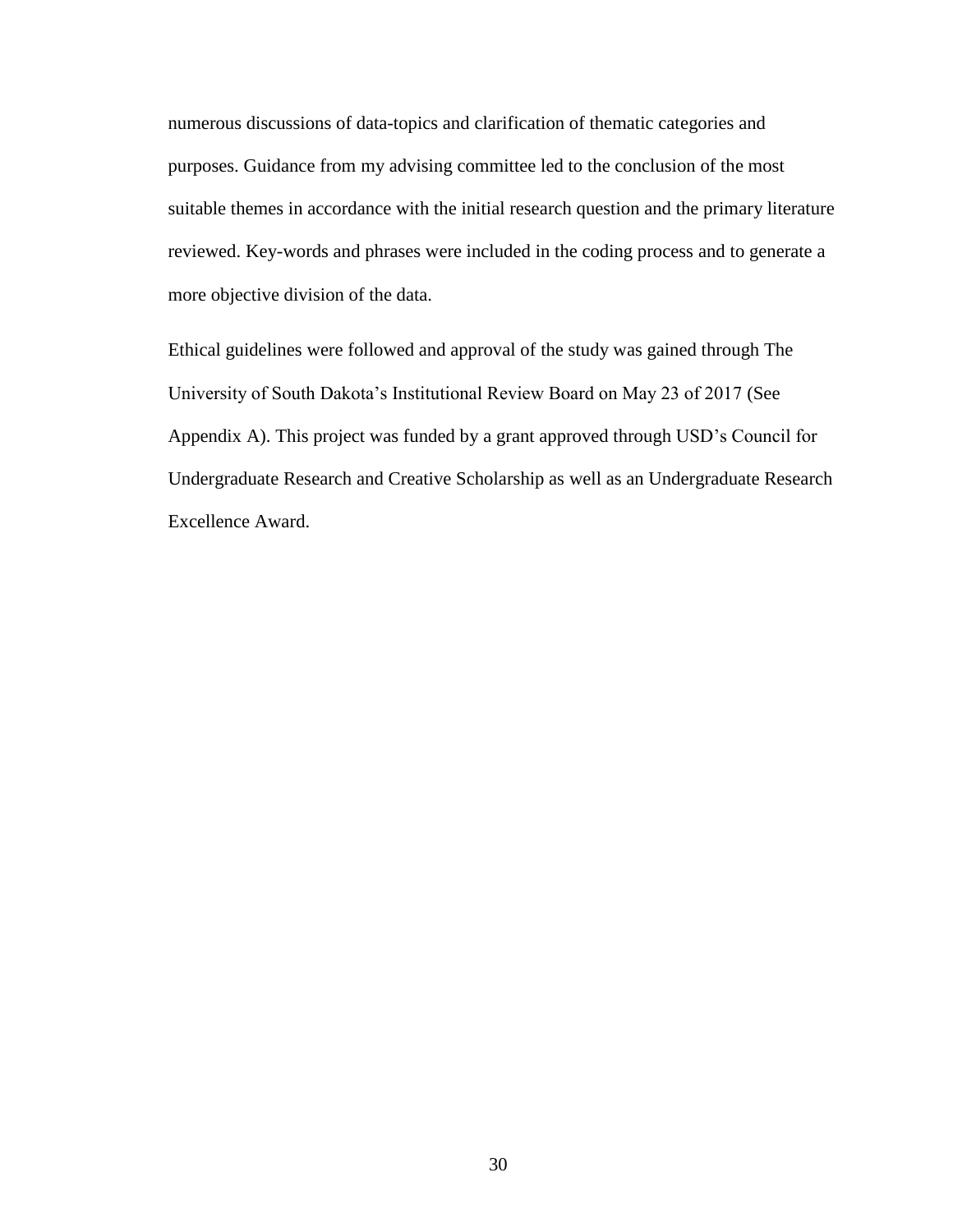#### IV. RESULTS:

From the participant's responses, four overarching themes were derived: 1) engaging with subjective realities, 2) caregivers' perceived lack of preparation, 3) behavioral psychological symptoms of dementia (BPSD) as a mode of communication, and 4) maintaining an attitude of patience and respect. A majority of caregivers (10/14) reported having similar interactions and communication strategies regardless of their professional title or years of experience. Although no explicit definition of the term was provided, *all* respondents seemed to assume communication to imply both linguistic choice and gestural actions, given their responses considered both verbal and nonverbal dimensions of communication.

# **Theme One: Engaging with Subjective Realities**

Ten of fourteen of respondents (71.43%) disclosed that they frequently engage with PWD's hallucinations or subjective understandings of their surroundings. Three of fourteen reported redirecting patients to the present moment and one of fourteen denied having experience with dementia-induced subjective realities at all. Several respondents referred to the residents' or family members' personal viewpoints as "their world," and described that they, as caregivers, are cautious not to influence their shifted perceptions.

I would say getting into their world is the best for, you know, alternative [reality] situations. Because I've seen where people argue the fact with them and all it does is recreate [bad memories]. You know, if they're talking about their dead spouse then it's, "Oh my God! They died?" I mean, it's like they died again! You know? For the second time, or the third time, or however many times you told them that. So, it can cause more behaviors when you try to *not* go into their world (R7).

You can't [change] reality with somebody who goes that far back. You can't reorient, that will just make them more confused and angry. So, you have to go into their world, which is different than somebody who is [has] no dementia, no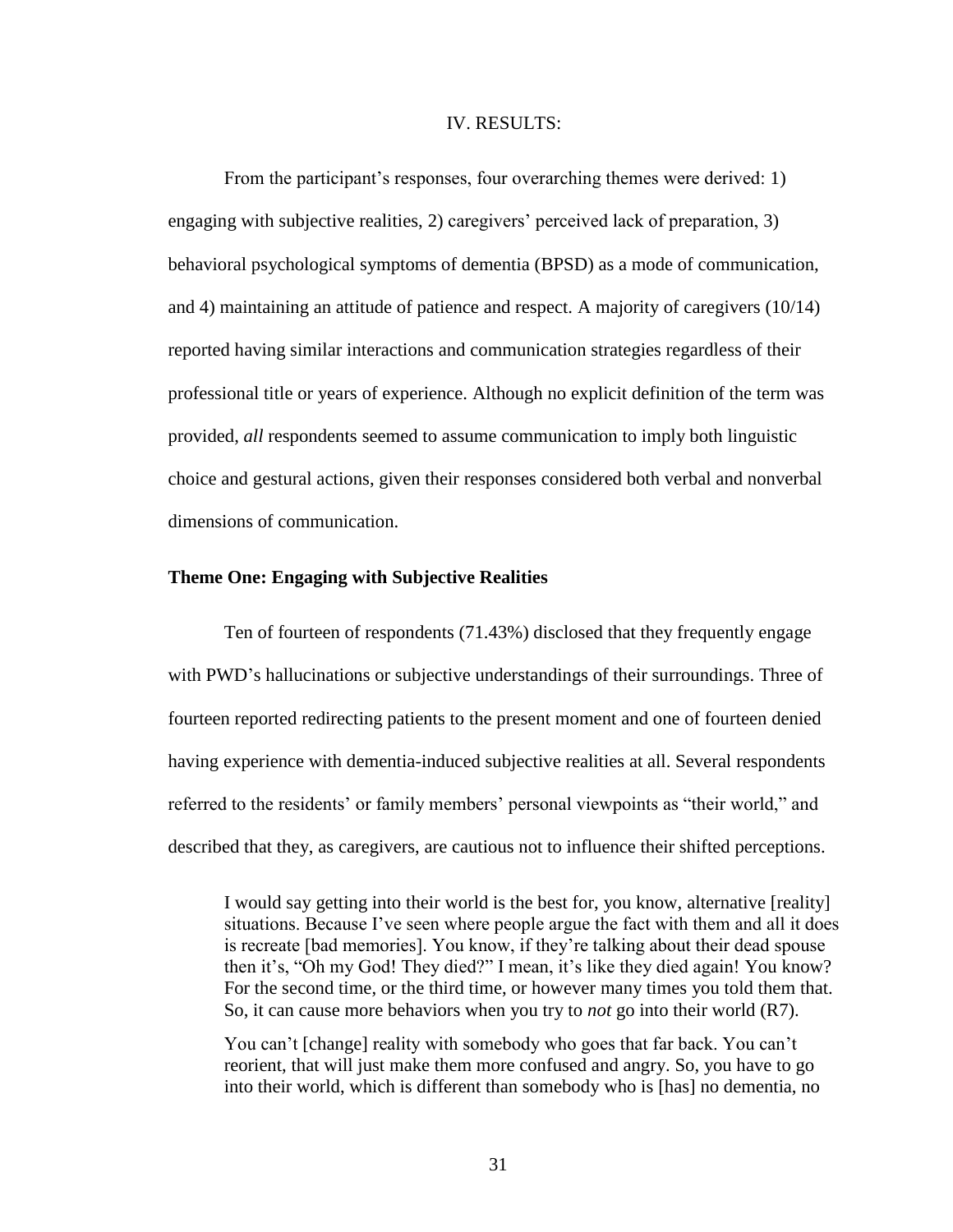hallucinations. So, you kind of go [and] you play it per person. Every person is different. Every communication is different (R3).

Caregivers expressed that by engaging with realities, they are able to protect PWD's fragile understanding of their surroundings. All fourteen respondents stated that as an "absolute rule" you are never to argue with a person with dementia. Doing so, according to the caregivers, nearly almost results in BPSD or combative behaviors. Instead, the respondents shared that they acknowledge the individual's subjective understanding of the world and communicate within PWD;s framework of reality. In doing so, they are able to maintain more affirmative relationships with those they care for, providing them with a sense of comfort and ease. One of the most commonly reported delusions in PWD was women looking for their long-deceased husbands. Caregivers reported frequently responding that he was somewhere else and would be returning later. This response diffuses the anxiety at that given moment, and respondents reported that PWD will likely not remember the conversation later.

With those, like with Donna and her husband I'll say, "No, Donna." 'Cause you can't just come out and say, "He's dead." No, try and find out things from them that they liked to do before they passed away. I'll say, "No he's on the golf course." And then she'll go, "Well, I gotta go find him." And I'll look at her: "So, you're gonna be one of *those* wives, huh? Back off and let him have some private time!" [*Laughs*] It works. "Yeah, I don't wanna be one of those wives," [she'll say] … You're not lying to 'em, but you're giving 'em something to understand (R6).

There were a few caregivers who reported having interacted with true hallucinations. For example, R6 stated that every night she takes the hands of two invisible children and guides them out of the room before the resident will go to sleep. R11 provided that there used to be a resident who "swore there were families [in her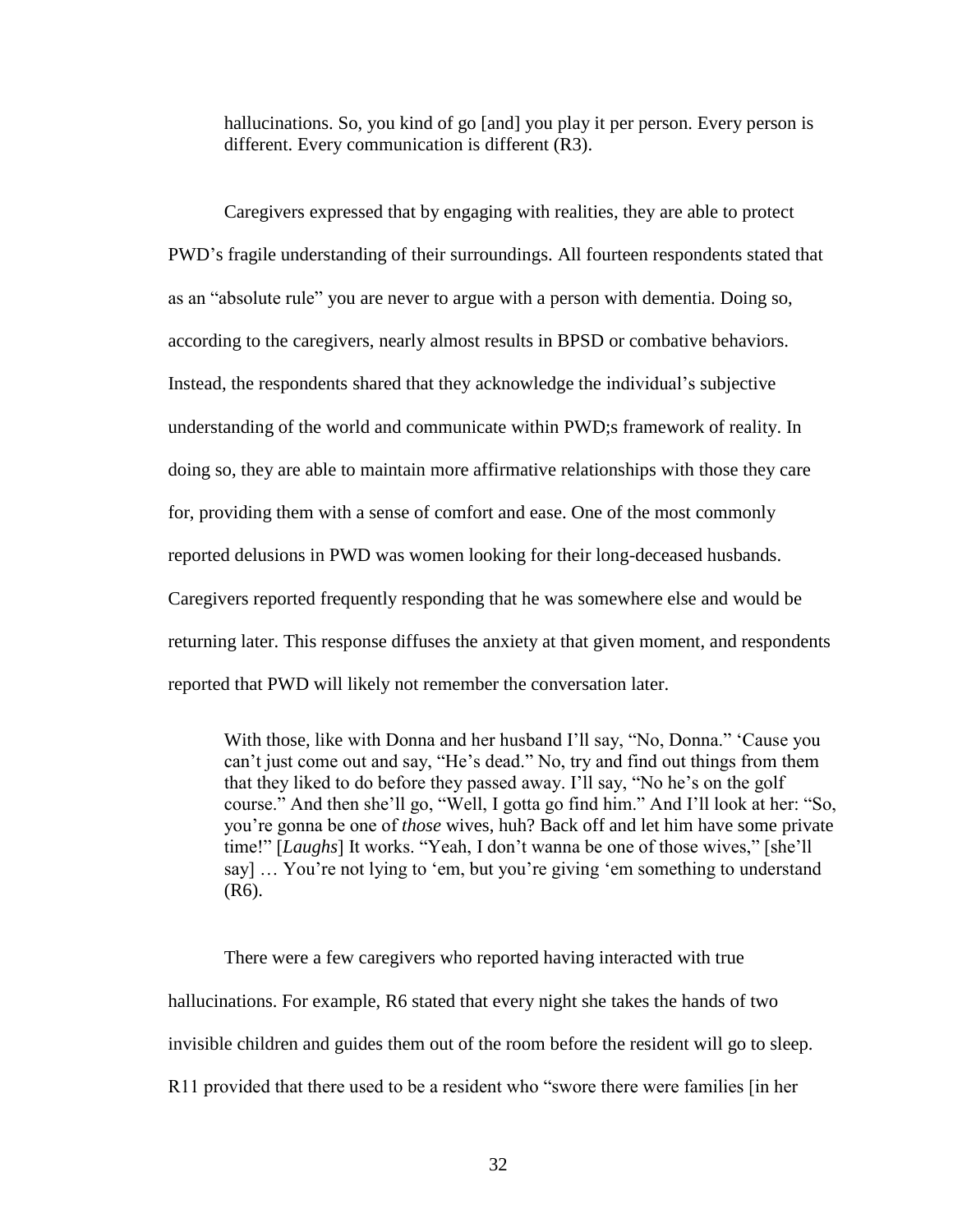food]. There were little babies and people and as she was eating she'd say, like, 'I can't eat that! I can't eat that! I'll kill the family!'" However, the majority of subjective realities discussed reflected deep ties to the PWD's personal lives and past identities. These subjective realities often included recurring themes, such as wondering where a deceased loved one was, reliving a particular life-event, or believing they were somewhere they had been in the past. In other words, PWD's subjective realities are often *memory-based*, which is ironic considering a primary symptom associated with dementia is memory loss. It is important to recognize that while neuronal degradation strongly affects short-term memory centers of the brain, such as the hippocampus, long-term memories established in the pre-frontal cortex often remain relatively intact (Fujii et al., 2014).

While many residents were said to be concerned with their home lives, respondents expressed that some PWD's skewed realities revolved around their prior occupations. R1 told a story involving a resident who worked as a rancher his entire life. One day, she entered his room to find him swinging his bed remote around his head like a lasso. When she asked what he was doing, he responded that he was trying to "rope a calf." She described that he was repeatedly hitting himself in the head with the remote but still refused to stop swinging it, so she engaged with his reality at the present moment: "Why do you want to do that to that calf? What's wrong with where he's at?" He subsequently stopped harming himself with the remote. R3 also expressed the importance of engaging with subjective realities, stating she tries to work within her residents' frame of understanding as much as she possibly can because it "makes them feel like they're back in their world." R12 shared a similar sentiment: "I adjust [my communication] by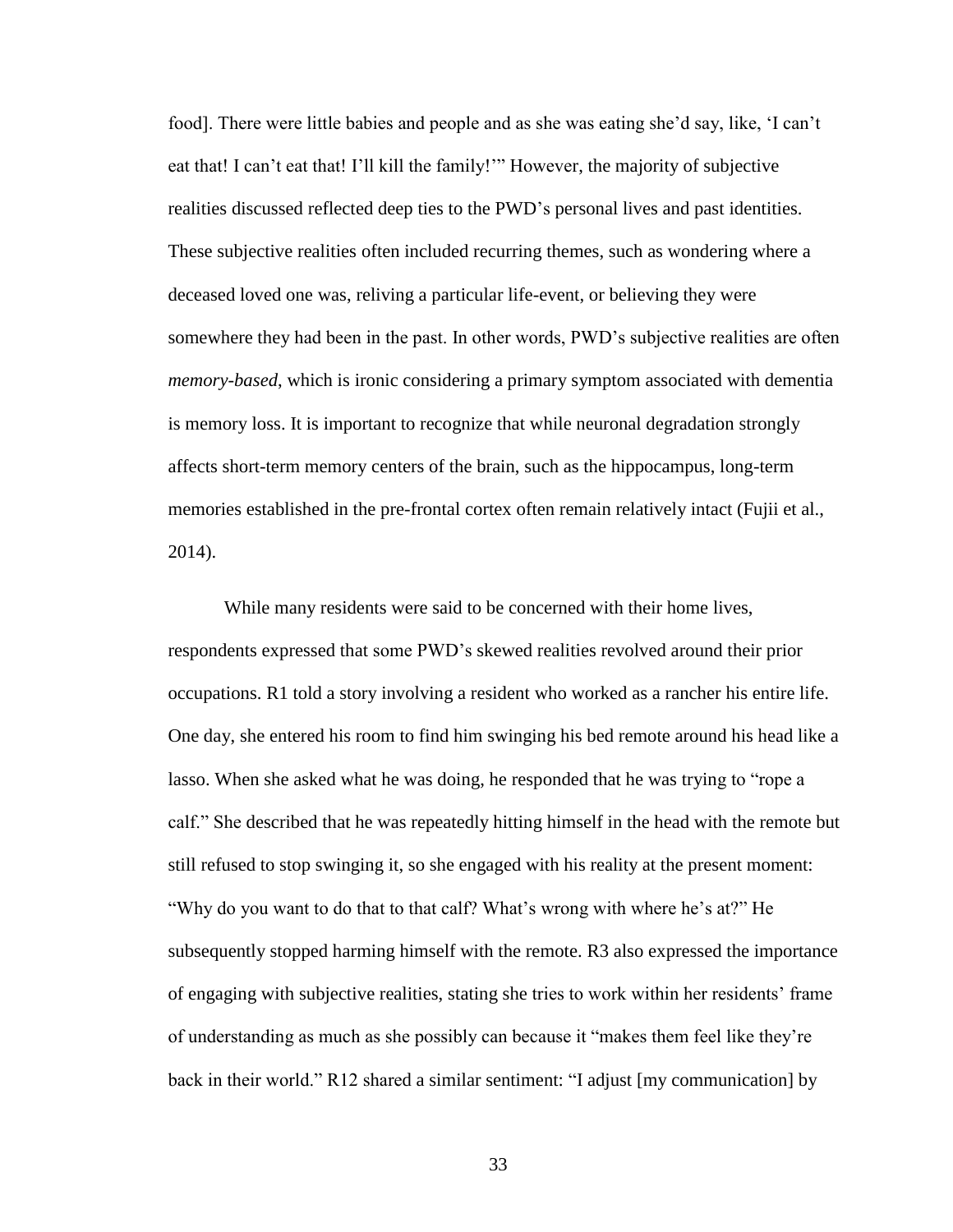basically stepping into the environment that she understands and try to go along with and not conflict it so that she feels that she is correct in her understanding of things."

R3 went on to discuss a former-surgeon who consistently tried to leave the facility saying "I have to see patients. I have to leave." She said that they would try to tell him that the patients were alright, but since he had no proof, it was difficult to convince him otherwise. The solution? She, too, reported engaging with his reality:

There's a desk outside this gentleman's room that has information – medical information. The names are whited out, but it's a chart. It's a stethoscope. It is everything for – he was a surgeon and he feels the need to help people. It just kind of reels him in and keeps him; we're giving him space and time. His old routine. But, yet, we're not saying he can't do it. So, yeah, I mean, we do [try to set up PWD's environments in accordance with 'their world'] (R3).

What is important to recognize is that, for these caregivers, engaging with PWD's subjective realities is not necessarily about avoiding conflict or making their own lives easier; it is about providing the necessary reassurance that we all desire in knowing that we are not alone or mistaken in our interpretation of our environment.

But I do believe that their reality ... I suppose you could say alternate, it's very different. I've never really thought of it that way except that it's *theirs*. Their reality is part of their past, but it's part of the present. So, I'm not sure how much of an alternate reality it is, [rather] that it is a blended reality. That it's their reality to them at that moment. And I think the biggest thing that you have to do is realize that they really believe, for whatever reason, that [it] is happening right then. They really believe they went to school with the guy who is checking you out at Home Depot … you have to go with wherever they are. And hopefully when I have a mistaken reality of someone and think that they're a guy I went to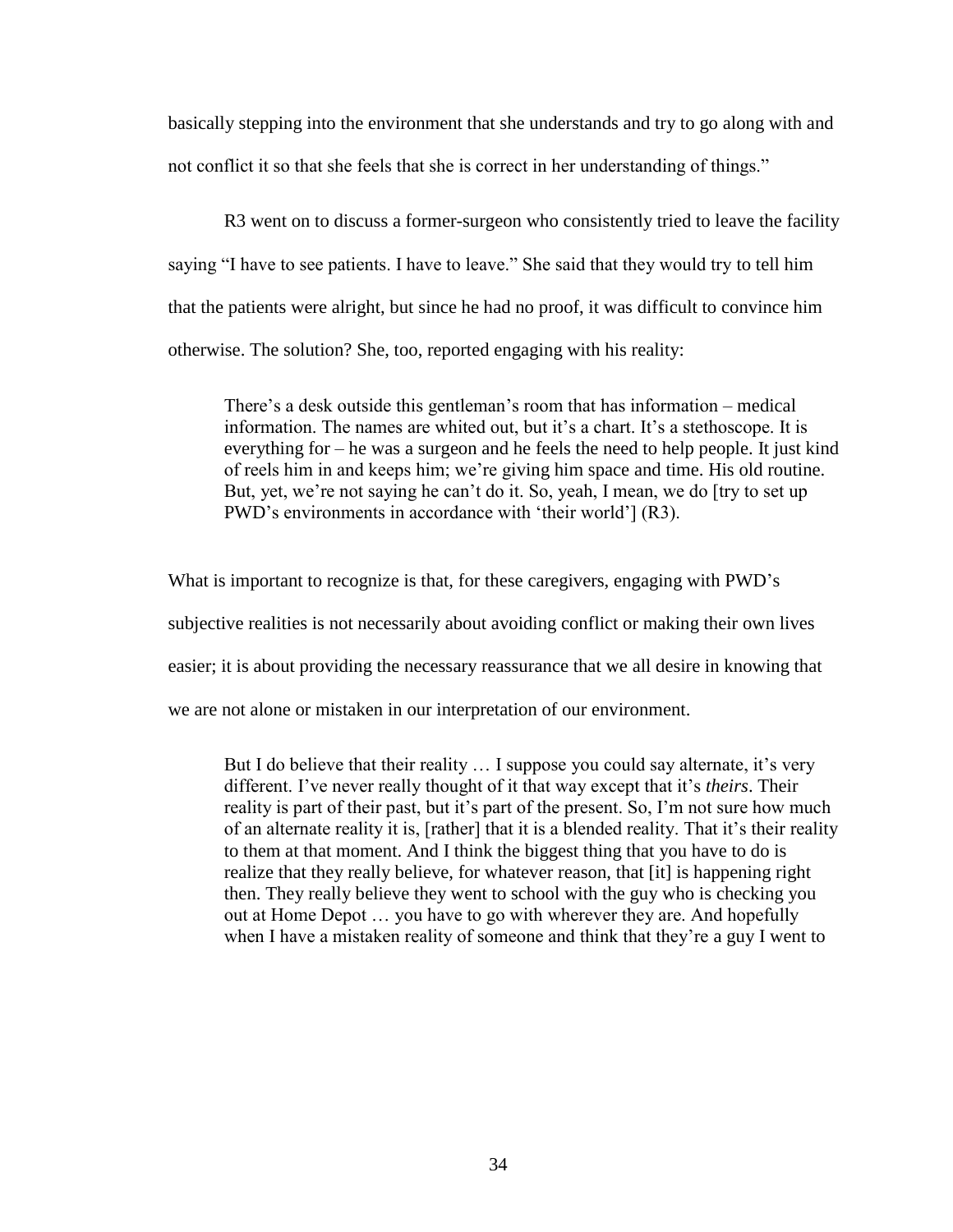elementary school with, they'll forgive me for having an alternate reality for that moment even though I don't have dementia. [*Laughs*] (R9).<sup>1</sup>

From their various experiences, the caregivers expressed a nuanced understanding of how PWD seem to navigate the world around them. While the respondents did articulate how caregivers should respond to PWD's altered senses of reality, they also recognized the importance of understanding the significance of their perceptions. They posited that these realities serve as the means by which PWD come to understand their environment and should be given proper attention, rather than being written off as a byproduct of their dementia. Although delusion and hallucination fall under the 'psychosis' cluster of BPSD, the terms 'psychotic' or 'crazy' were never used to describe residents' behaviors. Their altered senses of reality, rather, were appreciated by the respondents as "delicate" and "normal" (R3; R9).

# **Theme Two: Caregivers' Perceived Lack of Preparation**

 $\overline{\phantom{a}}$ 

Twelve of fourteen respondents (85.71%) said they were not prepared for these situations (meaning dementia-induced subjective realities) when they first encountered them. The same percentage answered no when asked whether or not this topic was ever covered in their formal training. Eleven of fourteen caregivers (78.57%) professed the importance of experiential learning in dementia care, even though the interview did not explicitly ask that question. This notion seems to suggest that training cannot adequately

<sup>&</sup>lt;sup>1</sup> In response to the question: Do you have experience with your family member experiencing dementiainduced hallucinations or alternative realities? The term 'alternative' was used in questioning initially, until it was deemed to have negative connotations. 'Subjective' was later installed to the interview protocol instead. The term hallucination was questioned by those who had not experienced this class of BPSD, but supported by those who had. 'Hallucination' was kept in the interview protocol to ensure these types of perceptions were discussed by those who could identify them.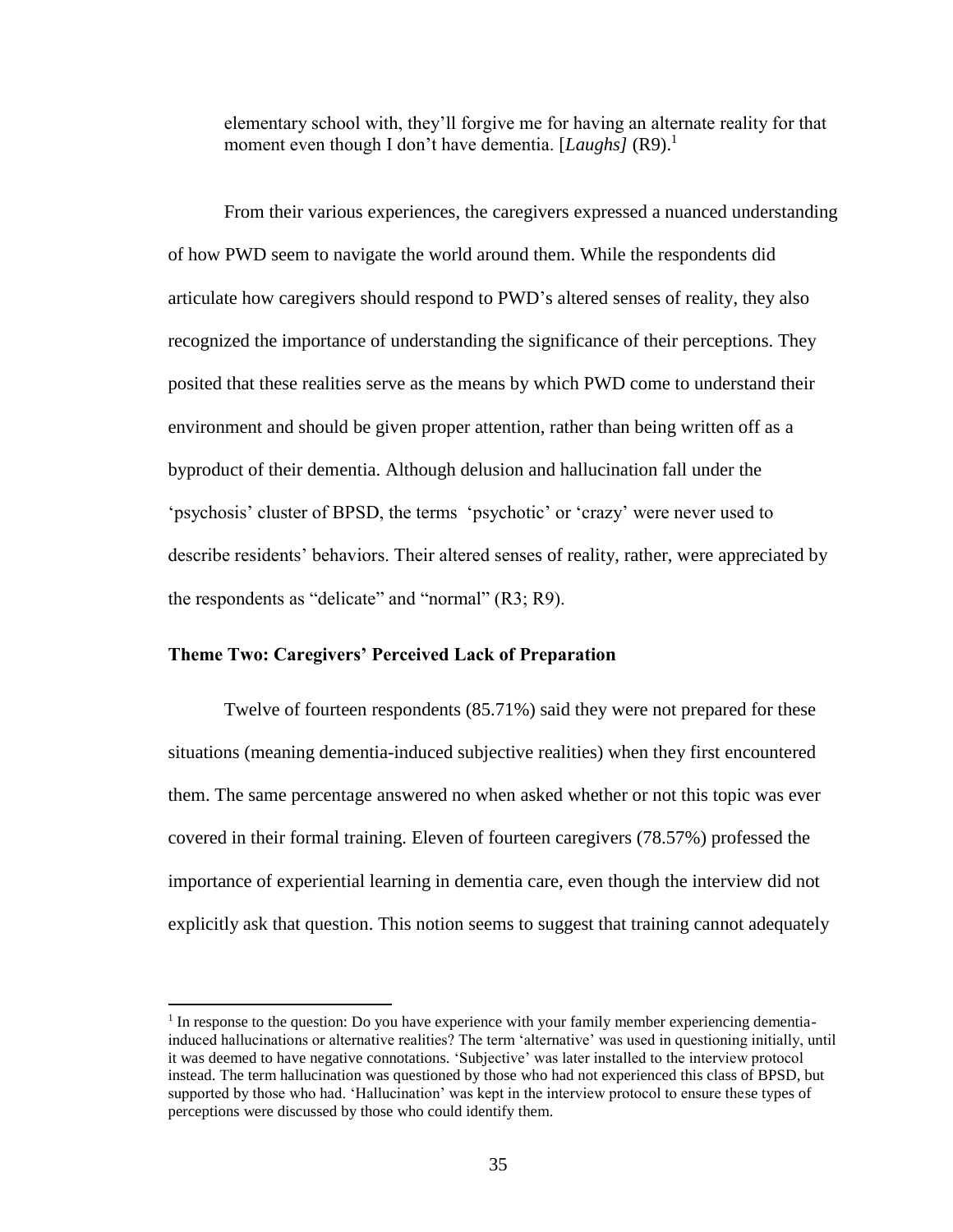prepare caregivers to respond to dementia-induced realities prior to gaining some

experience interacting with them. In response to the question "did you feel well-prepared

for these situations (being subjective realities) when you first encountered them?",

respondents' answers included:

Not at first, no. It was something that basically once I got in the field I more or less learned. Throughout it, I think when I was in schooling, they don't really fully prepare you for it (R2).

After years of experience; I think that's the only thing that prepares you for it. You can be college, you can be textbook. [But] you have to actually work the floor – work in the unit. Years of experience is the only thing I can say that's helped me (R3).

It was all very new and I had not a clue about anything … Now that I've had the experience, and I've dealt with it, yeah, I'm prepared and I understand and I'm more educated, per say, on what to do and how to do things. So, it makes it a little bit easier. But I would say from my experience is where I got most of my education or, you know, learning experiences. Because people can say one thing, but what you do with one resident you're not necessarily gonna do with the next one (R4).

That is something that I don't care about how much schooling, how much book training you have. Until you're face-to-face with it – I don't care. You can sit there and read all these case studies. This happened this way, this happened this way. Well, until it happens in real life in front of you, you can't be prepared … I've seen these twenty-year-old gals come in here with no training, nothing. And they encounter some of the behaviors back here and they're scared to death. And I don't blame 'em. I try to train 'em, you know, don't ever put yourself in a harmful situation 'cause we've got a couple of 'em that will strike out at ya. So, no. It's gotta be life experience; it's not book (R5).

R5 is not the only respondent who mentioned CNAs being scared of working with PWD. R4 recalled that when she first began working she "was not prepared at all" and went on to say "there [were] actually of a few of them here that [she] was terrified of." She stated that there was a resident at her facility that will curse, hit, or bite caregivers to get her way. R8 discussed similar behaviors, stating that she was assaulted by a patient in her first week of providing home health care. She said that, at that time, "[she] knew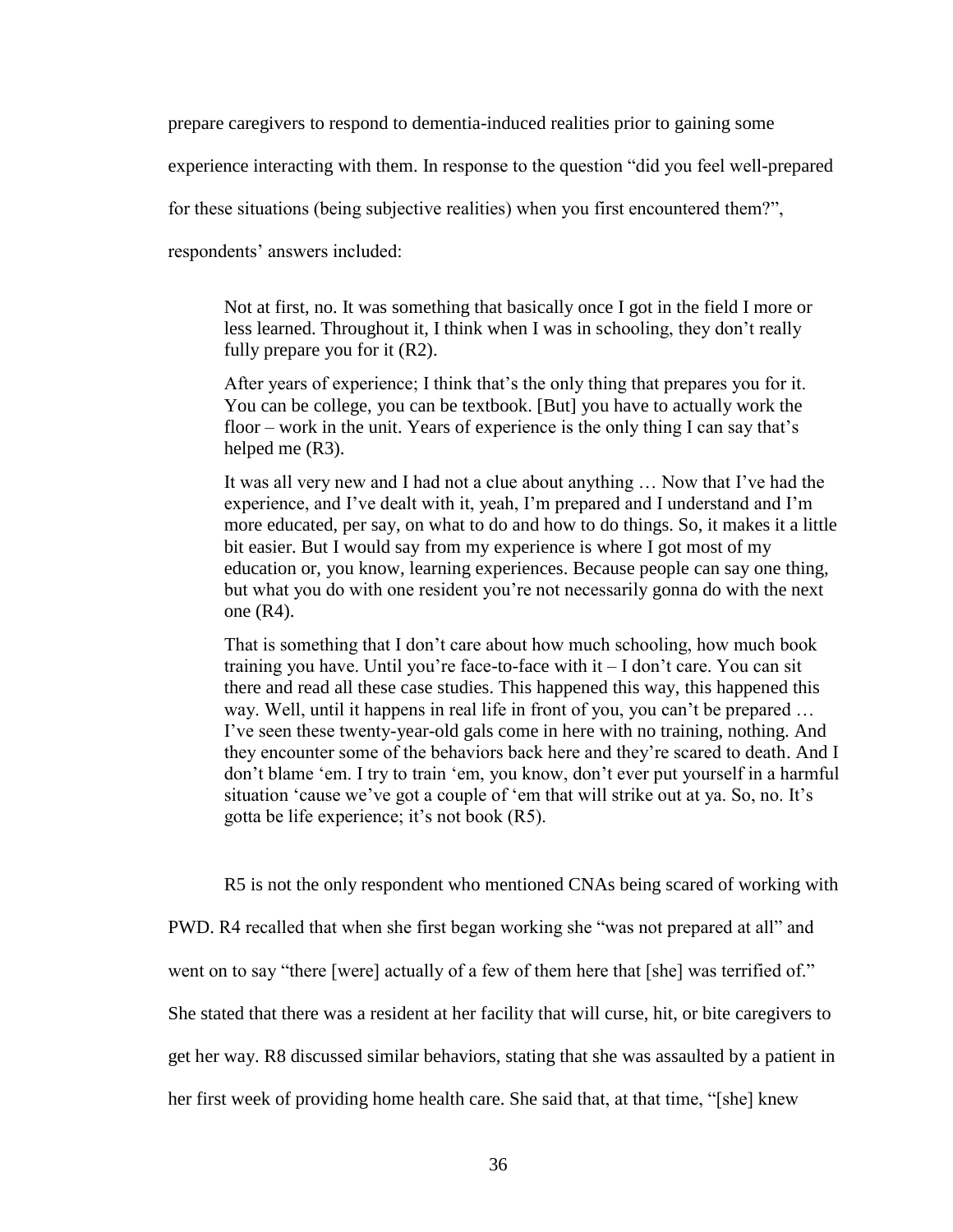nothing about Alzheimer's and dementia." She shared that she refused the particular patient a candy bar and he got out of his wheel-chair, swung at her, and they both fell onto the table as he continued to punch her. R8 was hospitalized with a broken jaw, four cracked ribs, and a fractured femur. Yet, she was adamant that behaviors such as these are not to be blamed on the patient, arguing that it is the caregiver's responsibility to know how to appropriately respond to BPSD to prevent such adverse reactions.

R8's experience points to the importance of caregivers having a basic knowledge of how to communicate with PWD prior to working with them in order to protect

themselves from the dangers posed by potential misunderstandings. Other respondents

emphasized the importance of understanding dementia as a disease before trying to care

for people with it as well. They expressed that it is otherwise hard not take these

behaviors personally.

I think education is the key to getting people to understand that there's different [behaviors]. Like family members – if they're not educated they don't know how to speak to their own family. They don't understand that, okay, they might not remember who you are today, but then tomorrow when you come they may remember who you are. It's just the disease itself (R4).

I think it is [misunderstood] because it is just such an unknown thing. People don't understand what the experience is. They can't really conceive not having their short-term memory. So, it's more of a fear of the unknown than it is an accurate assessment of the issue (R12).

I really think the entire nation needs to be more educated about dementia. You know, we were just talking about the other day. Seventy years ago, I'm sure there were numerous people with dementia but it wasn't recognized. And somebody goes, "That's just because they called 'em senile!" (R6)

# **Theme Three: BPSD as a Mode of Communication**

Though less commonly discussed, a particularly fascinating theme introduced by

some caregivers was the recognition of PWD's behaviors as a form of communication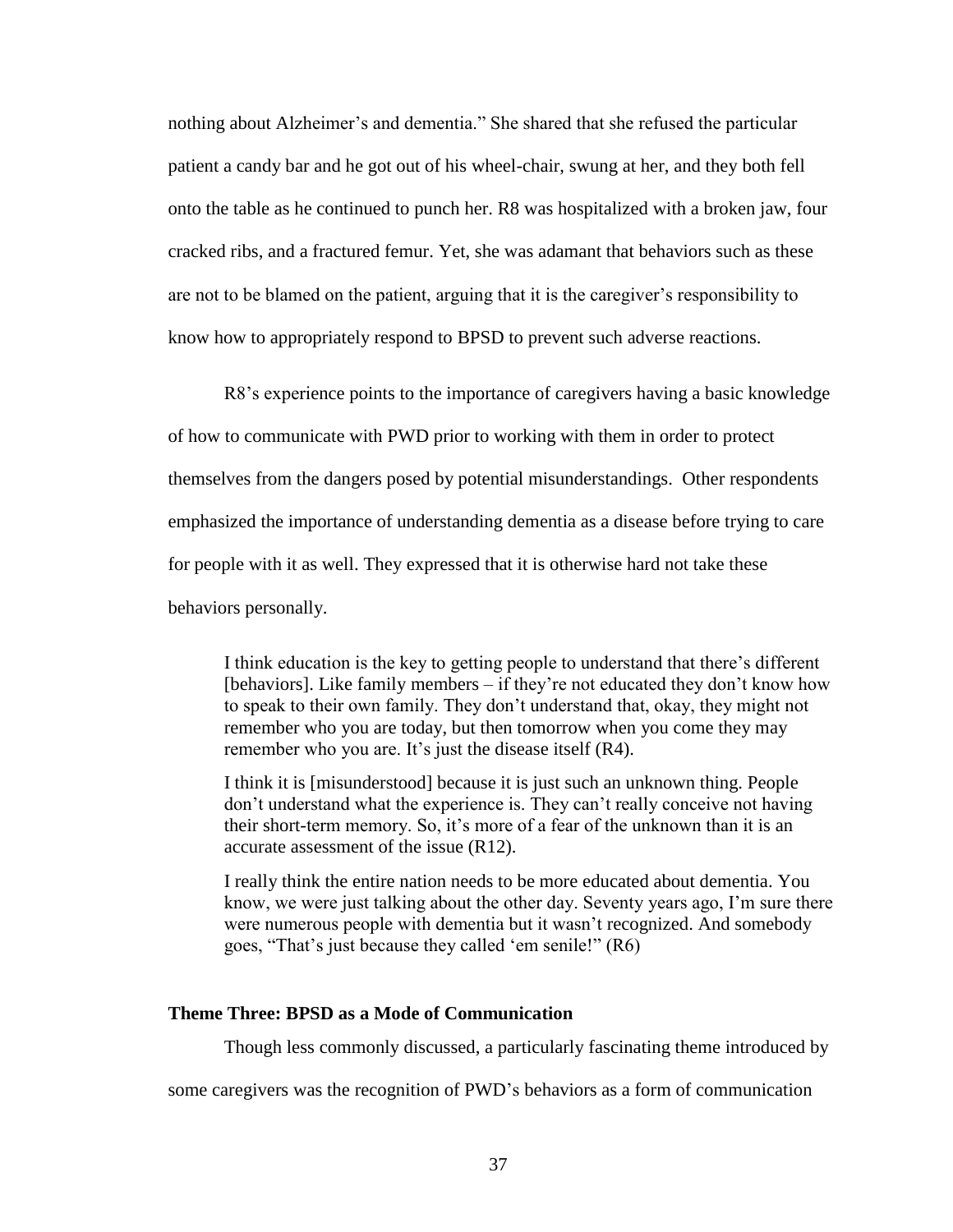rather than a byproduct of their disease. Amongst the various caregivers interviewed, and across varying facilities, there seemed to be an acute understanding that PWD, while they may not always be able to verbally express it themselves, have a lot to say. For example, R8 expressed her frustration with the notion of staff at her facility labeling PWD's emotional responses as 'behaviors': "I hate – I don't like it when caregivers are like 'he's having a behavior today.' No, he's not. He's scared. He's confused. He doesn't understand.'" Other caregivers expressed that they felt it was their duty to unpack PWD's communicative cues and piece together their messages:

You're still communicating, and I think one of the biggest parts of that communication that might change is that you really need to see things from [PWD's] point of view. You need to really put yourself in their shoes to understand how they're trying to communicate to you. So, one of those things that happens that I believe is that you become a better listener. You really have to work on how you listen and look at the information you're given in a brand new way … because sometimes their words and their actions may not match and you've gotta be there to figure that out (R9).

R9 went on to outline a hypothetical situation in which a caregiver may be able to improve their care by contemplating what the connections between what a person with dementia may be saying versus what they actually mean. She proposed a resident living in a nursing home complaining that they could not sleep at night because they are "hearing voices." Often times, per R9, caregiving staff will "fluff these statements up" by saying that "it is just the disease." R9 argues that you cannot do this to PWD. She says:

They might really be hearing voices at night because there's people outside their window having a smoke break. Or they might be right outside their door not thinking that they're lying there awake. And we do that all the time and say it's just the disease when they're really trying to tell us something. And I think that we need to think of it that way because I think we do that as "normal" human beings We fill in the blanks as we go along trying to figure things out and we are kind of a paranoid people. Like, we think we lost our keys when we're the ones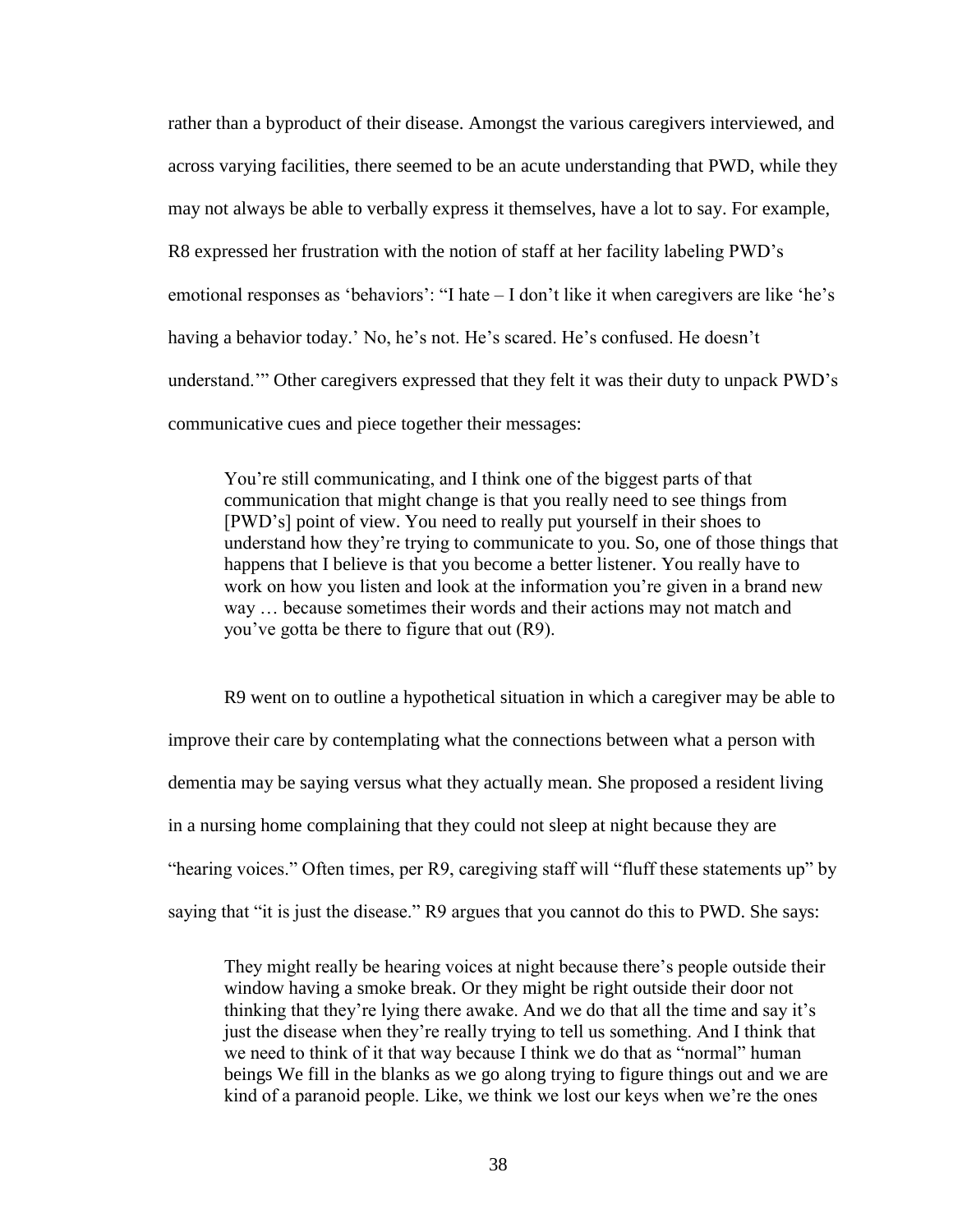who put them down in the bathroom instead of the entry way. You know? And when you get Alzheimer's or dementia it doesn't' change that, it might just increase it a little (R9).

This perspective was echoed by other caregivers. R11 expressed a situation at her care facility in which a 104 year-old woman with Alzheimer's frequently sat by the window during the day. Every so often, she would begin screaming "NOOOOO! TAKE ME! TAKE ME!" R11 remarked that she, along with the rest of the staff, thought that she was hallucinating and didn't know what to do. They would move her away from the window and she would stop screaming. Eventually a new staff member in the unit suggested that she was not hallucinating, but was rather yelling at the people she saw leisurely walking outside of the window. This connection was not made for several months. However, after it was, staff began walking her outside daily and she exhibited significant mood improvements.

R11's story demonstrates how difficult it can be to make these types of connections between PWD's communicative actions and their meanings. Other caregivers expressed how challenging this may be to accomplish too, and the extreme importance of collaborative care in nursing home settings. There was an overall awareness that the behaviors of PWD can often times be an absolute mystery. By having other staff members to work with, forming these types of communicative bridges can be achieved by means of analyzing a situation through a broader lens than just that of one person.

I don't know, it's kind of a hit and miss. You just keep trying and trying and approach it different ways until you find something that works. And there may be times that you're a complete failure at it. And then you just look at another coworker and I always say "Hey, tap in for me 'cause I'm not getting anywhere."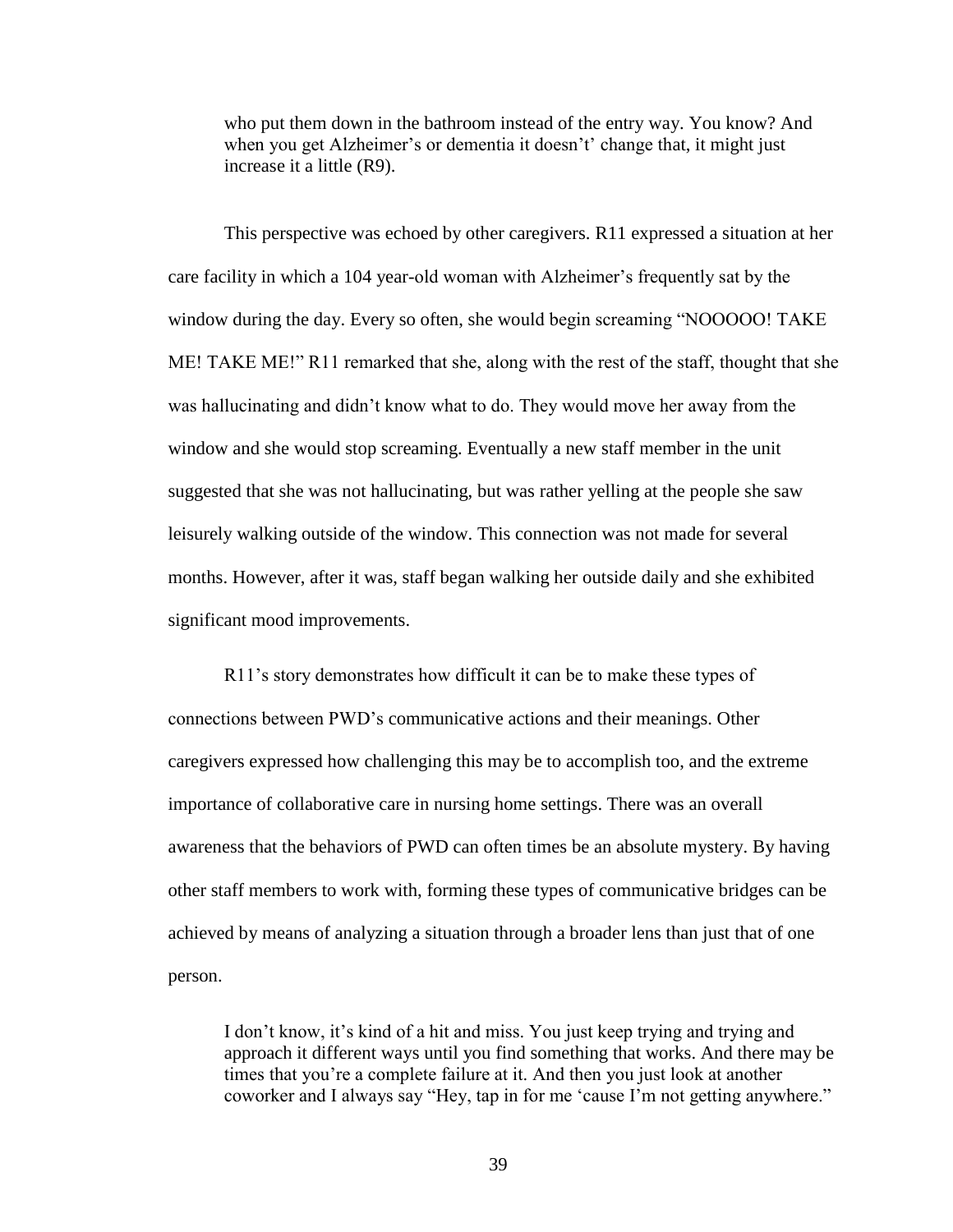And you're not. You're not gonna redirect every resident every time. You know, some interact with you and so you just try the best you can. And if you can't do it then you ask another coworker to do it (R6).

You don't ever walk into this knowing it all. I'm saying I don't care how old you get, the new ones coming in or whoever can teach the older ones something they learned in the newer classes. I say don't ever shun the new ones coming in, because they may know something that we never thought of. And they're always coming up with more stuff (R10).

Sometimes it just takes new people. And that's why we rotate people, because when you get staff that works in memory care units all the time sometimes you get accustomed to the people. So, it's like, "Okay, that's typical. I don't have to address that." But then if somebody is new or someone comes in and they're like, "Well, what's that?" And you're like "Oh, I didn't even notice that!" (R11).

Ultimately, respondents shared that some of the largest barriers to overcome in

learning to care for those with dementia are 1) trying to figure out the various ways in

which individuals understand their surroundings, and 2) how to adjust their own

communication tactics as caregivers to achieve a shared appreciation for the context of

both parties' realities. R12 summarizes this notion in detail in the following quotation:

I see her understanding the world in different terms. Because there's the whole 'hallucinations' and 'alternate reality' [terminology], and it kind of has a this sort of "off-the-rails" connotation that I don't experience. It's not as if she thinks she's outside when she's inside, or she perceives that everyone around her as a different set of people. It's just that since she doesn't have any short-term memory, the only thing that comes along to fill that void is long-term memory. And I suppose you call that an alternate reality, but it seems to be mudding the water.

The way I see it is that she seems to be using different labels for the things that she actually perceives around her. I mean, anything that I say is around us or near us or with us she would agree to. You know? Like, if we're sitting in the living room she'd say that we were sitting in the room. Only, she might say that this is the house that she grew up in, because that's the only label she has available for "house that she feels good in."

… When you're going through the world and suddenly you have a brain lesion that causes you to then label everything you see as either circle, square, rectangle, or triangles, or a basic shape, no one would say that you are hallucinating. They would say that you have lost the capacity to label things other than circles,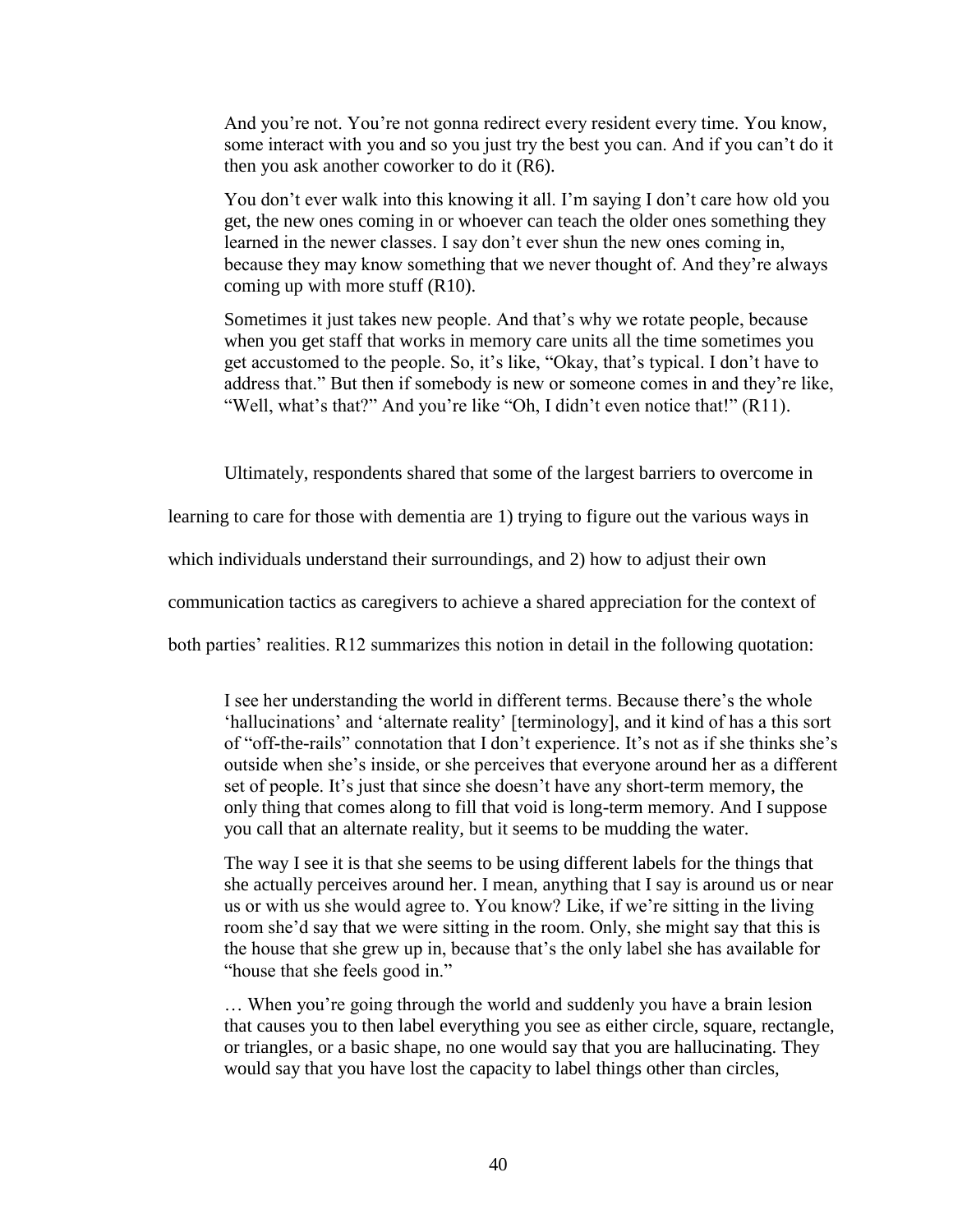squares, etc. They wouldn't say that you are seeing these things all the time, they'd say you've lost the terms for it, and it's the same thing with Alzheimer's.

… So, yeah. It's just addressing things from the terms that the person with Alzheimer's has set them up to be and present them with the energy you would like to see reflected back. It's a light touch. And there has to be a sense of humor about it as well. You have to be okay with making mistakes and being dumb. You know, feeling like you're dumb but if you can be okay with that – the problems come with people who are not okay with making mistakes and are rigid about it. Then they get angry and they don't understand why the person they're taking care of is angry.

R12's approach gives a simplified way of viewing the reasons why those with dementia and Alzheimer's disease seem to experience the world differently than those without these neurodegenerative conditions. According to him, it is actually not that they are experiencing their surroundings differently, but rather their condition has stripped them of the capacity to properly label their environment. In his interview, he summarized subjective realities in a way that exudes patience for the difficulties that PWD often undergo when trying to express themselves. This leads into the fourth and final theme drawn from the collected data: maintaining an attitude of patience and respect whilst caring for PWD.

#### **Theme Four: Maintaining an Attitude of Patience and Respect**

From the interviews conducted, all of the respondents expressed the importance of maintaining an attitude of patience and respect for PWD while caring for them, and many of the study participants emphasized this concept multiple times over the course of their interview. What makes this theme especially poignant is that nowhere in the interview protocol was there an explicit question targeting this facet of caregiving. The notion of maintaining an attitude of patience and respect is not just necessary, but, rather, it is a piece that is so central to caregiving that it transcends training, years of experience, and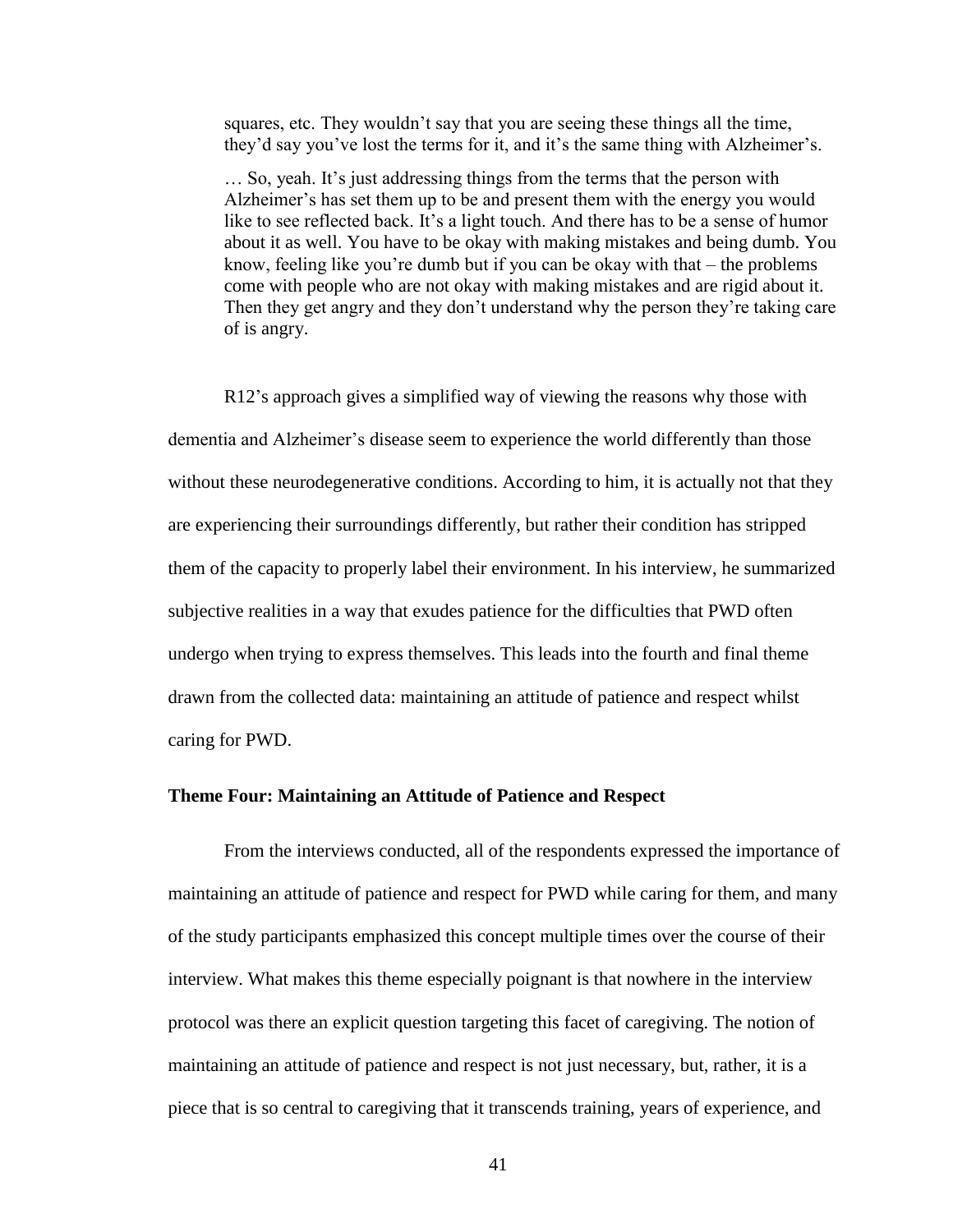all of the other characteristics that differentiated the respondents in this study. All of the

participants felt that this aspect of their day-to-day work was such a vital component that

they all brought it forward to some effect without being overtly asked to do so.

You have to take a step back, take a deep breath. Sometimes it's frustrating and overwhelming, but in general I think it is just like you said. Communication is the main thing, even amongst the staff and the residents, with the clients, and then it's just being a human being basically. You gotta be caring, you gotta show you care (R3).

I love it. I would prefer to work in dementia care than anywhere else. And I feel like you can be a great asset if you learn the people and, you know, take care of them properly. Because sometimes people don't understand how to take care of them and they don't take the time to learn them and they don't have the patience. And you really have to have a lot of patience to work with Alzheimer's and dementia (R4).

You have to have a lot of patience. You can't let the little nit-picky stuff get to you 'cause you'll be out of here in less than a week if you do. You just gotta let it flow. This is their home; they basically are in charge of you. You're just here to make sure that they don't get hurt (R5).

You gotta rely on your coworkers to have your back. And I guess a lot of patience, a lot of trust in your coworkers, a heck of a lot of love in your heart, and a sense of humor always helps (R6).

I think that the biggest adjustment that you have to make is you stop and really listen and not multitask and to only focus on what that person is saying to r really respect how hard it is to sometimes find the correct words or just the word you are trying to find in your mind when you're living with dementia. And respect that so that you slow yourself down and you really listen to what the person is trying to tell you (R9).

They need the low-key voice … maybe offer a hand. You know, just a little bit of kindness. Respect. That's what they need, they need respect (R10).

It forces you to slow down and let go of things. And that can really be healthy. It's really healthy for anyone to have a moment where they are trying to accomplish something and they don't necessarily need to create anything they just have to be there with another person and stop and take a little vacation for a little bit because you're just open to the other person and you're making sure that they're alright (R12).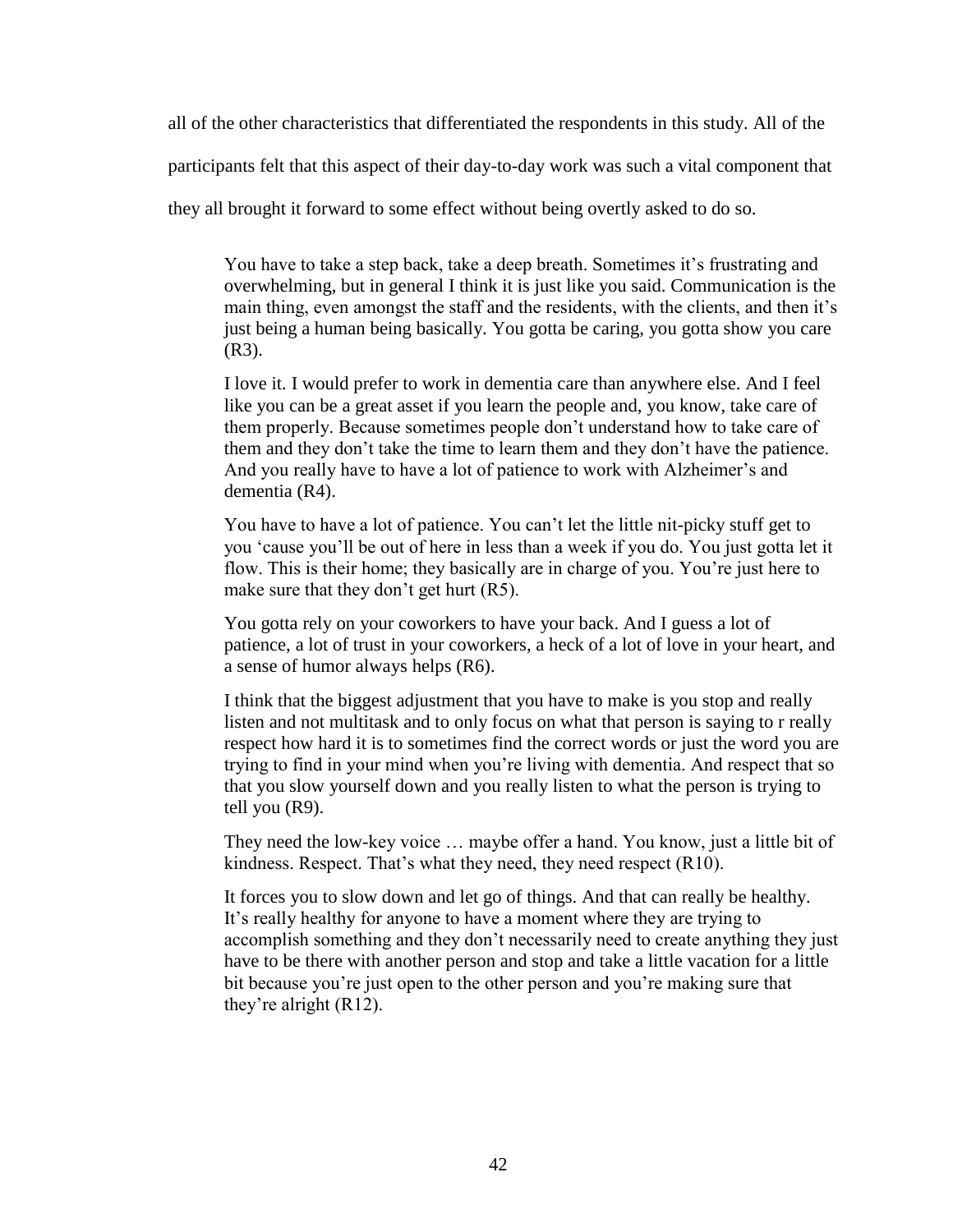#### V. DISCUSSION AND CONCLUSION

# **Discussion**

Of the fourteen participants in this study, ten (71.42%) reported that they frequently engage with the hallucinations or subjective realities expressed by people with dementia (PWD). Examples of these realities included individuals mistakenly believing that their long-deceased spouses were still alive, that they were sitting in their childhood home, or that they had to report to work despite being retired for a number of years. While 'true hallucinations' were described (e.g. seeing people and places that appeared to be unfamiliar to the patient), the majority of realities discussed were in some way related to the PWD's earlier lives. This is not surprising, considering that research suggests hallucinations and delusions often present in conjunction with emotional experiences, such as loneliness or bereavement (Fromm-Reichmann, 1959; Hayes & Leudar, 2016; Jansson et al., 2017; Sacks, 2012). This may serve as a method of compensating for the loss of these relationships and the fulfillment they offered. Hallucinations have also been frequently observed in lonely and bereaved individuals *without* neurological deficits (Sack, 2012). It is unsurprising, then, that they commonly present amongst those with dementia, who are often going through the emotional trauma of losing spouses or close friends, being separated from their families, and relocating into nursing homes *alongside*  coping with the of loss core neurological competencies such as their memory and communicative ability.

The respondents in this study seemed to grasp how difficult it can be for PWD to find their words and accurately express themselves. The caregivers' answers reflected a deep appreciation for the emotional lives of those they cared for, echoing Fujii and colleagues' (2014) view that emotions belong at the center of care as they are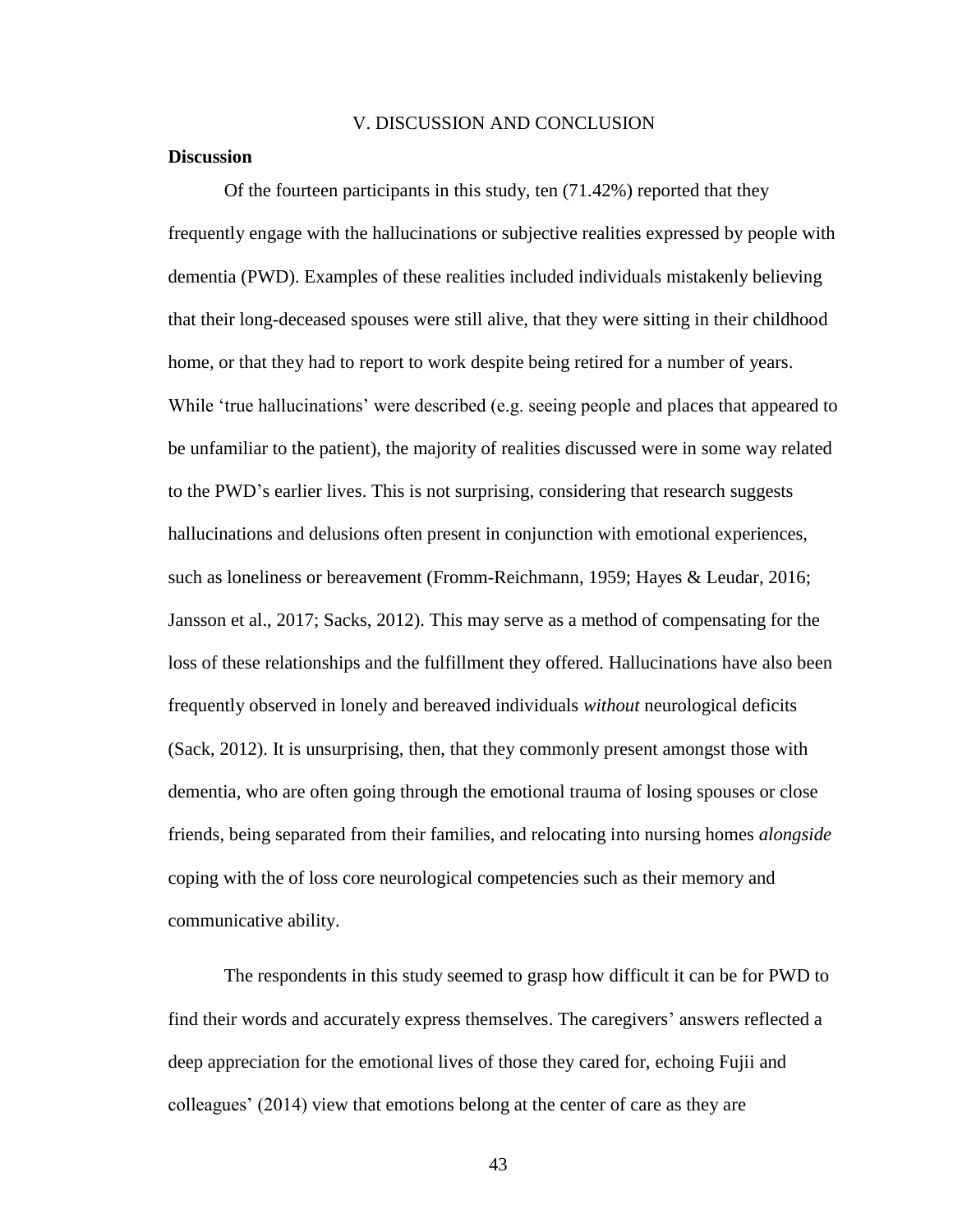fundamental to quality of life. With this in mind, it is not surprising that such a large percentage of respondents reported frequently engaging with subjective realities. By communicating within PWD's understandings of their surroundings, caregivers are able to confirm the perceptions of people with dementia in much the same way their perceptions would have been communicatively confirmed before the onset of disease. In this way, caregivers help their patients feel as though some sense of their personhood is maintained. Passmore, Ho, and Gallagher (2011) argue that a human being is not inherently a person without some degree of interaction with the relational aspects of societal life. How is a person with dementia supposed to interact with these relational aspects if they are unable to understand them as they actually exist in the present? By communicating with PWD within their own understandings of the world, caregivers are simultaneously providing their patients the dignity that has been, to some degree, stripped away from them by their disease, as they have often lost the ability to adequately identify and evaluate their surroundings and circumstances. As outlined by the Swedish Council on Technology Assessment in Health Care (2008), there is evidence that when caregivers focus on individual PWD's personhood, the PWD subsequently exhibit heightened awareness, fewer BPSD, and an overall greater sense of well-being. Whether they realize it or not, caregivers efforts to "step into their patient's world" do far more than just preventing potential BPSD; these efforts provide those they are caring for with a greater sense of stability and ultimate quality of life.

While a few examples of true hallucinations were shared, the majority of subjective realities discussed in interviews encompassed some sense of the patients' past lives, further suggesting the importance of knowing PWD on a personalized and more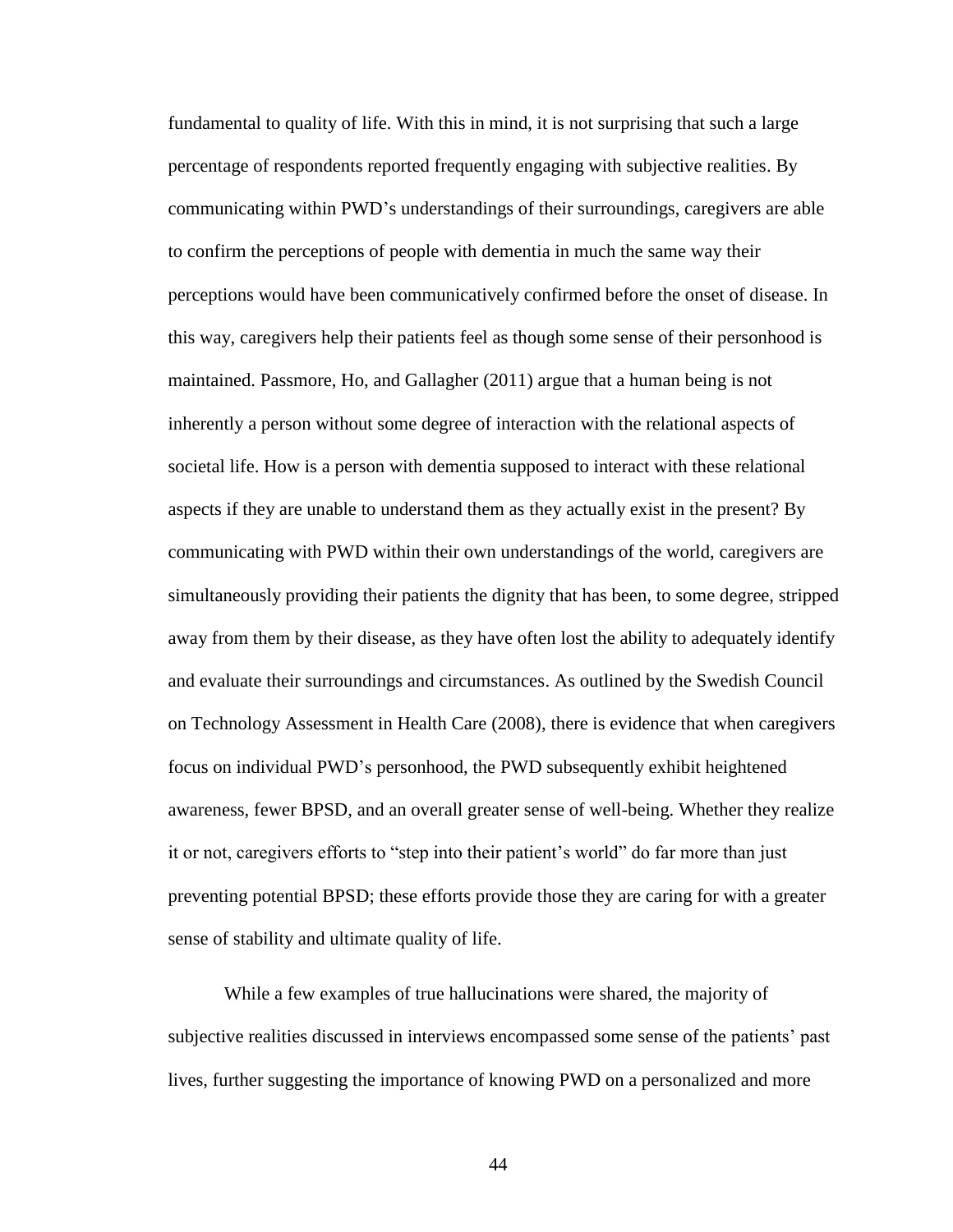intimate basis. By recognizing the idiosyncrasies of each individual, such as personal history, values, spirituality, personality, and self-image, caregivers may improve the accuracy with which they are able to interact within PWD's altered understandings of their environments. Within the interviews, this was exhibited by caregivers communicating with widowed patients. Numerous respondents expressed that if a resident was in search of their long-deceased spouse, they told them that they were out rather than that they were dead. This spares these PWD the emotional trauma of rediscovering their life partners had passed away and the confusion of why they could not remember it happening. Caregivers most frequently chose to prioritize the emotional needs of their patients over their own understanding of what is true. They recognize that it often does more good to operate within a PWD's framework than to try to force these individuals back into what they, being unaffected by dementia, appreciate as the "real world." By "stepping into *their* world," caregivers are effectively able to 1) decrease the frequency of BPSD, 2) improve the overall emotional state of those they care for, 3) and encourage the maintenance of a communicative relationship, as PWD are more inclined to engage in conversation when they feel they are being heard.

This concept resembles the philosophy of Naomi Feil (1982). Feil directs caregivers away from typical interventional methods such as reorientation or distraction, but rather challenges them to face these behaviors head-on. By validating the emotional responses presented by the PWD with contemplative understanding of their feelings of guilt, fear, or panic, caregivers may be able to help them work through their internal struggles and, in turn, decrease the presentation of their BPSD (Atwood, 2005). In other words, when caregivers choose to set aside their own assumptions of reality and attempt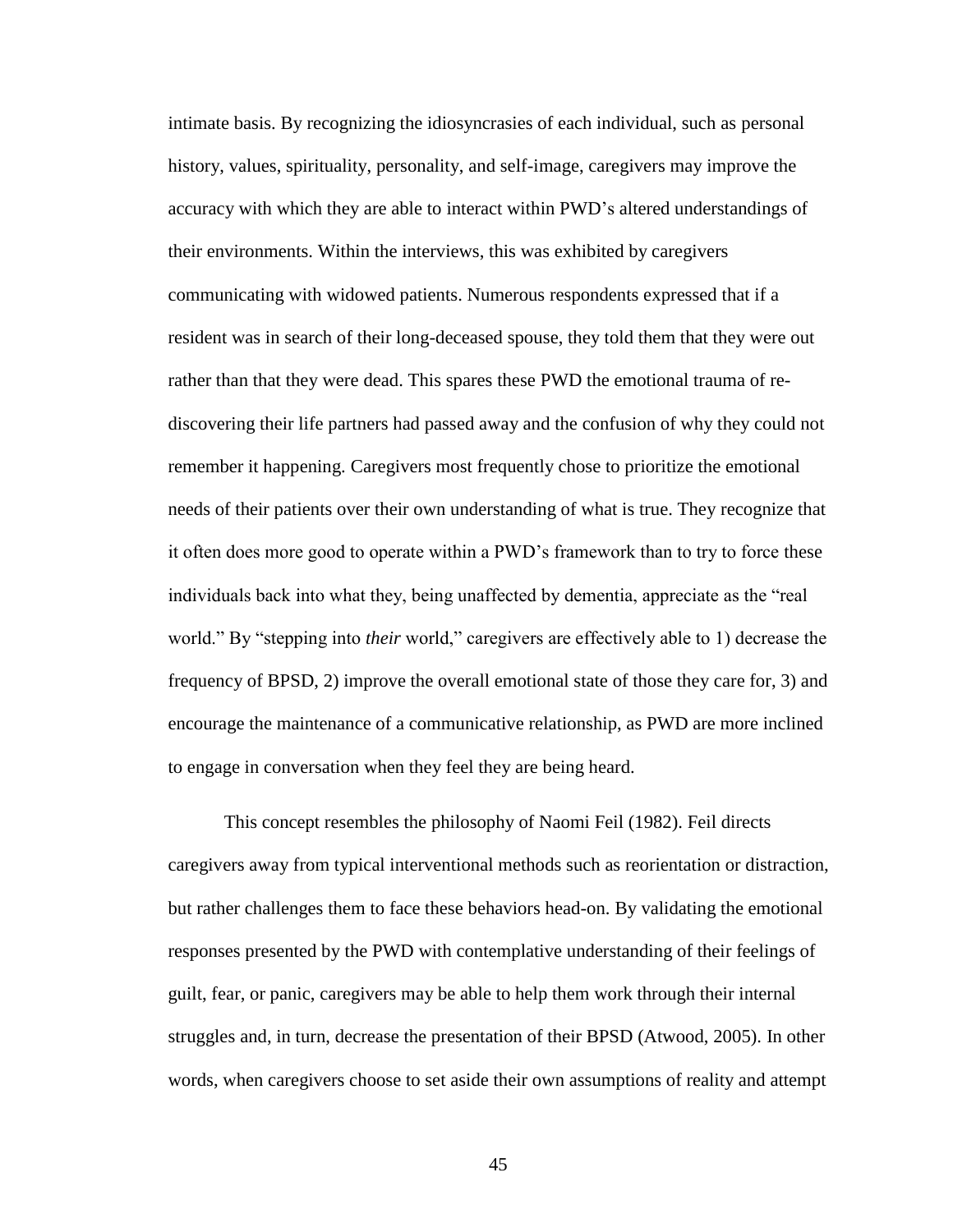to understand and appreciate the environment as their patient's do, they may be surprised at the results. This does not mean caregivers are to *abandon* their own perceptions, but rather suggests that they recognize PWD's subjective realities as legitimate communicative efforts and, thus, treat them with appropriate care. For example, R3 discussed a former surgeon who was constantly trying to leave the facility to attend to patients. His caregivers recognized this drive to leave was not an effort to run away, but rather this individual running toward his familiar, lifelong desire to help others. They subsequently modeled his environment to reflect a doctor's office to fulfill his yearning to treat patients as he had done for the majority of his life. Shortly after this modification, his attempts to escape ceased and the caregivers were able to get to know him in a whole new way. The resident was transformed from an escape-artist who needed to be monitored (placing additional stress on nursing staff) into an experienced, caring, and noteworthy individual. By providing residents the space to reveal parts of their past, caregivers may be amazed at the depth and breadth of awareness and knowledge that these individuals still possess. By choosing to listen, caregivers assure PWD a sense of dignity, despite them having a diagnosis that strips them of nearly everything else.

These examples point to the idea that PWD's behavior should not necessarily be accepted at face value, but should rather be appreciated by caregivers as a mode of communication – a legitimate attempt by PWD to share meaning. This notion may be observed in the hypothetical example of a person with dementia complaining of hearing "voices" at night provided by R9. She proposed caregivers would likely perceive this to be an auditory hallucination, when in reality these voices could just as easily belong to chatty nurses smoking just outside of the resident's window. This simple example is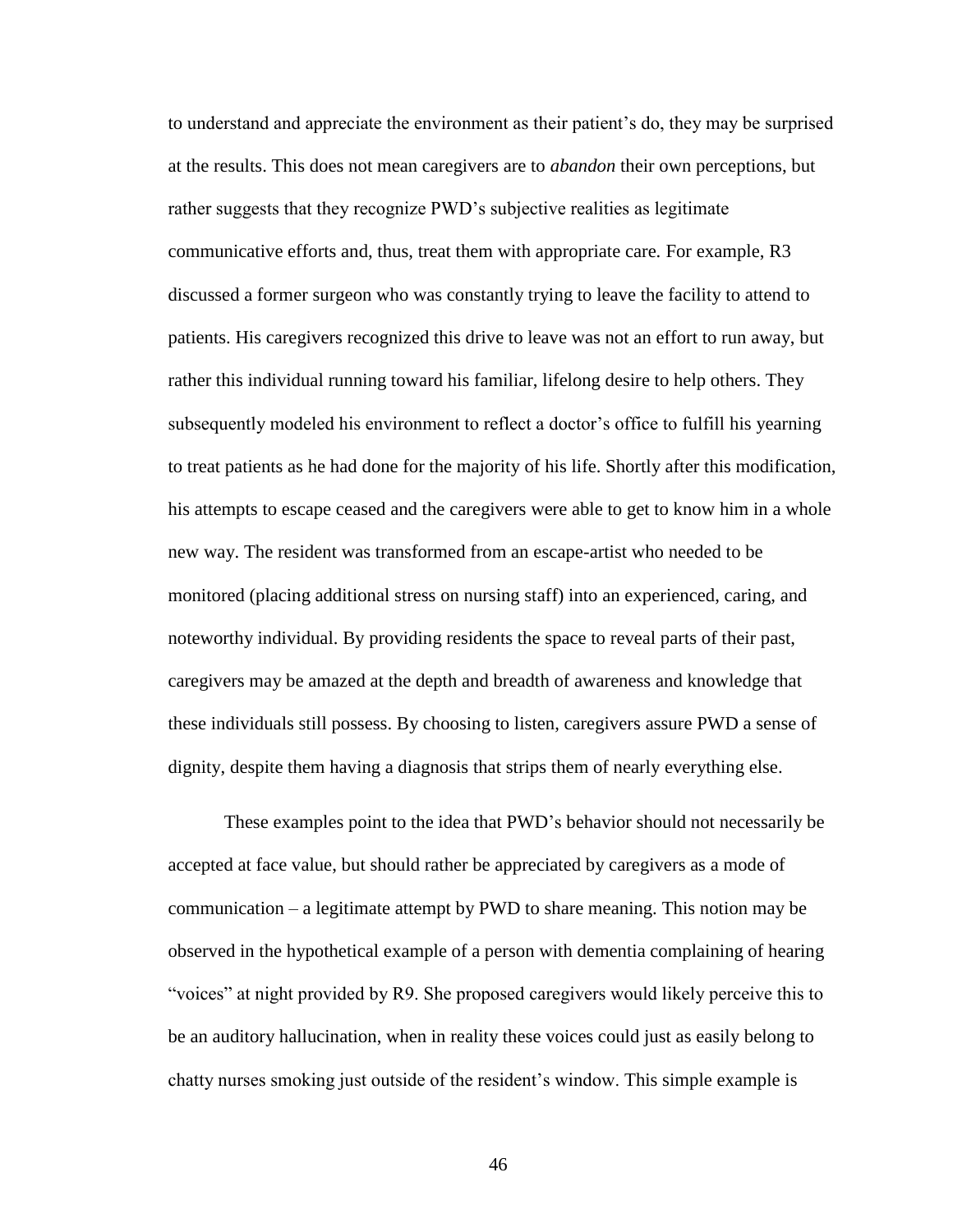suggestive of a much larger array of potential circumstances. It is known that dementia has the ability to limit individuals' communicative abilities, but this does not mean that it strips those affected of their innate need to interact with others. BPSD should be understood as a form of communication, even when including subjective realities and hallucinations, because these behaviors may be the attempts of PWD to express notions they can no longer find the words for. Given that research suggests altered perceptions are a compensatory mechanism employed by our stimulation-deprived brains, the very existence of subjective realities suggests that PWD who experience them are lacking fulfilment in some aspect of their life. As PWD may no longer have the communicative capacity to articulate what they need, or the cognitive capacity to determine what it is they desire, it becomes the caregiver's mission to investigate the origins of such behaviors. As Elkins (2011) puts it, it is the care provider's responsibility to serve as a link that connects the gaps in information with their patients.

In order to effectively form such connections, it is essential for providers to listen attentively and apply a mindful approach towards those they are caring for. To maintain a mindful approach, it is essential that caregivers refrain from being quick to judge or label the information they receive from PWD. Harvard psychologist Ellen Langer (1989) writes that there are three necessary components to becoming more mindful in one's approach to communication: creation of new categories, openness to new information, and maintaining an awareness of more than one perspective. By recategorizing BPSD as valuable communicative artifacts, opening themselves to the wealth of information their patients' behavior holds, and by trying to view the world from the PWD's perspective, caregivers are better equipped to interpret their patients' behaviors as modes of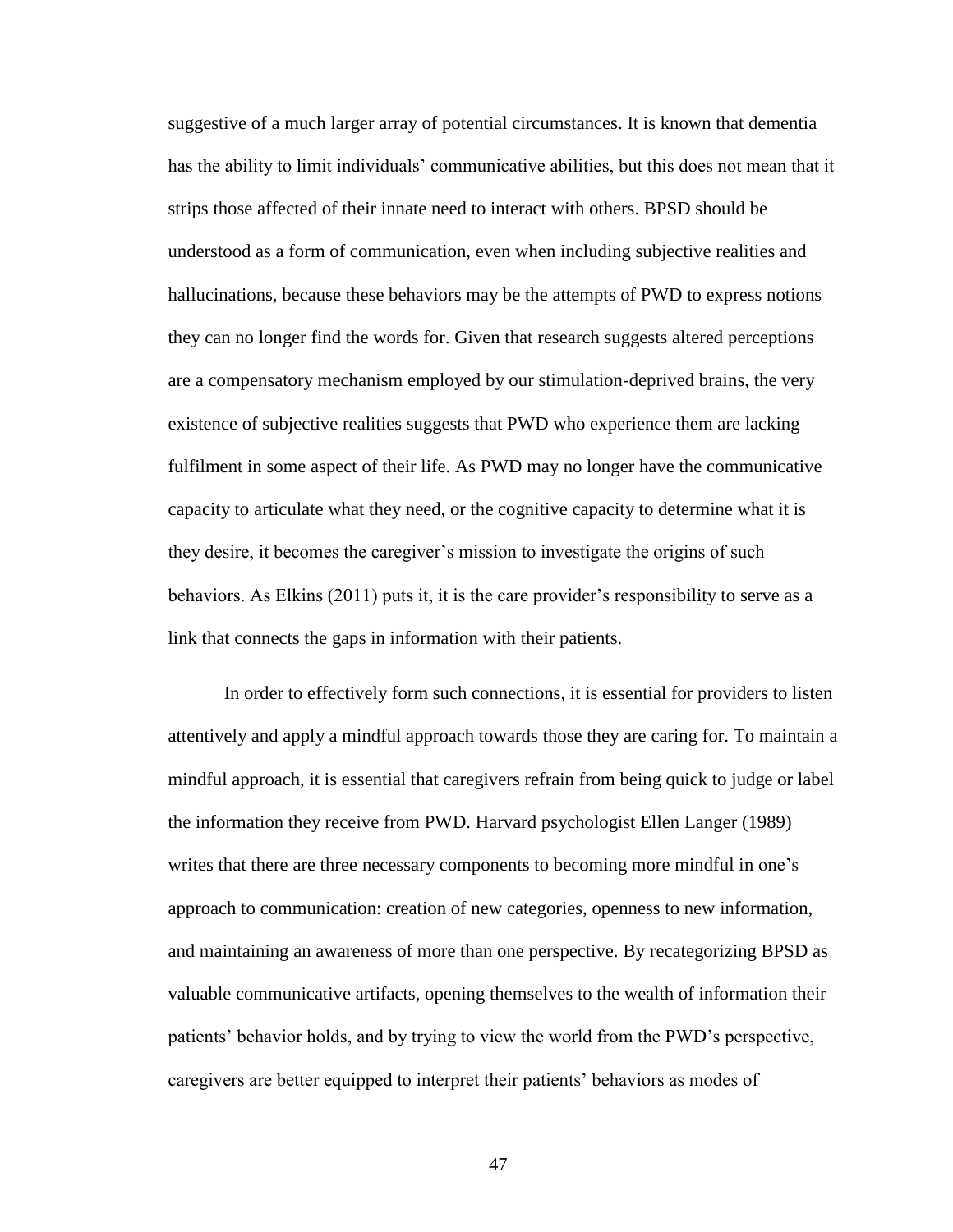communication. In other words, by maintaining a mindful approach to communicating with PWD, caregivers become more effective at tending to their emotional needs, which literature has established to be fundamental to a patient's ultimate quality of life (Fujii et al., 2014).

The practice of mindful communication with PWD may prove difficult as the disease can severely diminish the coherence of their communication. This points to the importance of collaboration within healthcare settings. R11 discussed this notion in her story of the resident who screamed at the window daily until a new employee suggested that she may have just wanted to go outside. This story may serve as a cautionary tale, attesting to the ease with which one may fall into a routine, accepting things as they appear to be based on their *own* experience. Maintaining a mindful approach when caring for PWD may improve this short-sightedness, but there will always be details that can be missed or taken for granted. There will always be gaps in communication when interacting with people whose cognitive capacities have declined. In such cases, respondents argued that it is essential to recruit a fresh pair of eyes. Maintaining a sense of presence and humility may help to realize when this is necessary. This notion was recognized by several respondents who expressed that collaboration within their work is essential. R10, a CNA with over thirty years of experience, commented on this idea: "You don't ever walk into this knowing it all. I'm saying I don't care how old you get, the new ones coming in, or whoever, can teach the older ones something they learned in the newer classes."

In addition to the importance of collaboration, R10 points to the significance that education can have in preparing certified nursing assistants (CNAs) to be effective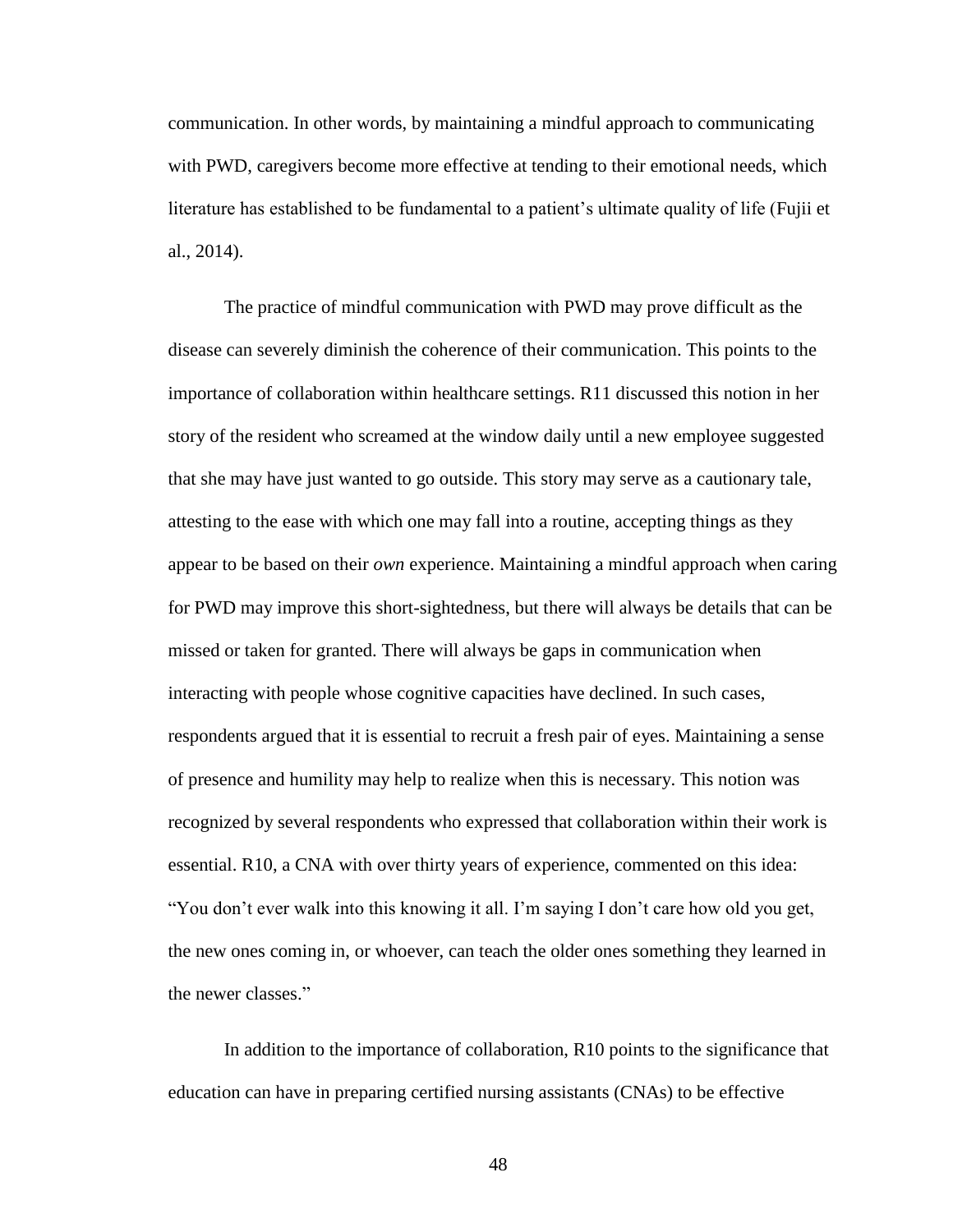communicators when caring for PWD. However, 85.71% of respondents expressed that they did not feel prepared to interact with PWD experiencing subjective realities, suggesting that this facet of dementia care is not being addressed in nursing assistants' training regimens. While 78.57% of respondents discussed the importance of "on-thejob" or experiential learning in terms of dementia care, the fact of the matter is that *not*  knowing how to interact with subjective realities can be dangerous. R8 shared that she was hospitalized after being attacked by a resident for refusing to give him a candy bar, and other respondents reiterated the violent tendencies of distressed PWD. By not teaching caregivers-in-training the proper guidelines for communicating with PWD, educators are both doing a disservice to patients and potentially putting unsuspecting caregivers in harm's way. Given these statistics and stories, it is apparent that communicating with PWD is a sector of CNA-education that requires greater development. It is important for incoming caregivers to recognize that communication is a collaborative process; that mindful listening *and* respectful responses are critical in the delivery of quality care. As stated by the Commission for Social Care Inspection (2008), the current state of typical nurse-patient relationships is significantly influenced by *each* party's ability to communicate, not just those with dementia (as cited Downs & Collins, 2015). Stressing the effect that communication skills can have on relationships with patients should be regarded as an essential component of education not just to protect caregivers from potentially combative residents, but also because encouraging this type of mindfulness ultimately improves their patients' quality of life.

The fourth and final theme that emerged from this study was the shared principle amongst caregivers of maintaining an attitude of patience and respect in their work. There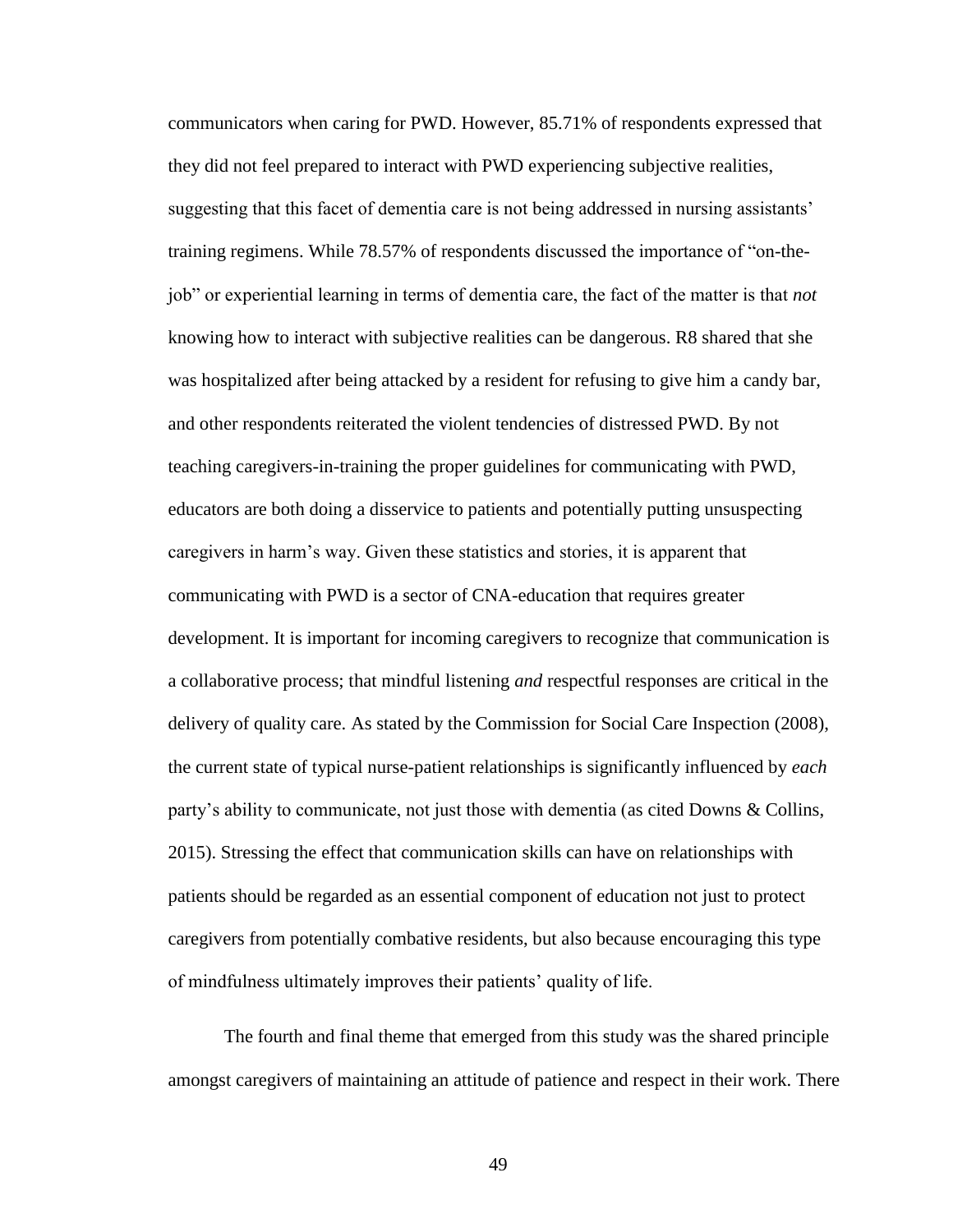was a communal acknowledgement that dementia care demands caregivers to be patient. They must be patient with the sometimes difficult process of getting to know those they care for; tolerant of the inevitable frustrations that are bound to come along with this practice. They are to be patient in establishing communication bridges, and patient in gaining their patient's trust. Caregivers are not to rush this process, because by doing so they would be failing to fulfill their second requirement: remaining respectful towards PWD. Maintaining respect for each individual and the precious dignity of their independence is essential in making people with dementia feel as though they are valued members of a community. For caregivers, respecting the fact that they are caring for an autonomous human being is essential in this process.

Patience and respect are both essential components in terms of becoming the type of communicator who is able to meet PWD where they are in terms of engaging with subjective realities. To do this, caregivers must set aside their own perceptual assumptions. They must orient their understanding of the world to another's set of rules. This is an experience that is foreign to many, and can be a difficult philosophy of care to adopt for some. However, by maintaining an attitude of patience and respect toward the process of stepping into PWD's worlds, caregivers ultimately increase the likelihood of 1) maintaining communicative relationships with those they care for and 2) improving their overall quality of life. By practicing mindfulness and actively engaging with those they care for within their individual subjective realities, care providers may effectively reposition power from themselves as more able-bodied individuals to PWD as human beings with a voices worthy of respect.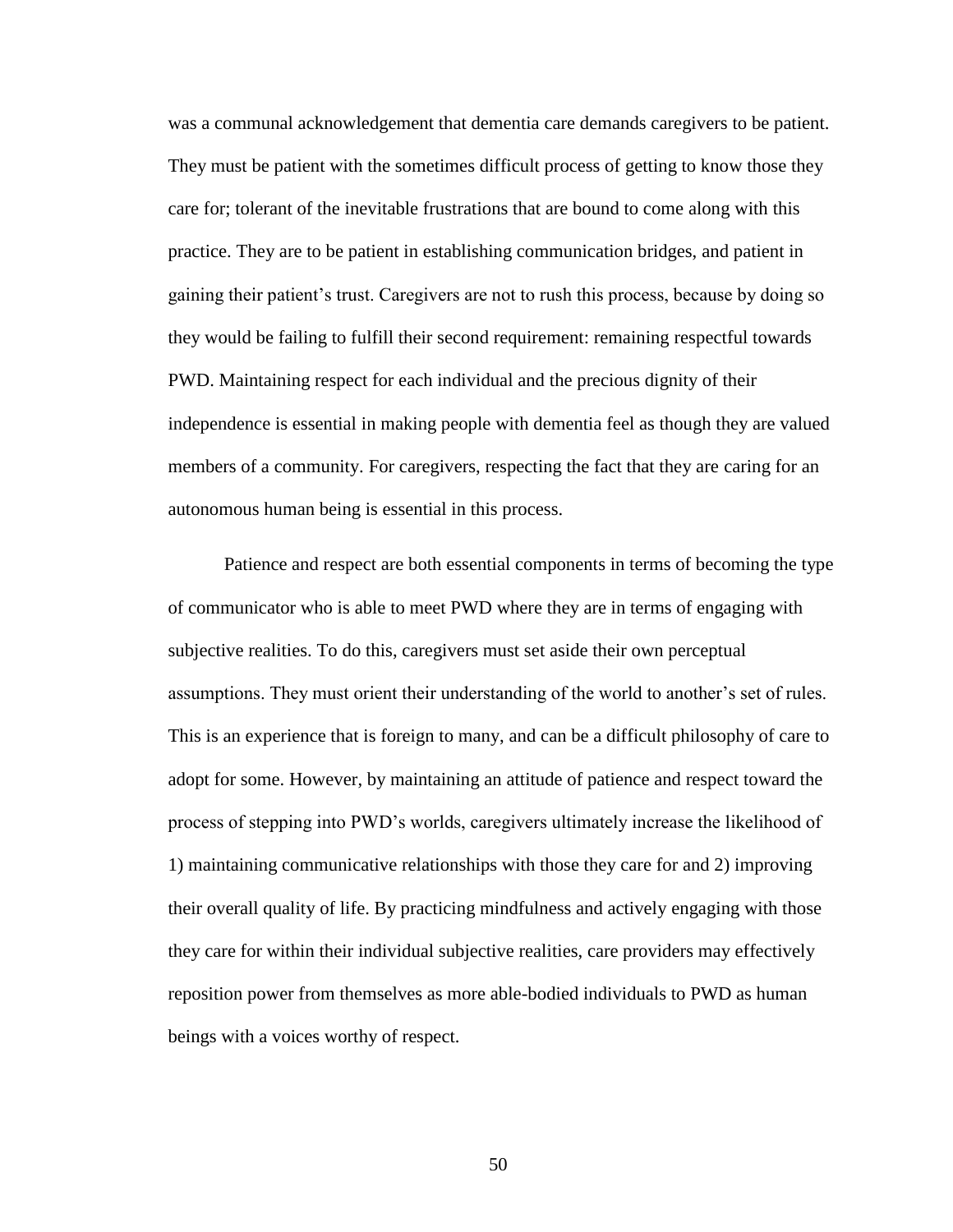# **Conclusion**

This study set out to answer the following question: What are the "rules" for caring for a person with dementia when their contextual understanding of the world no longer mirrors your own? The majority of respondents expressed the value of actively engaging with PWD's subjective realities. However, there was also an acute understanding amongst many of the caregivers that while "stepping into their world" serves as a helpful piece of advice, this approach should not be deemed a "rule." R12 succinctly summarized this notion when he stated the following:

Strategies can sometimes seem to be an absolute thing. Like, this is what you should always do and achieve. Veer from that and you are wrong, or if somebody else is veering from that then they are wrong. Science has a bias towards true or false, *but life does not*. These are living situations, and these are guidelines. If it's a guideline that means that you do it so long as it's helpful. When it's not helpful you change.

When attending to something as dynamic as human emotion, absolute "rules" cannot be applied. One can only hope to be pointed in the right direction by guidelines. This is true whether patients have neurological deficits or not. It is important for caregivers to remember that the term "dementia" is a blanket term for an array of symptoms, not the individual personalities of the people who possess them.

Caregivers may be successful in developing communication bridges only if they commit to embracing these irregularities and mindfully addressing patients as people rather than as a collection of symptoms. By accepting PWD's realities, orienting to the terms by which their patients understand the world, and actively engaging with these perceptions, caregivers relinquish their power. They lend a portion of their dignity to those they care for, those whose own sense of self is incrementally claimed by their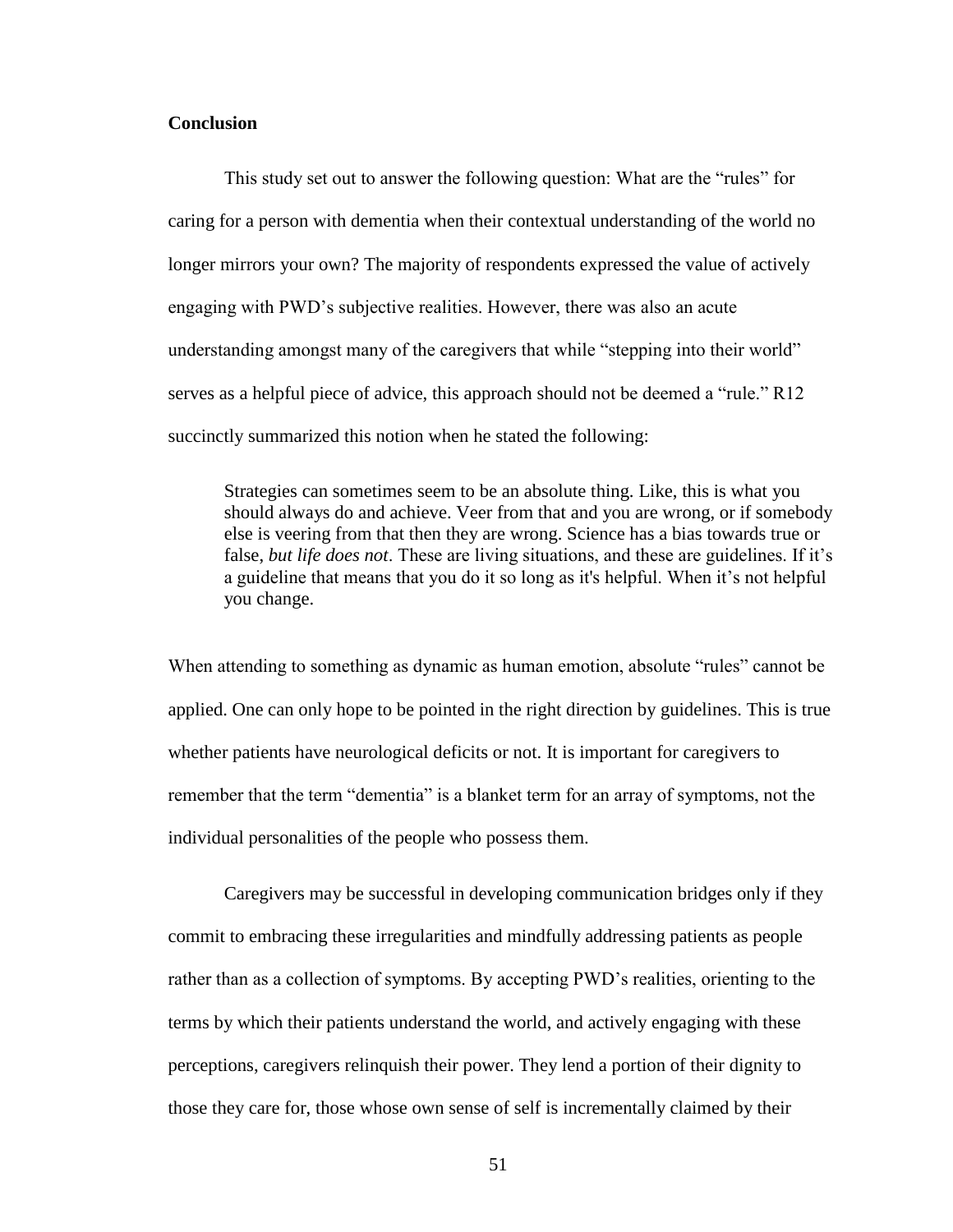disease. They communicate to PWD that their perceptions, while potentially out of touch with the present, possess inherent worth as potential avenues for connection. By approaching BPSD individually and mindfully, caregivers can ultimately transform what are traditionally viewed as negative-emotional experiences into potentials for communication breakthroughs. And by actively working toward affirmative, communicative relationships with PWD, caregivers may effectively decrease the frequency of their patients' BPSD, improve their emotional state, and, more importantly, their overall quality of life.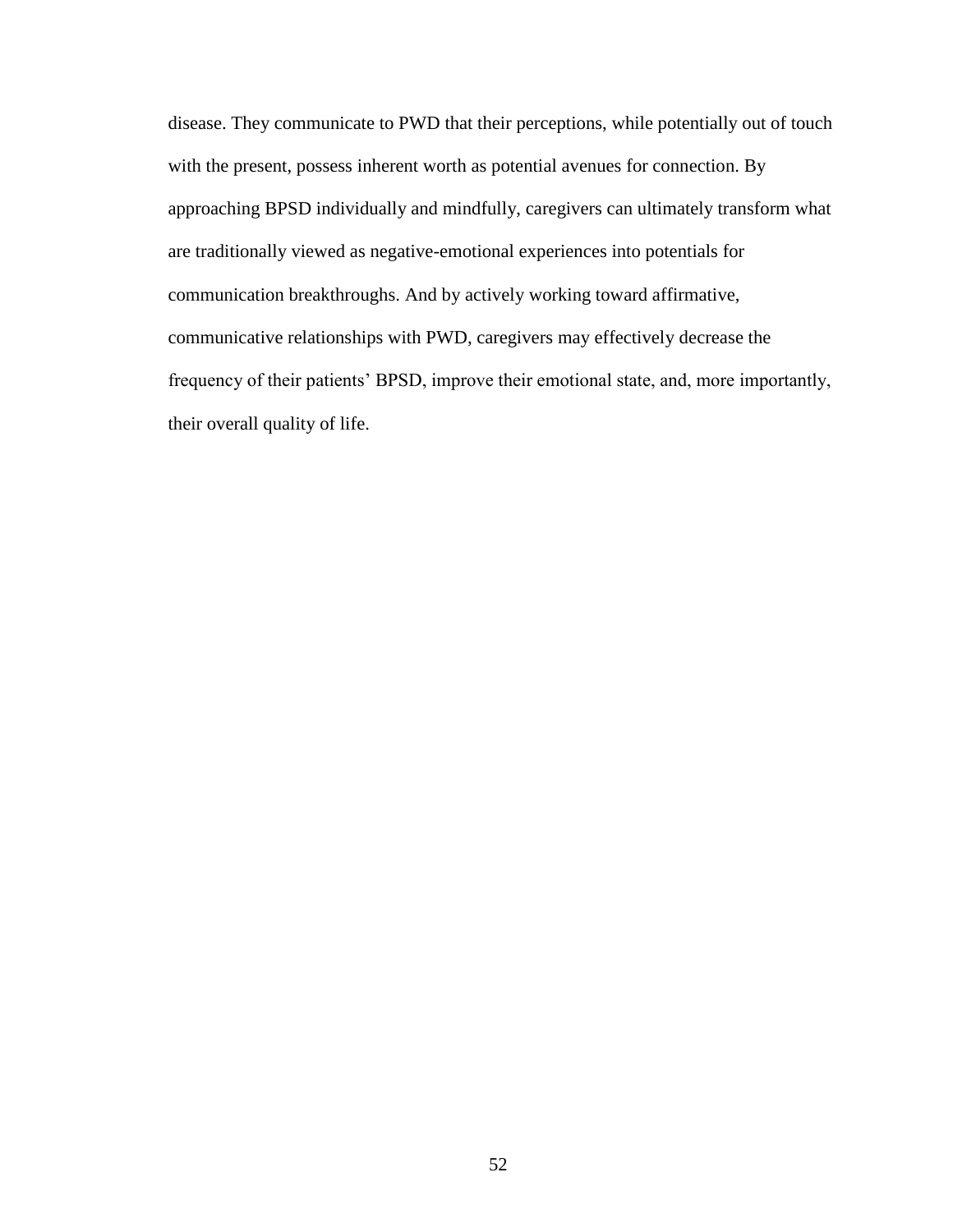# APPENDICES

## APPENDIX A: IRB-Approved Informed Consent Statement

# **UNIVERSITY OF SOUTH DAKOTA** IRB Approval effective from: 5/23/2017 IRB Approval not valid after: 5/22/2018 **Institutional Review Board USD IRB Informed Consent Statement** Title of Project: Investigating Communication Strategies Utilized by Care Providers When Interacting with Dementia Patients Experiencing Alternate Realities Principle Investigator: Kathy Magorian, EdD 209 Julian Hall, Vermillion, SD 57069 (605) 658-5809  $kathy.magorian@usd.edu$ Other Investigators: Christian Pollema

**Purpose of the Study:** The purpose of this research study is to investigate communication strategies utilized by care givers when interacting with dementia patents experiencing alternate realities or hallucinations.

**Procedures to be followed**: You are invited to participate in a recorded  $\sim$ 20 minute interview, in which we will ask you about your personal experiences with patients experiencing alternate reality situations and how you responded. The interview will take place in a location of your choosing, such as a conference room at your place of work, a coffee shop, or a library. We are inviting you to be in this study because you are either a caregiver who primarily works in a memory care unit or has had previous experience with dementia patients. Questions asked may include: Do you find that you change your communication methods when interacting with dementia patients? Could you tell me about encounters you have had caring for patients' dementia-related hallucinations or alternate realities? Do you believe that there are strategies that work best in situations such as these?

# **Risks:**

There are no risks in participating in this research beyond those experienced in everyday life.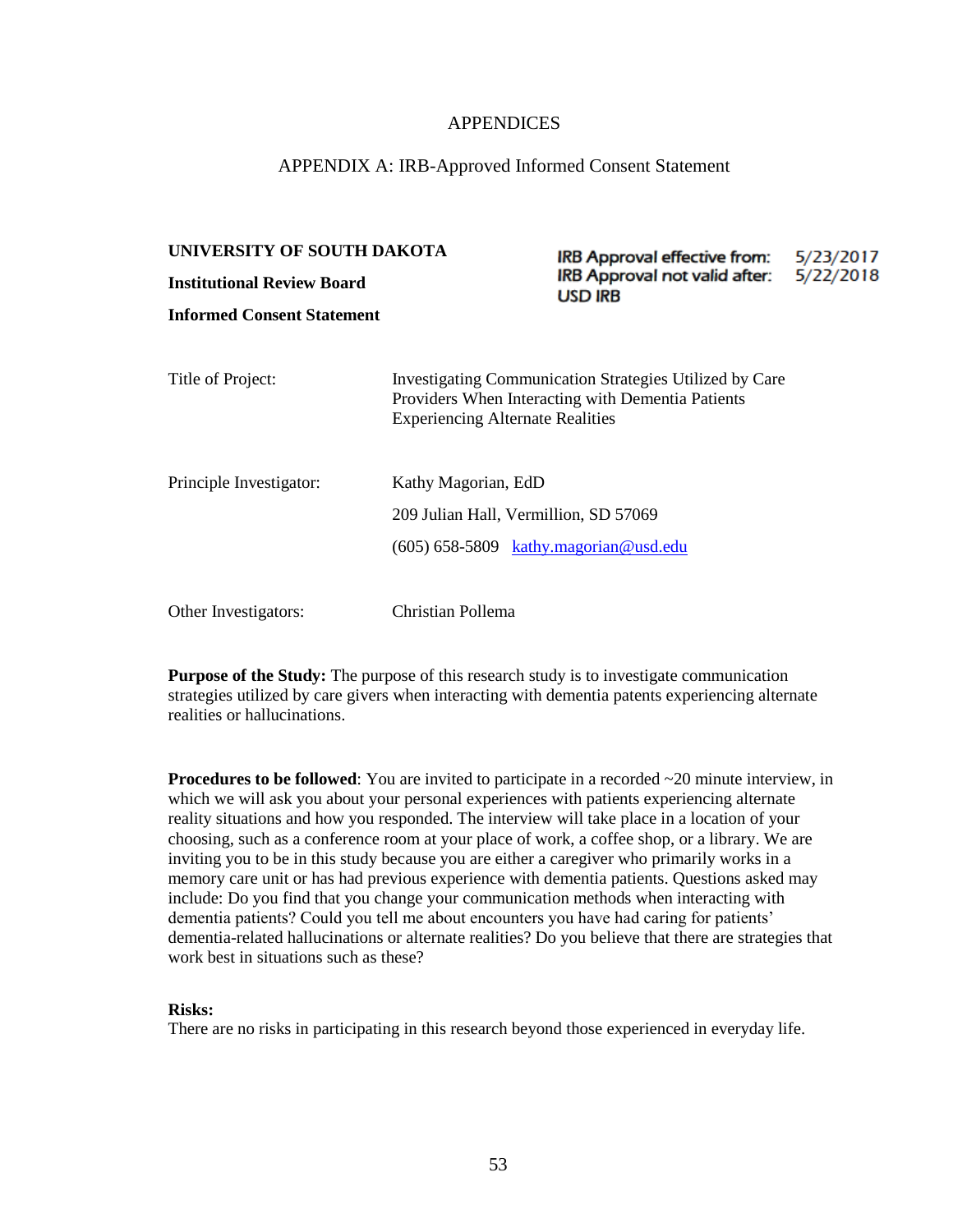#### **Benefits:**

You may not benefit personally from participating in this research project however after participating in this study you may be more sensitive to how patients respond to specific communication strategies, and have a better understanding of what methods are more effective in interactions with these patients.

#### **Duration:**

It will take about 20 minutes to complete the questions.

#### **Statement of Confidentiality**:

The interview group does not ask for any information that would identify who the responses belong to. If this research is published, no information that would identify you will be included since your name is in no way linked to your responses.

#### **Right to Ask Questions**:

The researchers conducting this study are Christian Pollema and Kathy Magorian. You may ask any questions you have now. If you later have questions, concerns, or complaints about the research please contact Kathy Magorian at (605) 658-5609 during the day.

If you have questions regarding your rights as a research subject, you may contact The University of South Dakota- Office of Human Subjects Protection at (605) 677-6184. You may also call this number with problems, complaints, or concerns about the research. Please call this number if you cannot reach research staff, or you wish to talk with someone who is an informed individual who is independent of the research team.

**Compensation:** You will not receive compensation for your participation.

**Voluntary Participation**: You do not have to participate in this research. You can stop your participation at any time. You may refuse to participate or choose to discontinue participation at any time without losing any benefits to which you are otherwise entitled.

You do not have to answer any questions you do not want to answer.

For this study you must be 18 years of age older to consent to participate in this research study.

Participation in the interview process implies that you have read the information in this form and consent to participate in the research.

Please keep this form for your records or future reference.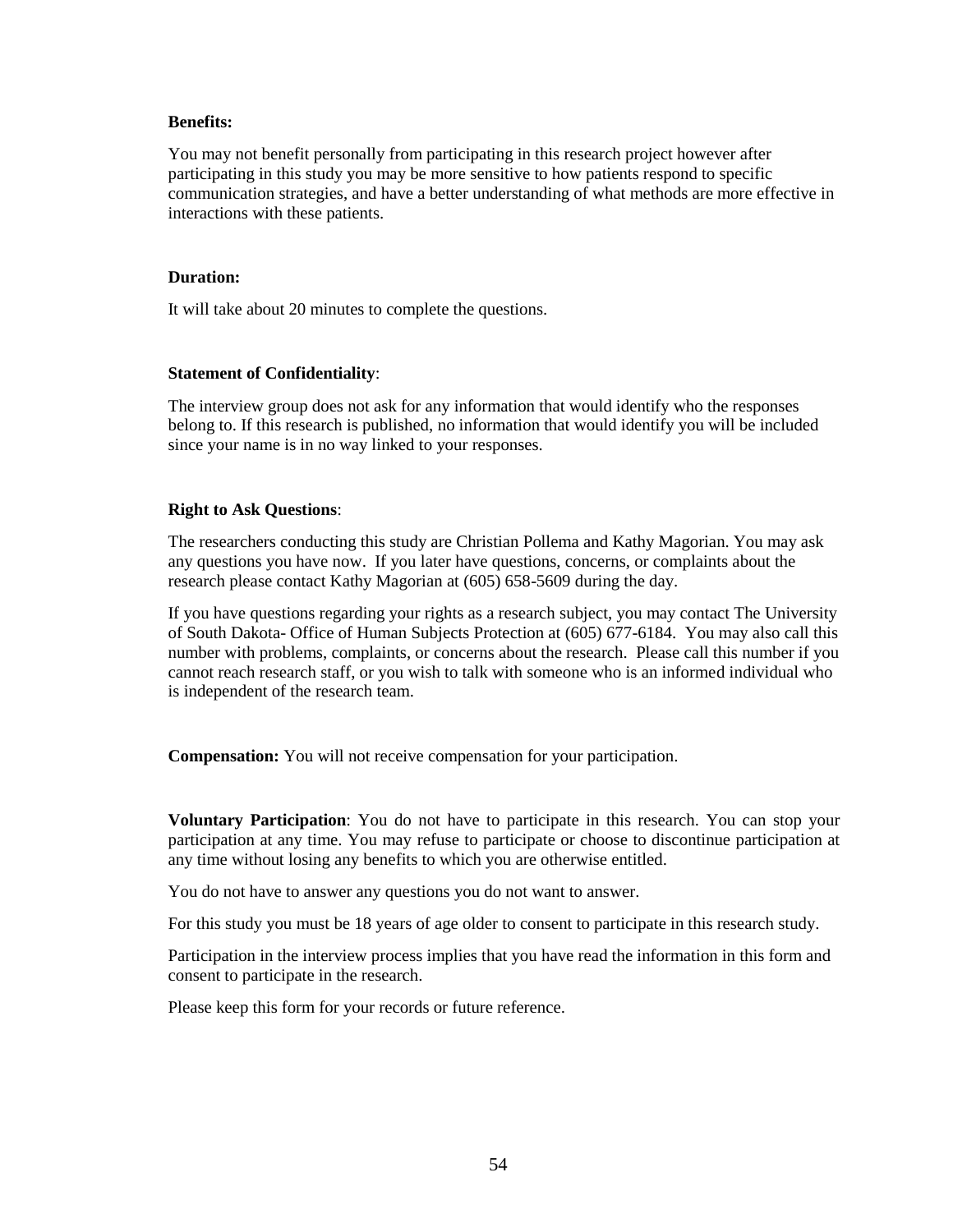# APPENDIX B: Interview Protocol

Thesis Research Interview Protocol: Respondent #

Working Title:

Years Experience in Dementia Care: Preferred Gender:

- 1) Communication is a large part of your everyday career … could you tell me more about how you use it on a day-to-day basis?
- 2) Do you find yourself changing communication methods when interacting with dementia patients?
- 3) Do you have experience with patients experiencing dementia-induced

hallucinations or subjective realities?

- a. Can you remember how you first responded?
- b. How do you respond now?
	- i. What strategies do you tend to use?
- 4) Did you feel well-prepared for these situations (being subjective realities) when you first encountered them?
	- a. Do you feel that these types of situations were addressed anywhere in your training or education?
- 5) Do you believe that there are strategies that work best for these situations (being dementia-induced subjective realities)?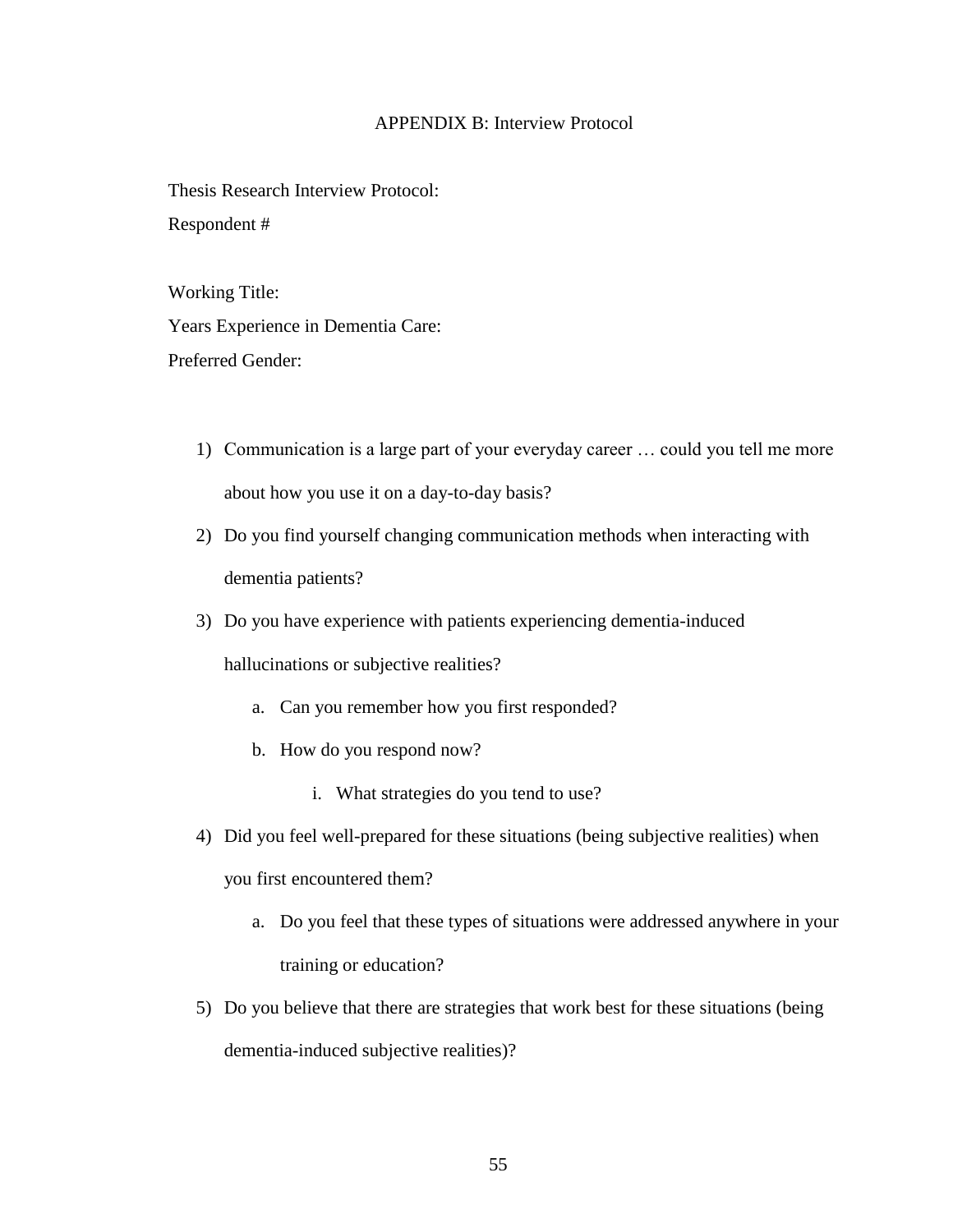- 6) After this conversation that you can think of that pertains to this topic that we may not have discussed?
	- a. Additional past experiences that you would like to share?
	- b. Advice for other professionals in the field?
	- c. Etc.?
- 7) Finally, what is your favorite part about being a caregiver?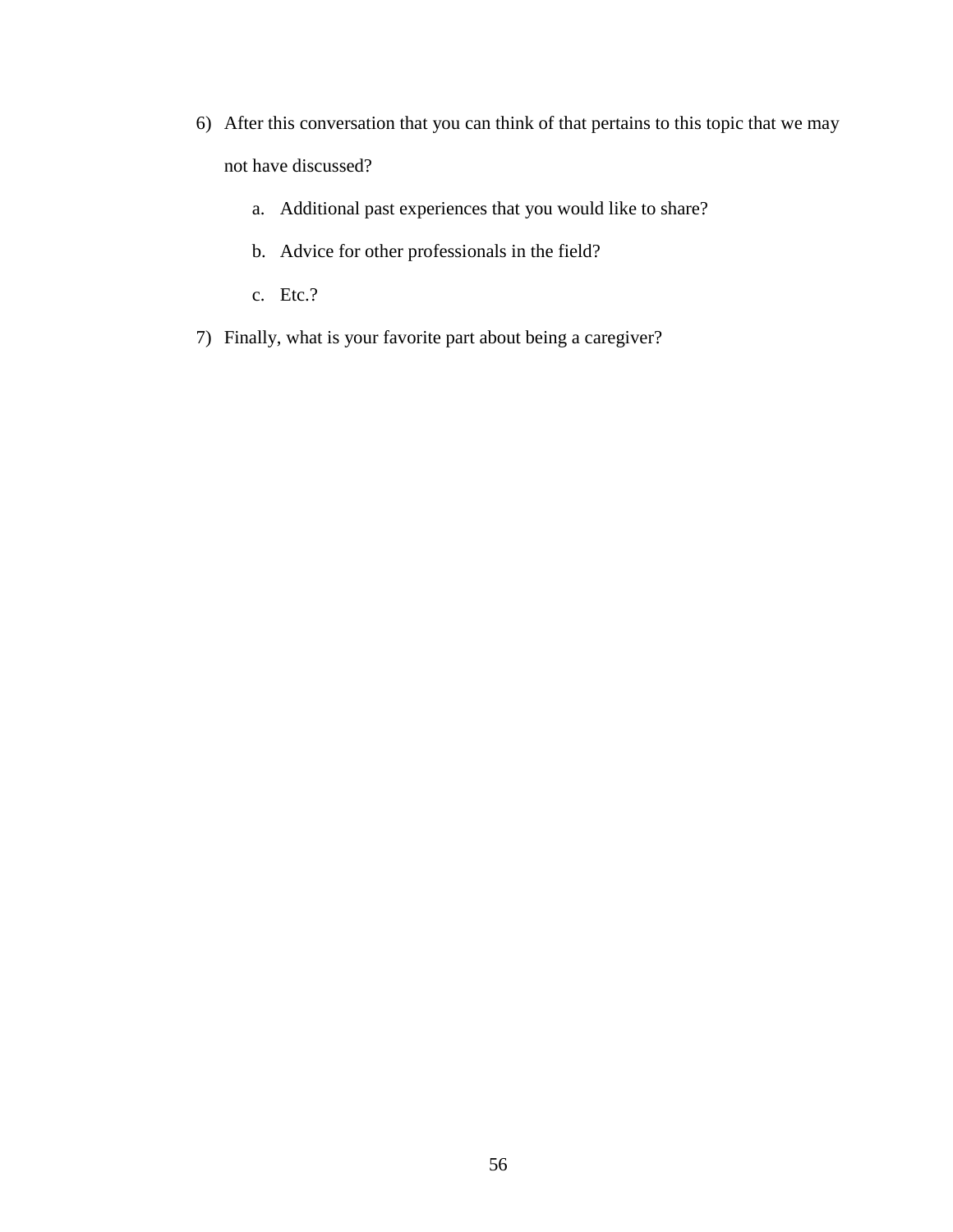### **REFERENCES**

- Allan, K. & Killick, J. (2008). Communication and relationships: An inclusive social worlds. *Excellence in Dementia Care. Research into Practice.* Open University Press, Maidenhead.
- Alzheimer's Association (2017). What is dementia? Retrieved from http://www.alz.org/what-is-dementia.asp
- Alzheimer's Society. (2017, January 26). What is vascular dementia? Alzheimer's Society. Video retrieved from<https://www.youtube.com/watch?v=GdkU5vCIpaU>
- Atwood, P. (2005). THE VALIDATION TRAINING PROGRAM by Naomi Feil, Evelyn Sutton & Frances Johnson. *Educational Gerontology, 31* (2), p. 181-183.

Buron, B. (2008). Levels of personhood: A model for dementia care. *Geriatric Nursing, 29* (1), 324-332.

- Daniel, C. & Mason, O. (2015). Predicting psychotic-like experiences during sensory deprivation. *BioMed Research International*, *2015*, 1-10.
- Dening, T., & Sandilyan, M.B. (2015). Dementia: Definitions and types. *Nursing Standard*, 29 (37), 37-42.
- Downs, M., & Collins, L. (2015). Person-centred communication in dementia care. *Nursing Standard, 30* (11), 37-41.
- Elkins, Z. (2011). Communication bridges for patients with dementia. *Primary Health Care*, *21* (10), 16-19.
- Feil, Naomi (1982). *Validation: The Feil method.* Cleveland: Edward Feil Productions.
- Fujii, M., Butler, J., & Hidetada, S. (2014). Emotional function in dementia patients. *Psychogeriatrics*, *14*, 202-209.
- fyttche, D.H., Howard, R.J., Brammer, M.J., David, A., Woodruff, P., & Williams, S. (1998). The anatomy of conscious vision: An fMRI study of visual hallucinations*. Nature Neuroscience*, *1* (8), 738-742.
- Gallagher, M. & Chiba, A. (1996). The amygdala and emotion. *Current Opinion in Neurobiology*, *6* (2), 221-227.
- Green, H. (Host). (2015, November 13). The science of Lewy body dementia. SciShow. Video retrieved from https://www.youtube.com/watch?v=cIHTiY\_68JI
- Haj, M., Jardri, R., Laroi, F., & Antoine, P. (2016). Hallucinations, loneliness, and social isolation in Alzheimer's disease. *Cognitive Neuropsychiatry*, *21* (1), 1-13.
- Hayes, J. & Leudar, I. (2016). Experiences of continued presence: On the practical consequences of 'hallucinations' in bereavement. *Psychology & Psychotherapy: Theory, Research & Practice*, *89* (2), 194-210.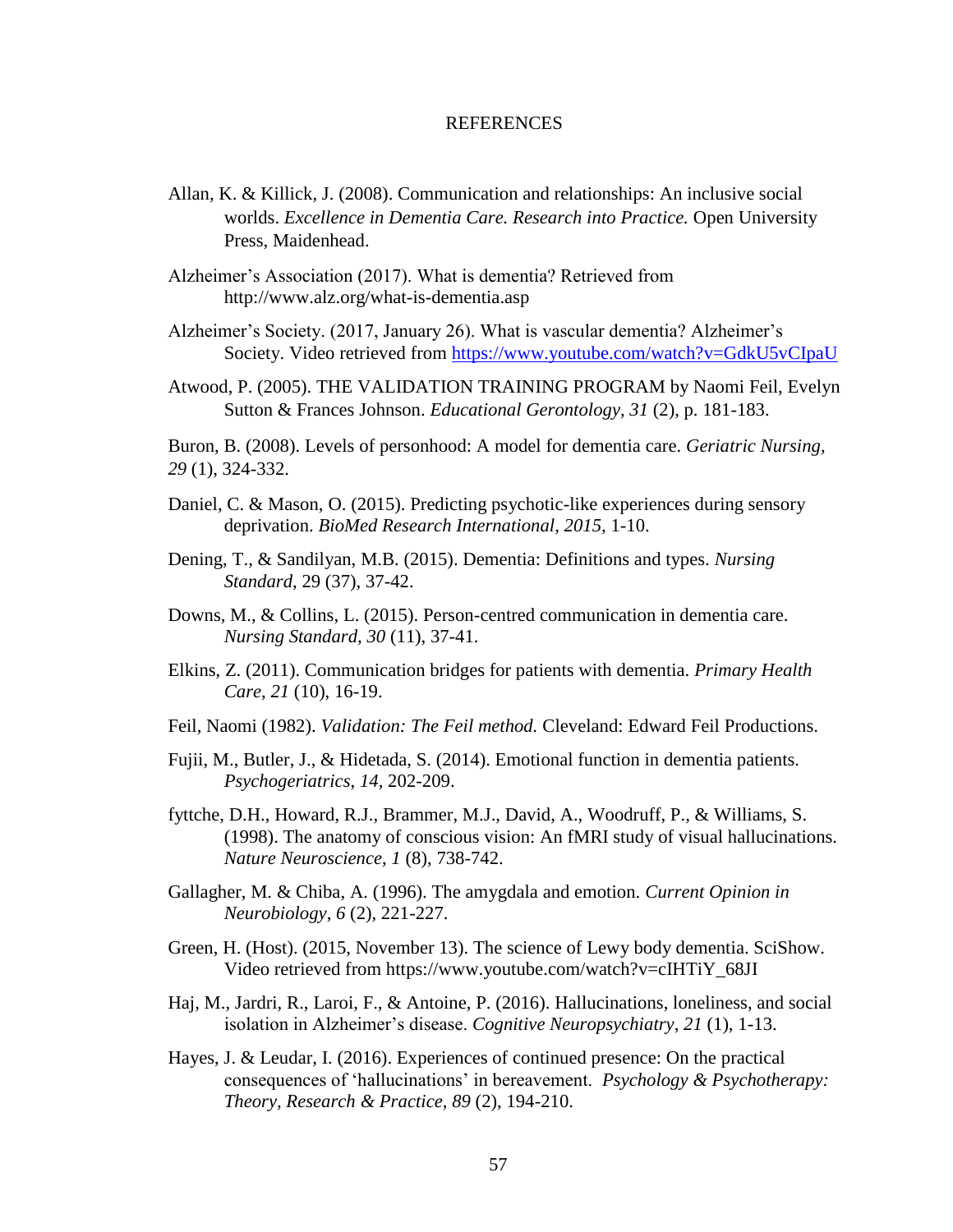- Hooper, M.W. & Vogel, F.S. (1976). The limbic system in Alzheimer's disease. *The American Journal of Pathology*, *85* (1), 1-14.
- Jansson, A.H., Muurinen, S., Savikko, N., Soini, H., Suominen, M.M., Kautiainen, H., & Pitkala, K.H. (2017). Loneliness in nursing homes and assisted living facilities: Prevalence, associated factors and prognosis. *The Journal of Nursing Home Research Sciences*, *3* (1), 43-49.
- Joffe-Walt, C. (Producer). (2014, August 15). 532: Magic Words [Audio podcast]. Retrieved from [https://www.thisamericanlife.org/radio](https://www.thisamericanlife.org/radio-archives/episode/532/magic-words?act=2)[archives/episode/532/magic-words?act=2](https://www.thisamericanlife.org/radio-archives/episode/532/magic-words?act=2)
- Kitwood, T. (1997). *Dementia reconsidered: The person comes first.* New York, NY: Open University Press.
- Langer, E. J. (1989). *Mindfulness.* Reading, MA, US: Addison-Wesley/Addison Wesley Longman.
- Meyer, J., Harirari, P., & Schellack, N. (2016). Overview of Alzheimer's disease and its management. *Pharmacy Management*, *83* (9), 48-56.
- Milano, W., Saturnino, C., & Capasso, A. (2013). Behavioral and psychological symptoms of dementia: An overview*. Current Neurobiology*, *4* (1&2), 31-34.
- Nair, A.D., Nair, A.G., Shah, B.R., & Gandhi, R.A. (2015). Seeing the unseen: Charles Bonnet syndrome revisited. *Psychogeriatrics*, 15, 204-208.
- National Institute on Aging. (2010, July 29). Inside the brain: Unraveling the mystery of Alzheimer's disease. Alzheimer Universal. Video retrieved from <https://www.youtube.com/watch?v=NjgBnx1jVIU>
- Passmore, M.J., Ho, A., & Gallagher, R. (2012). Behavioral and psychological symptoms in moderate to severe Alzheimer's disease: a palliative care approach emphasizing recognition of personhood and preservation of dignity. *J Alzheimers Dis, 29* (1), 1-13.
- Ramachandran, V.S. & Blakeslee, S. (1998). *Phantoms in the brain: Probing the mysteries of the human mind*. New York: HarperCollins.
- Reilly, J., Rodriguez, A.D., Lamy, M., Neils-Strunjas, J. (2010). Cognition, language, and clinical pathological features of non-Alzheimer's dementias: An overview*. Journal of Communication Disorders*, *43*, 439-452.
- Sabat, S.R., Fath, H. Moghaddam, F.M., & Harré, R. (1999). The maintenance of selfesteem: Lessons from the culture of Alzheimer's sufferers. *Culture Psychology, 5,* 5-31.
- Sacks, O. (2012). *Hallucinations*. New York: Alfred A. Knopf.